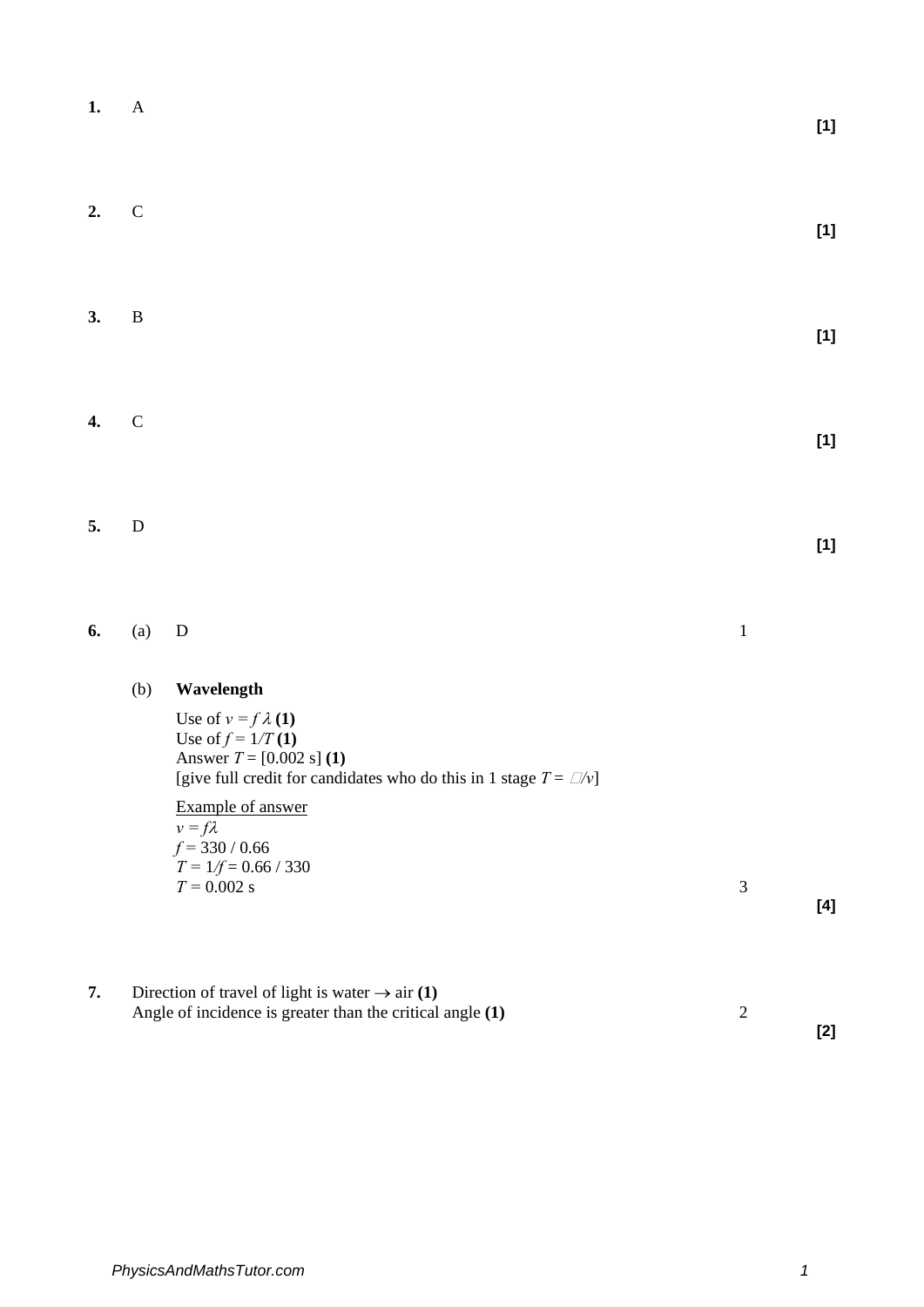| 8.  | (a)       | Transverse waves oscillate in any direction perpendicular to wave direction (1)<br>Longitudinal waves oscillate in one direction only OR parallel to wave<br>direction. $(1)$<br>Polarisation reduces wave intensity by limiting oscillations and wave<br>direction to only one plane OR limiting oscillations to one direction only. (1)<br>(accept vibrations and answers in terms of an example such as a rope<br>passing through slits) | 3            |                                                                                                            |
|-----|-----------|---------------------------------------------------------------------------------------------------------------------------------------------------------------------------------------------------------------------------------------------------------------------------------------------------------------------------------------------------------------------------------------------------------------------------------------------|--------------|------------------------------------------------------------------------------------------------------------|
|     | (b)       | Light source, 2 pieces of polaroid and detector e.g. eye, screen, LED OR<br>laser, 1 polaroid and detector $(1)$<br>Rotate one polaroid (1)                                                                                                                                                                                                                                                                                                 |              |                                                                                                            |
|     |           | Intensity of light varies (1)                                                                                                                                                                                                                                                                                                                                                                                                               | 3            | [6]                                                                                                        |
| 9.  |           | Frequency unaltered (1)<br>Wavelength decreases (1)<br>Speed decreases (1)                                                                                                                                                                                                                                                                                                                                                                  | 3            | $[3]$                                                                                                      |
| 10. |           | The answer must be clear and the answer must be organised in a logical<br>sequence (QWC                                                                                                                                                                                                                                                                                                                                                     |              |                                                                                                            |
|     |           | It was known that $X$ penetrated $(1)$                                                                                                                                                                                                                                                                                                                                                                                                      |              |                                                                                                            |
|     | ٠         | It was not known that $X$ rays were harmful $(1)$                                                                                                                                                                                                                                                                                                                                                                                           |              |                                                                                                            |
|     |           | Doctors died because of too much exposure (1)                                                                                                                                                                                                                                                                                                                                                                                               |              |                                                                                                            |
|     | $\bullet$ | Lack of shielding (1)                                                                                                                                                                                                                                                                                                                                                                                                                       |              |                                                                                                            |
|     | ٠         | New treatments may have unknown side effects (1)                                                                                                                                                                                                                                                                                                                                                                                            |              |                                                                                                            |
|     | ٠         | Treatments need to be tested / time allowed for side effects to appear $(1)$                                                                                                                                                                                                                                                                                                                                                                | Max 4        | $[4] % \includegraphics[width=0.9\columnwidth]{figures/fig_4} \caption{A=}\ \vspace{0.8cm} \label{fig:4}%$ |
| 11. | (a)       | $[1.0 \text{ m}]$ (1)                                                                                                                                                                                                                                                                                                                                                                                                                       | $\mathbf{1}$ |                                                                                                            |
|     | (b)       | Ratio of $(5 \text{ or } 6/3) \times 60$ (1)<br>Answer $[f = 100 \text{ Hz}]$ (1)                                                                                                                                                                                                                                                                                                                                                           | $\sqrt{2}$   | $[3]$                                                                                                      |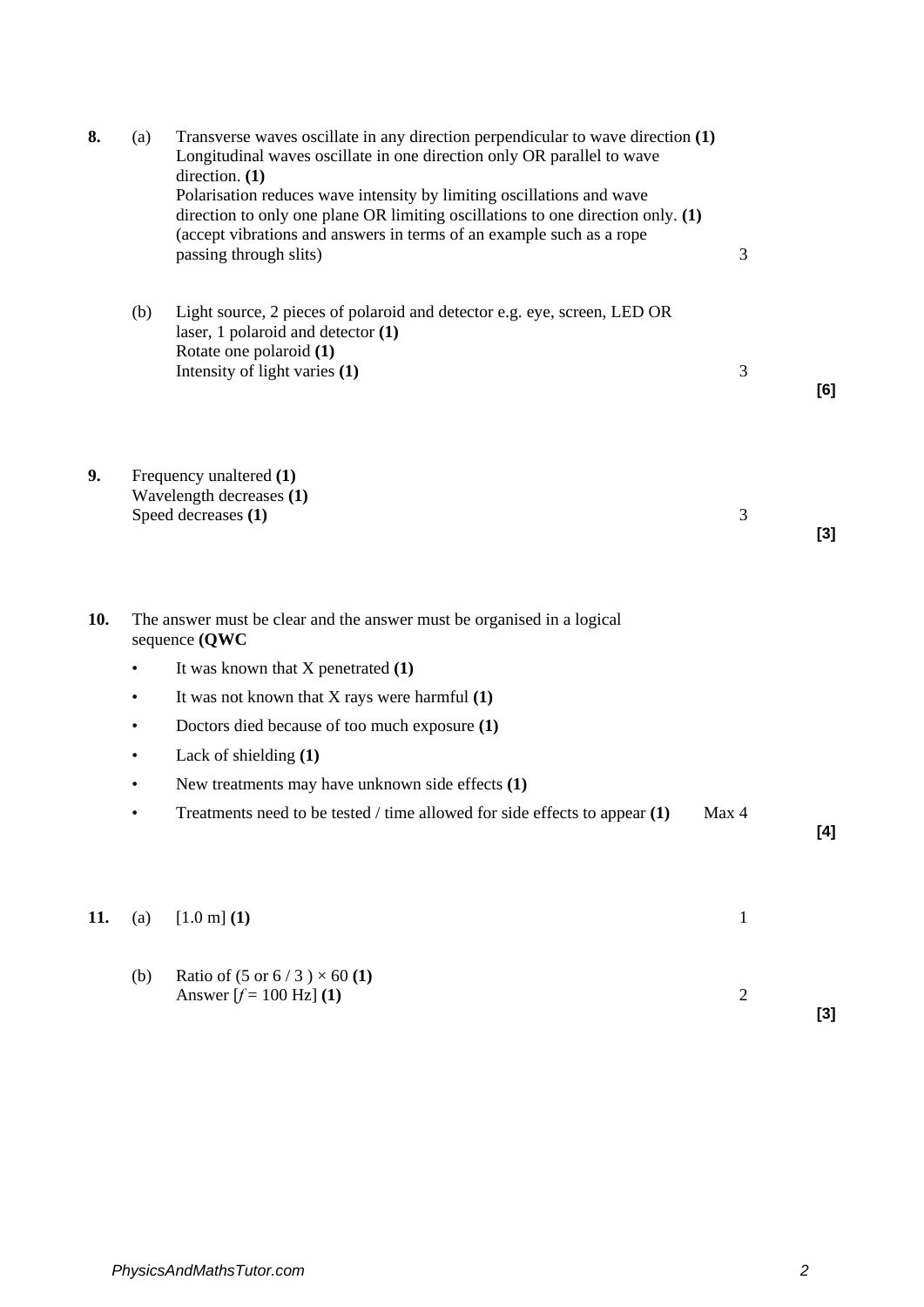| 12. |                    | $[r = 48^{\circ}] (1)$ | Use of $\sin i / \sin r = \mu(1)$<br>Use of either $80^\circ$ or 1.33 (1)                                                                                                                                                                                | 3              |     |
|-----|--------------------|------------------------|----------------------------------------------------------------------------------------------------------------------------------------------------------------------------------------------------------------------------------------------------------|----------------|-----|
|     | $[r = 48^{\circ}]$ |                        | Example of answer<br>$\sin 80 / \sin r = 1.33$                                                                                                                                                                                                           |                |     |
|     |                    |                        | Both rays refracted towards the normal<br>Violet refracted more than red                                                                                                                                                                                 | $\overline{2}$ | [5] |
| 13. | (a)                |                        | Diffraction is the change in direction of wave or shape or<br>wavefront (1)                                                                                                                                                                              |                |     |
|     |                    |                        | when the wave passes an obstacle or gap $(1)$                                                                                                                                                                                                            | $\overline{2}$ |     |
|     | (b)                |                        | The energy of the wave is concentrated into a photon $(1)$<br>One photon gives all its energy to one electron $(1)$                                                                                                                                      | $\overline{2}$ |     |
|     | (c)                | $E = hf(1)$            | Energy of photon increases as frequency increases OR reference to<br>Electrons require a certain amount of energy to break free and this<br>corresponds to a minimum frequency (1)                                                                       | $\overline{2}$ | [6] |
| 14. | (a)                | (i)                    | Use of speed = distance over time $(1)$<br>Distance = $4 \text{ cm} (1)$<br>Answer = $[2.7 \times 10^{-5} \text{ s}]$ (1)                                                                                                                                |                |     |
|     |                    |                        | Example of answer<br>$t = 4$ cm $\div$ 1500 m s <sup>-1</sup><br>$t = 2.7 \times 10^{-5}$ s                                                                                                                                                              | 3              |     |
|     |                    | (ii)                   | Use of $f = 1/T(1)$<br>Answer = $[5000 Hz]$ (1)                                                                                                                                                                                                          | $\overline{2}$ |     |
|     |                    | (iii)                  | Time for pulse to return greater than pulse interval $(1)$<br>All reflections need to reach transducer before next pulse sent. $(1)$<br>Will result in an inaccurate image. (1) (Max 2)<br>Need to decrease the frequency of the ultrasound. (1) (Max 3) | Max 3          |     |
|     |                    | (iv)                   | X-rays damage cells/tissue/foetus/baby but ultrasound does<br>not (need reference to both X-rays and ultrasound) (1)                                                                                                                                     | $\mathbf{1}$   |     |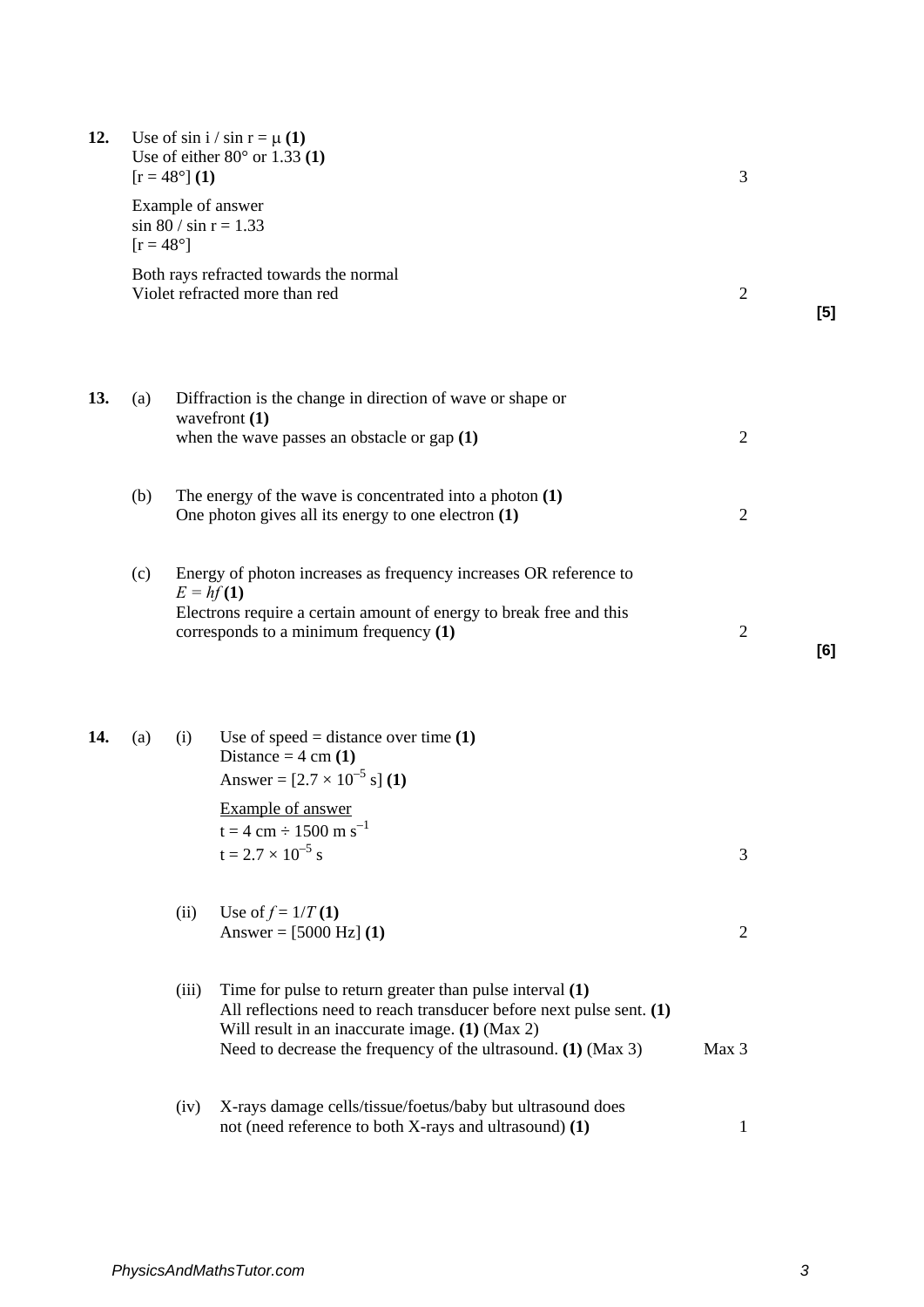|     | (b) |                                                                                                                                                                                                                                                                                                        | The answer must be clear, use an appropriate style and be organised<br>in a logical sequence $(QWC)$                                                                                                                                                                                                              |                |        |
|-----|-----|--------------------------------------------------------------------------------------------------------------------------------------------------------------------------------------------------------------------------------------------------------------------------------------------------------|-------------------------------------------------------------------------------------------------------------------------------------------------------------------------------------------------------------------------------------------------------------------------------------------------------------------|----------------|--------|
|     |     | Doppler shift is the change in frequency of a wave when the source or the<br>receiver is moving $(1)$<br>Requirement for a continuous set of waves (1)<br>Two transducers required (one to transmit and one to receive) $(1)$<br>Change in frequency is directly related to the speed of the blood (1) |                                                                                                                                                                                                                                                                                                                   | $\overline{4}$ | $[13]$ |
| 15. | (a) | (i)                                                                                                                                                                                                                                                                                                    | Demonstrating the stationary wave                                                                                                                                                                                                                                                                                 |                |        |
|     |     |                                                                                                                                                                                                                                                                                                        | Move microphone between speaker and wall OR perpendicular to wall<br>OR left to right OR towards the wall [could be shown by labelled<br>arrow added to diagram] (1)                                                                                                                                              |                |        |
|     |     |                                                                                                                                                                                                                                                                                                        | <b>Oscilloscope/trace</b> shows sequence of maxima and minima (1)                                                                                                                                                                                                                                                 | $\overline{2}$ |        |
|     |     | (ii)                                                                                                                                                                                                                                                                                                   | How nodes and antinodes are produced                                                                                                                                                                                                                                                                              |                |        |
|     |     |                                                                                                                                                                                                                                                                                                        | Superposition/combination/interference/overlapping/crossing<br>of emitted/incident/initial and reflected waves (1)                                                                                                                                                                                                |                |        |
|     |     |                                                                                                                                                                                                                                                                                                        | Antinodes: waves (always) in phase OR reference to coincidence<br>of two compressions/rarefactions/peaks/troughs /maxima/minima,<br>hence constructive interference/reinforcement (1)                                                                                                                             |                |        |
|     |     |                                                                                                                                                                                                                                                                                                        | Nodes: waves (always) in antiphase/exactly out of phase OR<br>compressions coincide with rarefactions etc, hence destructive<br>interference / cancellation (1)                                                                                                                                                   | 3              |        |
|     |     | (iii)                                                                                                                                                                                                                                                                                                  | Measuring the speed of sound                                                                                                                                                                                                                                                                                      |                |        |
|     |     |                                                                                                                                                                                                                                                                                                        | Measure separation between (adjacent) nodes / antinodes and<br>double to get $\lambda$ /this is $\frac{1}{2}\lambda$ [not between peaks and troughs] (1)                                                                                                                                                          |                |        |
|     |     |                                                                                                                                                                                                                                                                                                        | Frequency known from/produced by signal generator OR<br>measured on CRO / by digital frequency meter (1)                                                                                                                                                                                                          |                |        |
|     |     |                                                                                                                                                                                                                                                                                                        | Detail on measurement of wavelength OR frequency<br>e.g. measure several [if a number is specified then $\geq$ 3] node<br>spacings and divide by the number [not one several times]<br>OR measure several $(\geq 3)$ periods on CRO and divide by the number<br>OR adjust cro so only one full wave on screen (1) |                |        |
|     |     |                                                                                                                                                                                                                                                                                                        | Use v (allow c) = $f\lambda$                                                                                                                                                                                                                                                                                      | 4              |        |
|     | (b) | (i)                                                                                                                                                                                                                                                                                                    | Application to concert hall                                                                                                                                                                                                                                                                                       |                |        |
|     |     |                                                                                                                                                                                                                                                                                                        |                                                                                                                                                                                                                                                                                                                   |                |        |

Little or no sound /amplitude OR you may be sat at a node **(1)**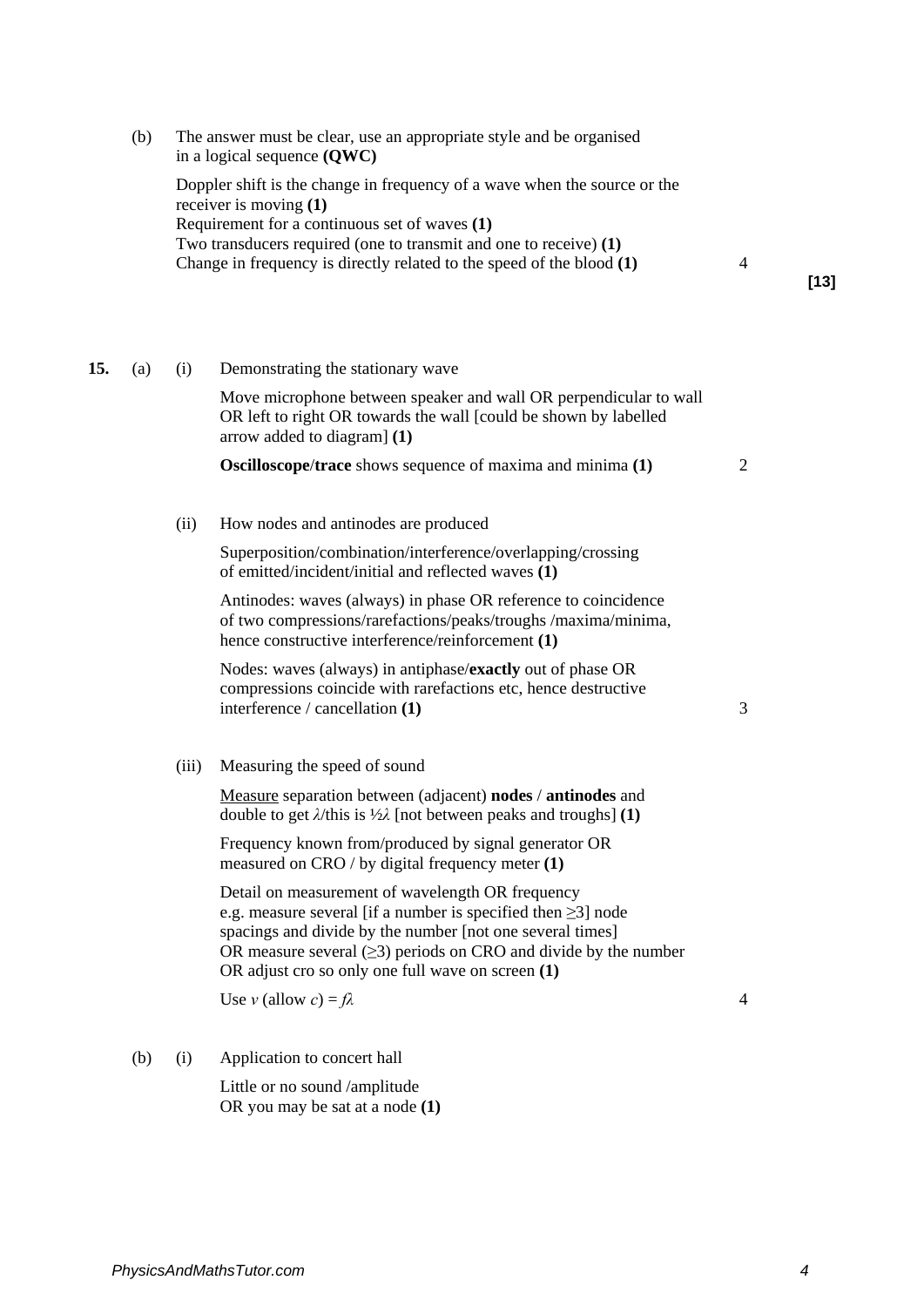| 17. | (a) | (i)   | Add standing waves to diagrams<br>Mark for each correct diagram $(1)(1)$                                                                                                                  | 2 |
|-----|-----|-------|-------------------------------------------------------------------------------------------------------------------------------------------------------------------------------------------|---|
|     |     | (ii)  | Mark place with largest amplitude of oscillation<br>antinode marked [allow clear indication near centre of wave other<br>than an X, allow correct antinode shown on diagrams B or C $(1)$ |   |
|     |     | (iii) | Name of place marked<br>(Displacement) Antinode [allow ecf from (a) (ii)] (1)                                                                                                             | 1 |
|     |     |       |                                                                                                                                                                                           |   |

| (a) | (i)  | Condition for reflection<br>Angle of incidence greater than critical angle [accept $i > c$ ] (1)                                                                                                         | 1 |
|-----|------|----------------------------------------------------------------------------------------------------------------------------------------------------------------------------------------------------------|---|
|     | (ii) | Description of path of ray                                                                                                                                                                               |   |
|     |      | Any two from:<br>Ray refracted at A and C<br>Description of direction changes at A and C<br>Total internal reflection at B $(1)(1)$                                                                      | 2 |
| (b) | (i)  | Things wrong with the diagram                                                                                                                                                                            |   |
|     |      | Angle of refraction can't be $0/$ refracted too much (1)                                                                                                                                                 |   |
|     |      | No refraction on emergence from prism $(1)$<br>[Allow 1 mark for correct reference to partial reflection]                                                                                                | 2 |
|     | (ii) | Corrected diagram<br>emergent ray roughly parallel to the rest of the emergent rays $(1)$<br>• direction of refraction first surface correct (1)<br>direction of refraction second surface correct $(1)$ | 3 |
|     |      |                                                                                                                                                                                                          |   |
|     |      |                                                                                                                                                                                                          |   |

Reflected wave not as strong as incident wave OR walls are covered to reduce reflections

OR waves arrive from elsewhere [reflections/different speakers]

OR such positions depend on wavelength / frequency **(1)** 2

(ii) Sensible reason Examples:

**[11]**

**[8]**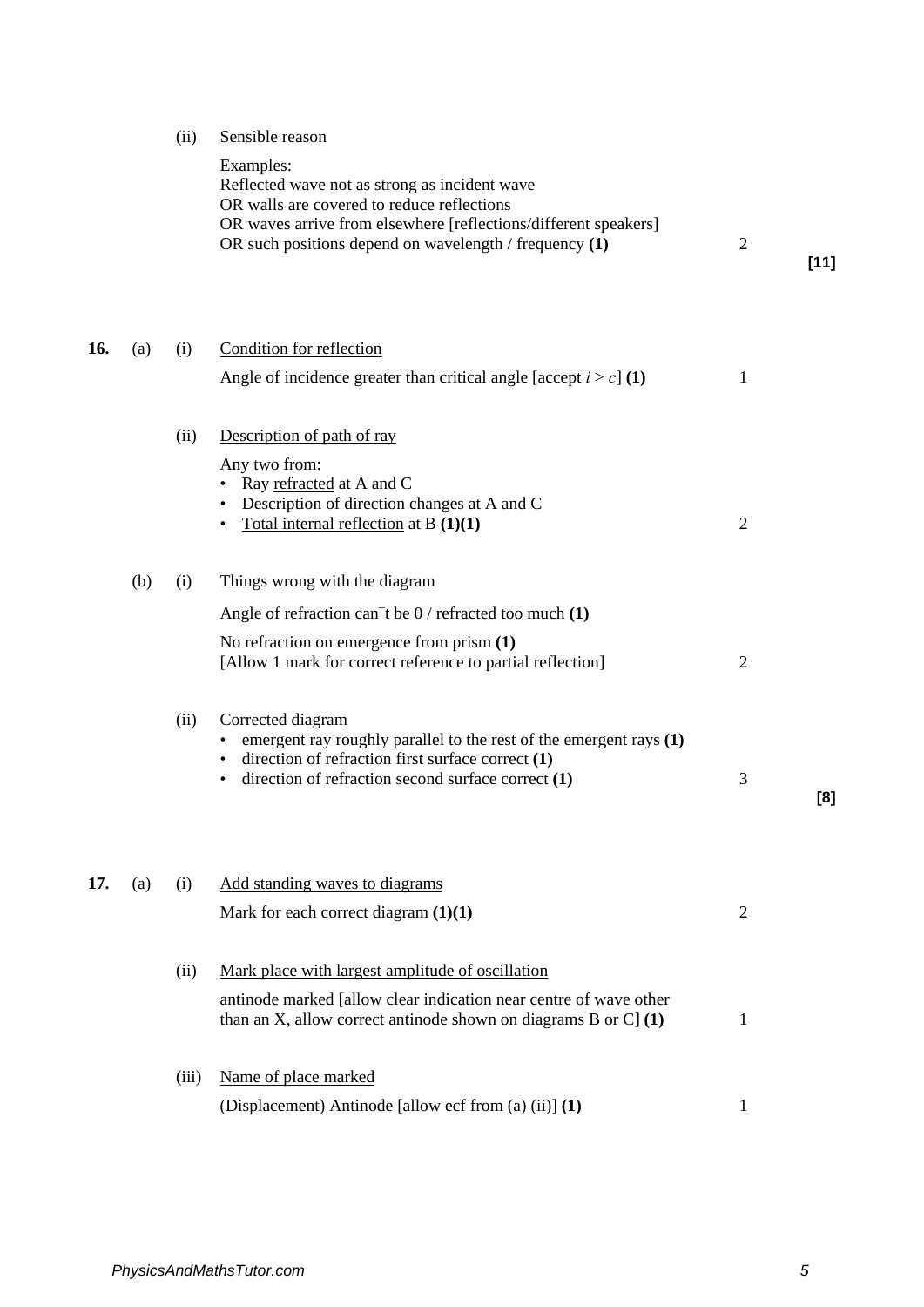(b) (i) Calculation of wavelength

Correct answer [5.6 m] Example of calculation:  $= 2 \times 2.8$  m  $= 5.6 \text{ m} (1)$  1

(ii) Calculation of frequency

Recall of  $v = f \lambda(1)$  Correct answer [59 Hz] [ecf] **(1)**  Example of calculation:  $v = f \lambda$  $f = 330 \text{ m s}^{-1}$  / 5.6 m  $= 58.9 \text{ Hz}$  2

(c) (i) Explanation of difference in sound as the room has a standing wave for this frequency / wavelength / it is the fundamental frequency (allow relevant references to resonance) **(1)** 1 (ii) Suggest another frequency with explanation Appropriate frequency [a multiple of 59 Hz] [ecf] **(1)**  Wavelength 1/2, 1/3 etc (stated or used) **(1)** 2 (d) Explain change in frequencies wavelengths (of standing waves) bigger  $/f = v/2l$  **(1)** hence frequencies smaller/lower **(1)** 2

**[12]**

| (a) | Angles:                                                     |
|-----|-------------------------------------------------------------|
|     | Normal correctly added to raindrop (by eye)                 |
|     | An angle of incidence correctly labelled between normal and |
|     | incident ray and an angle of refraction correctly labelled  |

between normal and refracted ray 2

*PhysicsAndMathsTutor.com 6*

**18.**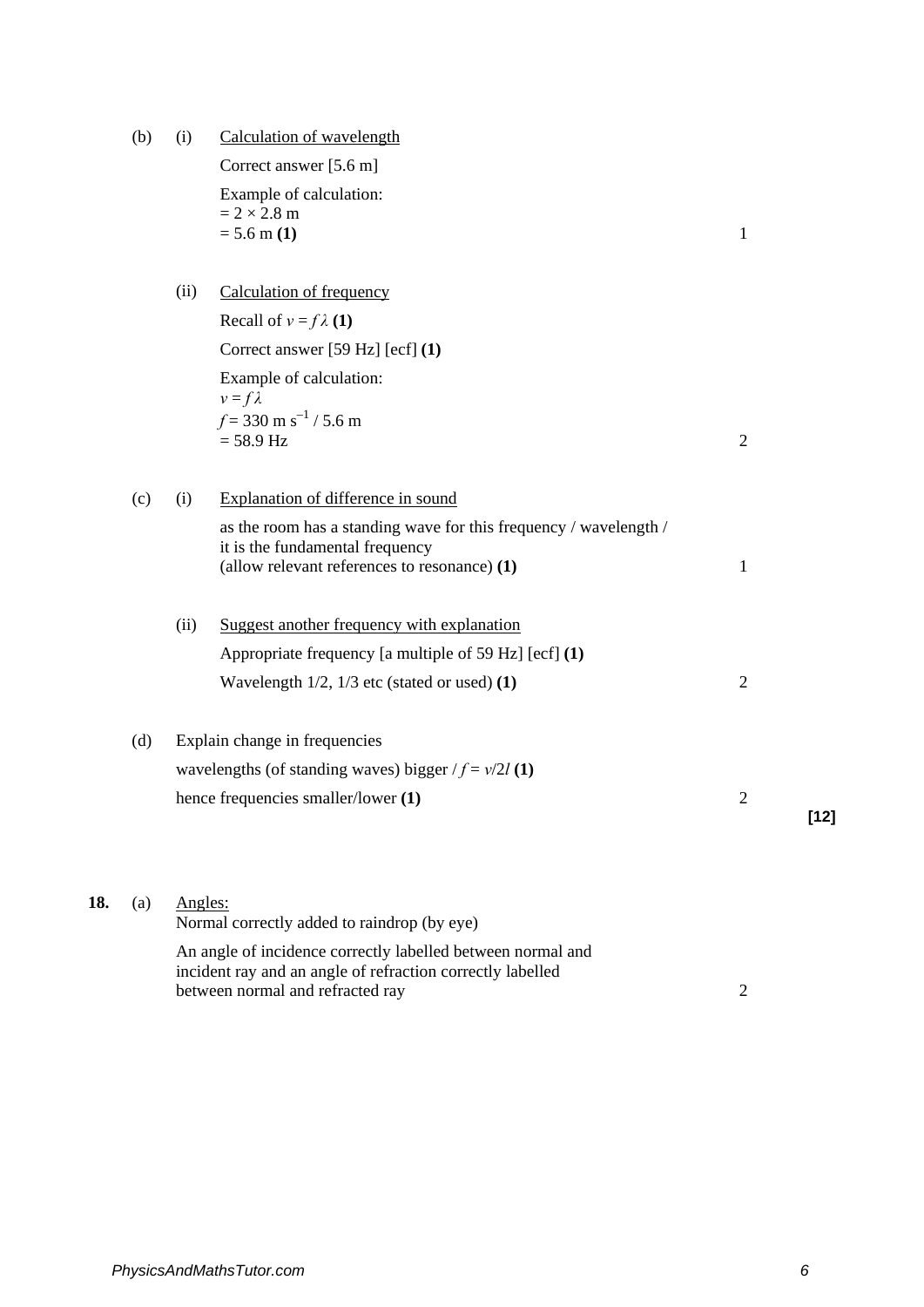|     | (b) |                         | Angle of refraction:<br>Use of $\mu = \sin i / \sin r$<br>Correct answer $[20^{\circ}]$<br>[allow $20^{\circ}-21^{\circ}$ to allow for rounding errors]     |                |        |
|-----|-----|-------------------------|-------------------------------------------------------------------------------------------------------------------------------------------------------------|----------------|--------|
|     |     | eg.<br>$r = 20^{\circ}$ | $\sin r = \sin 27^{\circ}/ 1.3$                                                                                                                             | $\mathfrak{2}$ |        |
|     | (c) | (i)                     | Critical angle:<br>The angle beyond which total internal reflection (of the light)<br>occurs [allow T.I.R] / $r = 90^\circ$                                 | $\mathbf{1}$   |        |
|     |     | (ii)                    | Critical angle calculation:                                                                                                                                 |                |        |
|     |     |                         | Use of $\mu = 1 / \sin C$<br>Correct answer [50.3°] [allow $50^{\circ} - 51^{\circ}$ ]                                                                      |                |        |
|     |     |                         | Eg.<br>$Sin C = 1/1.3$<br>$C = 50.3^{\circ}$                                                                                                                | $\overline{2}$ |        |
|     | (d) |                         | Diagram:<br>$i = 35^{\circ}$ [allow 33° -37°]                                                                                                               |                |        |
|     |     | raindrop                | Ray of light shown refracting away from normal on leaving<br>Some internal reflection of ray also shown with $i = r$ [by eye]                               |                |        |
|     |     |                         | Reflected ray shown refracting away from the normal as it leaves<br>the front of the raindrop / angle of refraction correctly<br>calculated at back surface | $\overline{4}$ |        |
|     | (e) |                         | Refractive index:<br>(Red light has) lower refractive index (than violet light)                                                                             | $\mathbf{1}$   | $[12]$ |
| 19. | (a) | (i)                     | How we know the speed is constant                                                                                                                           |                |        |
|     |     |                         | Crest spacing constant / circular crests<br>Or wavelength constant / equal wavelength (1)                                                                   |                |        |
|     |     |                         | [Accept wavefront for crests]<br>[Don't accept wave]                                                                                                        | $\mathbf{1}$   |        |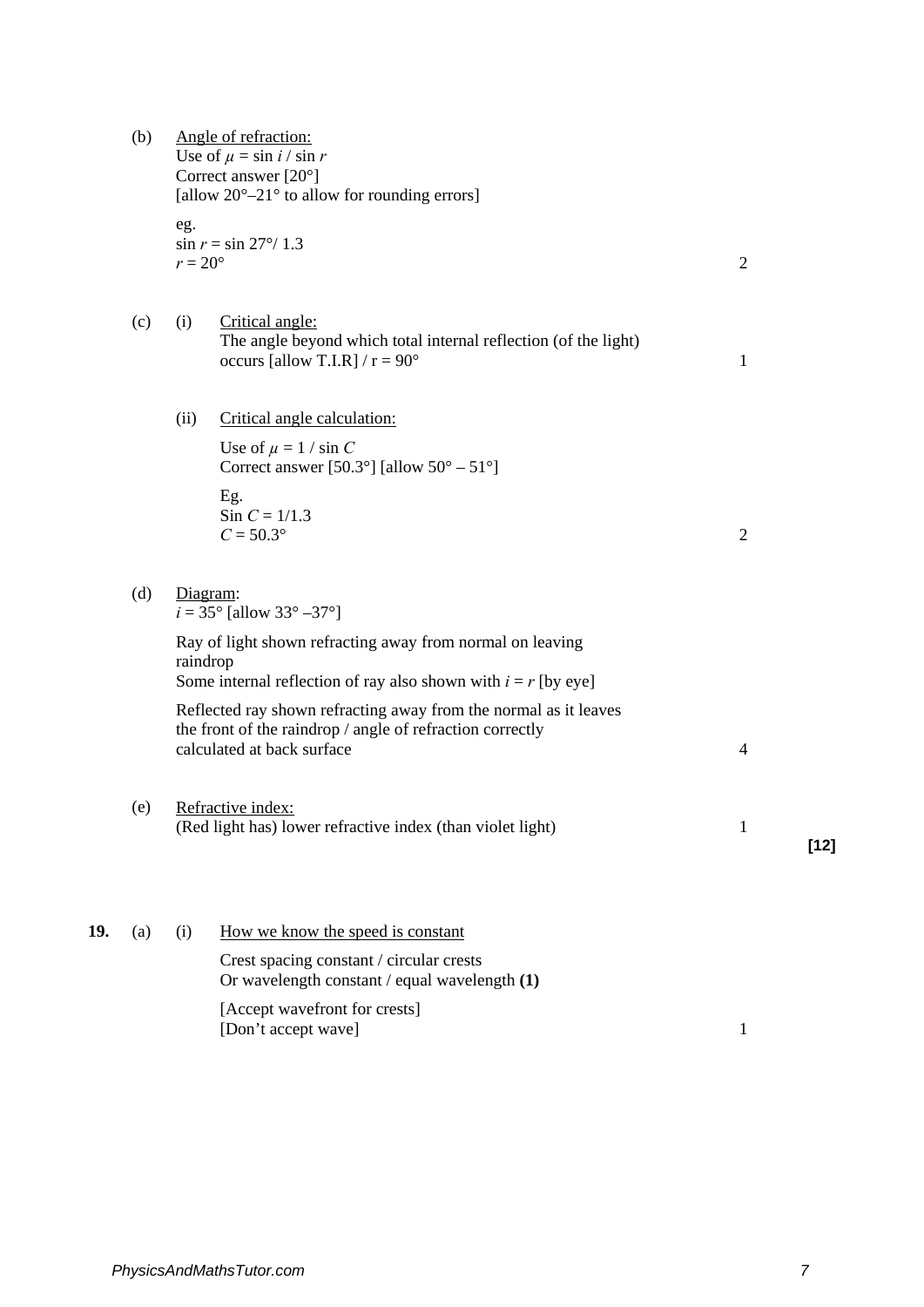|     |     | (ii)   | Calculation of speed<br>$\lambda$ is 10 mm (1)<br>[Allow 9 to 11]<br>Use of $v = f \lambda(1)$<br>$0.40 \text{ m s}^{-1}$ (1)                                                                                                                         |                |        |
|-----|-----|--------|-------------------------------------------------------------------------------------------------------------------------------------------------------------------------------------------------------------------------------------------------------|----------------|--------|
|     |     |        | [Allow 0.36 to 0.44]<br>Allow last two marks for correct calculation from wrong wavelength]                                                                                                                                                           | 3              |        |
|     |     |        | $(40 Hz)(10 \times 10^{-3} m)$<br>$= 0.40$ m s <sup>-1</sup>                                                                                                                                                                                          |                |        |
|     | (b) | Line X | $1st$ constructive interference line below PQ, labelled X (1)                                                                                                                                                                                         |                |        |
|     |     |        | [Accept straight line]<br>Ignore other lines provided correct one is clearly labelled X]                                                                                                                                                              | 1              |        |
|     | (c) | (i)    | Superposition along PQ<br>Constructive interference / reinforcement / waves of larger<br>amplitude / larger crests and troughs (1)<br>Crests from $S_1$ and $S_2$ coincide / waves are in phase / zero phase<br>difference / zero path difference (1) |                |        |
|     |     |        | Amplitude is the sum of the individual amplitudes (OR twice the<br>amplitude of the separate waves) (1)                                                                                                                                               | 3              |        |
|     |     | (ii)   | Table<br>A constructive $(1)$<br>B destructive $(1)$                                                                                                                                                                                                  | $\overline{2}$ | $[10]$ |
| 20. | (a) |        | Amplitude                                                                                                                                                                                                                                             |                |        |
|     |     | (i)    | Amplitude remains constant (1)                                                                                                                                                                                                                        | $\mathbf{1}$   |        |
|     |     | (ii)   | Amplitude decreases then increases (1)<br>Amplitude is zero at node (OR half way between $X$ and $Y$ ) (1)                                                                                                                                            | $\overline{2}$ |        |
|     | (b) |        | Phase difference                                                                                                                                                                                                                                      |                |        |
|     |     | (i)    | Phase difference increases / is proportional to distance XP (1)                                                                                                                                                                                       | $\mathbf{1}$   |        |
|     |     | (ii)   | Up to node phase difference is zero $\ell$ in phase (1)<br>Beyond the node phase difference is / 180° / half a cycle / in<br>antiphase $(1)$                                                                                                          |                |        |
|     |     |        | [Do not allow completely out of phase]                                                                                                                                                                                                                | $\overline{2}$ | [6]    |

# 21. (a) (i) <u>Name process</u>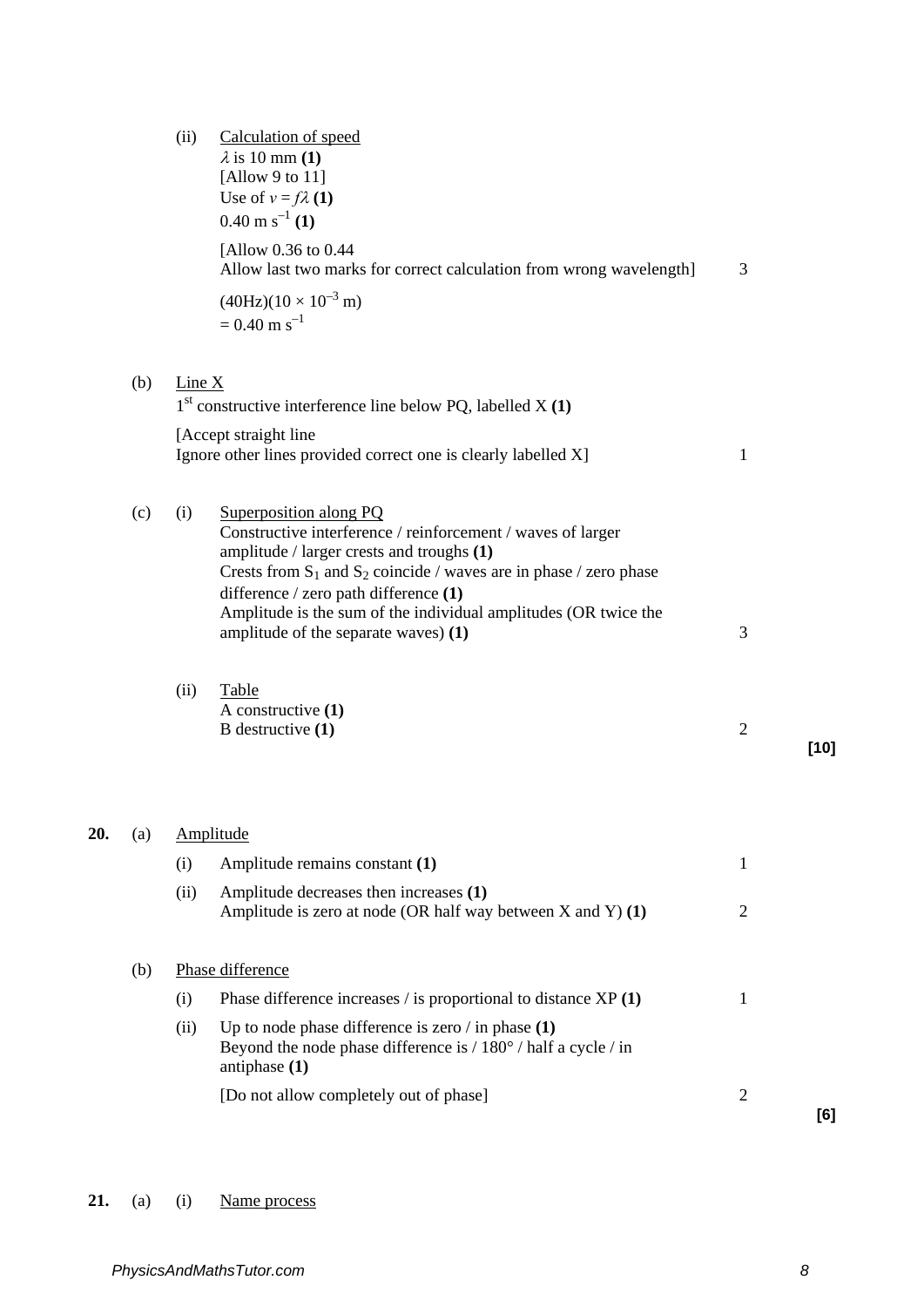| Refraction (1) |  |
|----------------|--|
|----------------|--|

|     | (ii)  | Explanation of refraction taking place                                                                                           |                |        |
|-----|-------|----------------------------------------------------------------------------------------------------------------------------------|----------------|--------|
|     |       | change in speed / density / wavelength (1)                                                                                       | 1              |        |
|     |       |                                                                                                                                  |                |        |
| (b) | (i)   | Draw ray from butterfly to fish                                                                                                  |                |        |
|     |       | refraction shown (1)                                                                                                             |                |        |
|     |       | refraction correct (1)                                                                                                           | $\overline{2}$ |        |
|     | (ii)  | Explain what is meant by critical angle                                                                                          |                |        |
|     |       | Identify the angle as that in the denser medium $(1)$                                                                            |                |        |
|     |       | Indicate that this is max angle for refraction OR total internal                                                                 |                |        |
|     |       | reflection occurs beyond this (1)<br>[angles may be described in terms of relevant media]                                        | $\overline{2}$ |        |
|     |       |                                                                                                                                  |                |        |
|     | (iii) | Explain two paths for rays from fish A to fish B                                                                                 |                |        |
|     |       | direct path because no change of medium/refractive index/density $(1)$                                                           |                |        |
|     |       | (total internal) reflection along other path /<br>angle of incidence $>$ critical angle $(1)$                                    |                |        |
|     |       | direct ray correctly drawn with arrow (1)                                                                                        |                |        |
|     |       | total internal reflection path correctly drawn with arrow (1)                                                                    |                |        |
|     |       | [lack of ruler not penalised directly] [arrow penalised once only]                                                               | 4              |        |
|     |       |                                                                                                                                  |                | $[10]$ |
|     |       |                                                                                                                                  |                |        |
| (a) |       | Ultrasound:                                                                                                                      |                |        |
|     |       | High frequency sound / sound above human hearing range / sound                                                                   |                |        |
|     |       | above 20 kHz $/$ sound too high for humans to hear $(1)$                                                                         | 1              |        |
| (b) | (i)   | Pulses used:                                                                                                                     |                |        |
|     |       | to prevent interference between transmitted and reflected signals /                                                              |                |        |
|     |       | allow time for reflection before next pulse transmitted / to allow for<br>wave to travel to be determined (1)                    |                |        |
|     |       |                                                                                                                                  |                |        |
|     | (ii)  | High pulse rate:                                                                                                                 |                |        |
|     |       | Greater accuracy in detection of prey <sup>-</sup> s motion / position / continuous<br>monitoring / more frequent monitoring (1) | $\overline{2}$ |        |

**22.**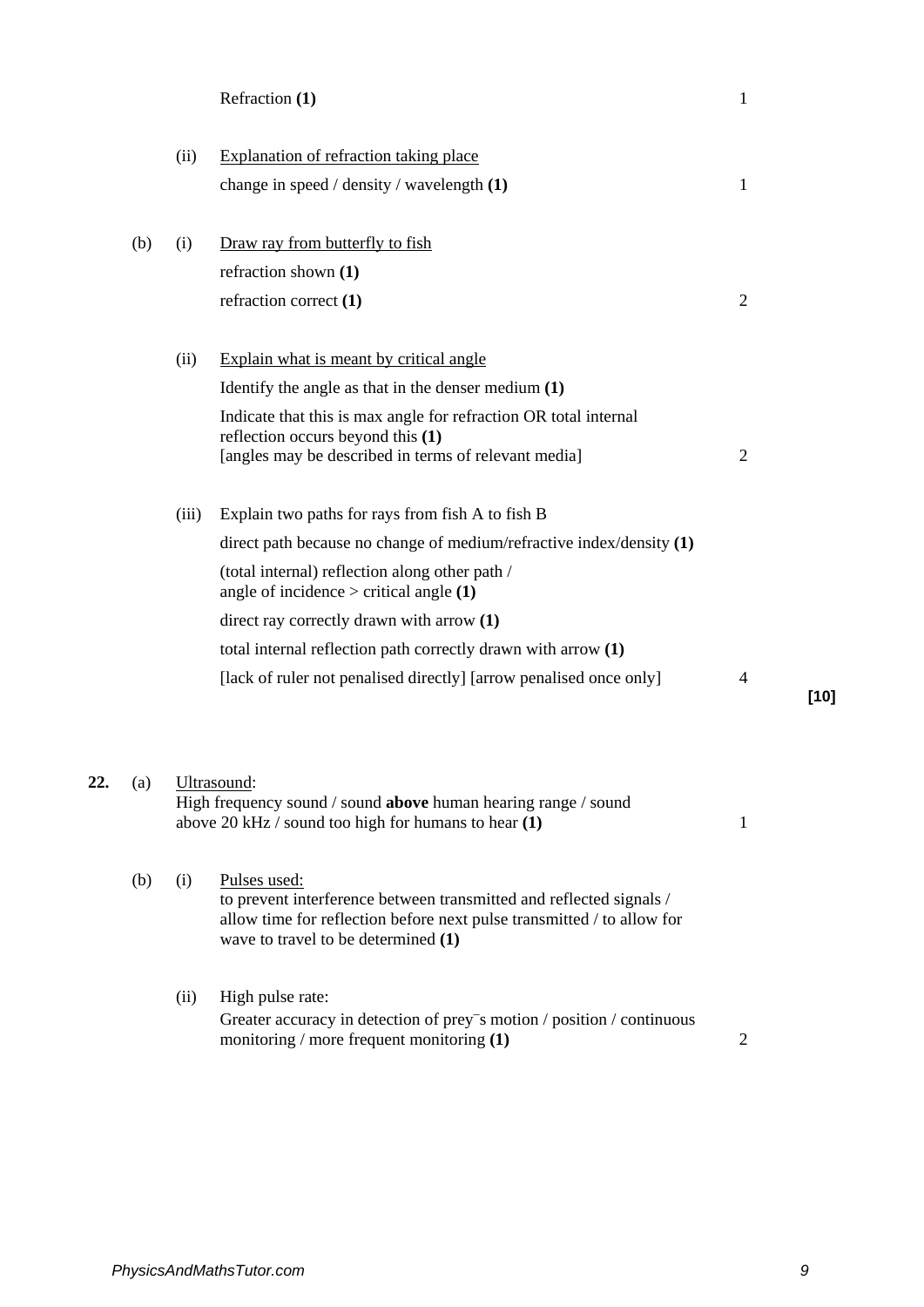|     | (c) | Size of object:<br>Use of $\lambda = v/f(1)$<br>Correct answer $(0.0049 \text{ m or } 4.9 \text{ mm})$ (1)<br>[accept 0.0048 m or 0.005 m]                                                                                                 |                |       |
|-----|-----|--------------------------------------------------------------------------------------------------------------------------------------------------------------------------------------------------------------------------------------------|----------------|-------|
|     |     | example:<br>$\lambda = 340 \text{ m s}^{-1} / 70000 \text{ Hz}$<br>$= 0.0049$ m = 4.9 mm (accept 5 mm)                                                                                                                                     | $\overline{2}$ |       |
|     | (d) | Time interval:<br>Use of time = distance $/$ speed (1)<br>Correct answer $(2.9 \times 10^{-3} \text{ s})$ [allow $3 \times 10^{-3} \text{ s}$ ]<br>[allow 1 mark if answer is half the correct value ie. Distance $= 0.5$ m<br>used] $(1)$ |                |       |
|     |     | example:<br>time = 1 m / 340 m s <sup>-1</sup><br>$= 2.9 \times 10^{-3}$ s                                                                                                                                                                 | $\overline{2}$ |       |
|     | (e) | Effect on frequency:<br>Frequency decreases (1)<br>Greater effect the faster the moth moves / the faster the<br>moth moves the smaller the frequency $(1)$                                                                                 | $\overline{2}$ | [9]   |
| 23. | (a) | Diffraction diagram:<br>Waves spread out when passing through a gap $/$ past an obstacle(1)<br>$\lambda$ stays constant (1)                                                                                                                | $\overline{2}$ |       |
|     | (b) | Diagrams:<br>Diagram showing 2 waves in phase $(1)$<br>Adding to give larger amplitude (1)                                                                                                                                                 | $\mathfrak{2}$ |       |
|     | (c) | Information from diffraction pattern:<br>Atomic spacing (similar to $\lambda$ )<br>Regular / ordered structure<br>Symmetrical structure<br>DNA is a double helix structure (2)                                                             | Max 2          |       |
|     | (d) | Electron behaviour:<br>(Behave) as waves (1)                                                                                                                                                                                               | $\mathbf{1}$   | $[7]$ |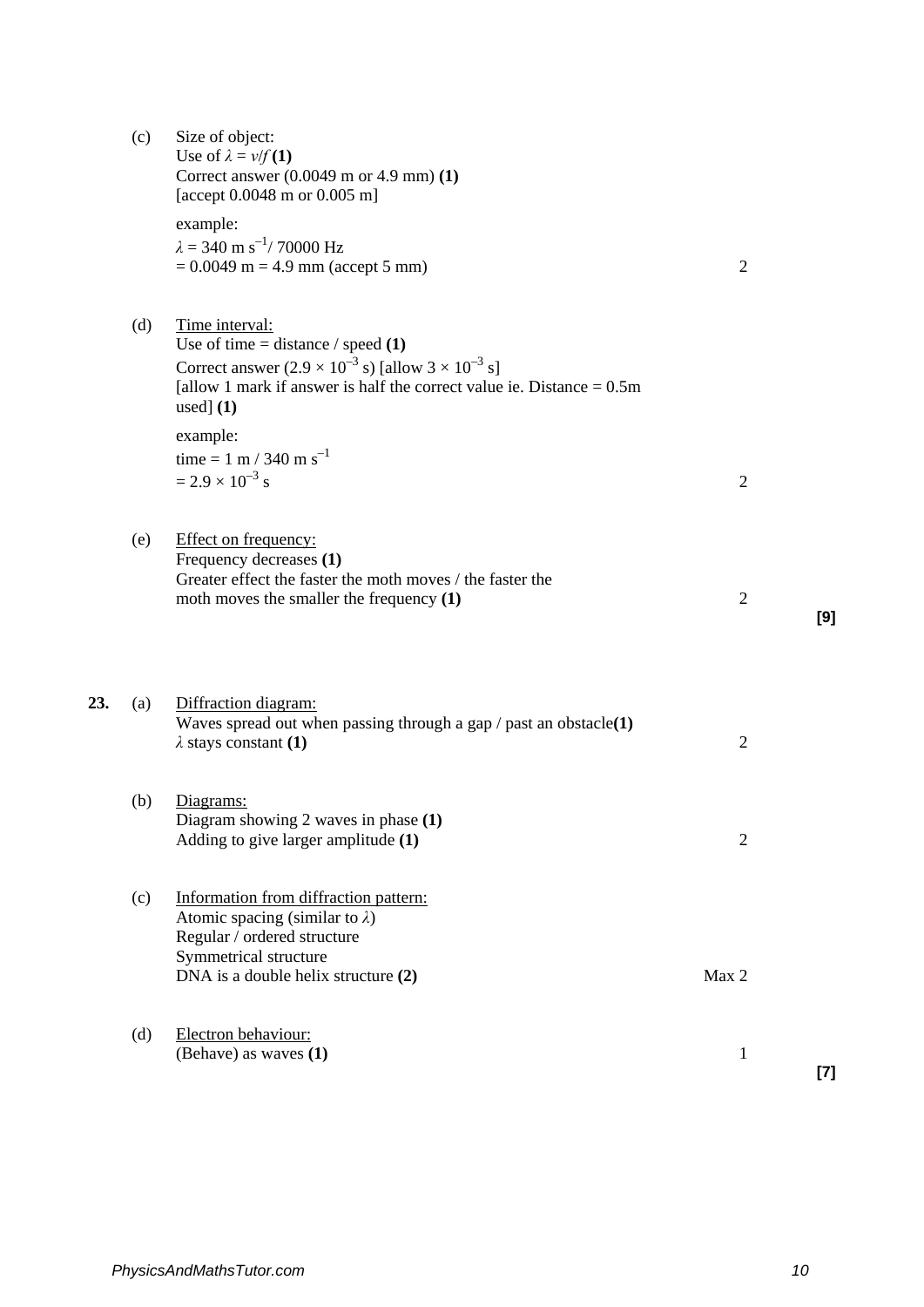| 24. | (a) | (i)<br>Diagram:<br>$i$ and $r$ correctly labelled on diagram $(1)$<br>$i = 25 + -2^{\circ} (1)$<br>$r = 38 + -2^{\circ} (1)$<br>[allow 1 mark if angles measured correctly from interface<br>ie. $i = 65 + (-2^{\circ}, r = 52 + (-2^{\circ}) (1)$<br>Refractive index:<br>(ii)<br>Use of $g\mu_a = \sin i / \sin r$ [allow ecf] (1)                                            | 3              |        |
|-----|-----|---------------------------------------------------------------------------------------------------------------------------------------------------------------------------------------------------------------------------------------------------------------------------------------------------------------------------------------------------------------------------------|----------------|--------|
|     |     | Use of $_{a}\mu_{g} = 1/_{g}\mu_{a}$ (1)<br>example:<br>$_{\rm g}\mu_a = \sin 25 / \sin 38 = 0.686$<br>$_{a}\mu_{g} = 1/_{g}\mu_{a} = 1.46$                                                                                                                                                                                                                                     | $\overline{2}$ |        |
|     | (b) | Ray diagram:<br>Ray added to diagram showing light reflecting at interface with<br>angles equal (by eye) $(1)$                                                                                                                                                                                                                                                                  | $\mathbf{1}$   |        |
|     | (c) | Observation:<br>Incident angle $>$ critical angle $(1)$<br>$T.I.R$ occurs $(1)$                                                                                                                                                                                                                                                                                                 | $\overline{c}$ |        |
|     | (d) | largest angle:<br>$\sin C = 1/1.46$ (allow ecf) (1)<br>$C = \sin^{-1}(1/1.46) = 43^{\circ}(1)$                                                                                                                                                                                                                                                                                  | $\sqrt{2}$     | $[10]$ |
| 25. | (a) | Experiment<br>[Marks may be earned on diagram or in text]<br>Named light source plus polaroid (OR polariser OR<br>polarising filter) / Laser / Named light source and<br>suitable reflector (e.g. bench) (1)<br>$2nd$ Polaroid plus means to detect the transmitted light (1)<br>(i.e. eye OR screen OR LDR OR light detector OR<br>instruction to e.g. look through polaroids) |                |        |

Rotate one Polaroid [Only award if expt would work] **(1)** Detected intensity varies / No light when polaroids are at 90° **(1)** Maxima and minima 90° apart / changes from dark to light every 90° **(1)** [Use of microwaves, slits or "blockers": 0/5 Use of filters or diffraction gratings: lose first two marks

Use of "sunglasses" to observe: lose mark 2] 5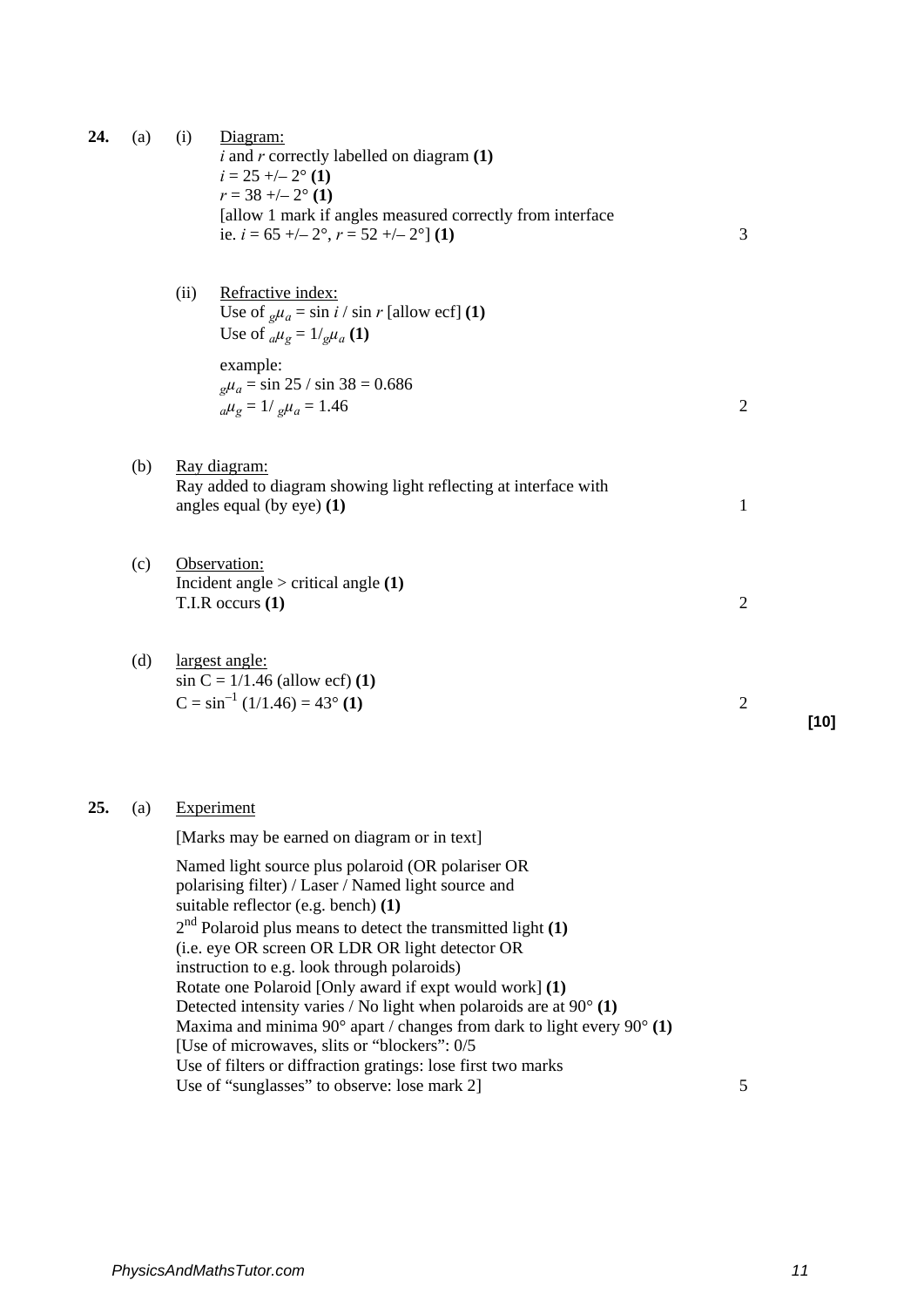#### (b) Why sound can't be polarised

**26.** 

They are longitudinal / They are not transverse / Only transverse waves can be polarised / Longitudinal waves cannot be polarised / Because the  $(*)$  is parallel to the  $(**)$  (1)

 $(*)$  = vibration OR displacement OR oscillation OR motion of particles

| $(**)$ = direction of travel OR direction of propagation OR motion of |  |
|-----------------------------------------------------------------------|--|
| the wave OR direction of energy transfer                              |  |

**[6]**

| (a) | (i)  | <b>Table</b> |                                                                                                                                                                                                                                                                           |   |
|-----|------|--------------|---------------------------------------------------------------------------------------------------------------------------------------------------------------------------------------------------------------------------------------------------------------------------|---|
|     |      | λ            | f                                                                                                                                                                                                                                                                         |   |
|     |      | 2.4          | (110)                                                                                                                                                                                                                                                                     |   |
|     |      | 1.2          | 220                                                                                                                                                                                                                                                                       |   |
|     |      | 0.8          | 330                                                                                                                                                                                                                                                                       |   |
|     |      |              | All wavelengths correct (2)<br>[One or two wavelengths correct gets 1]<br>Both frequencies correct (1)<br>[Accept extra zero following wavelength figure, e.g. 2.40.]<br>Accept units written into table, e.g. "2.4 m", "220 Hz"]                                         | 3 |
|     | (ii) |              | Why nodes                                                                                                                                                                                                                                                                 |   |
|     |      |              | String cannot move / no displacement / zero amplitude /<br>no oscillation / phase change of $\pi$ on reflection / two waves<br>cancel out / two waves are exactly out of phase $(1)$<br>(OR have phase difference of $\pi$ OR half a cycle) /<br>destructive interference | 1 |
| (b) |      |              | Why waves with more nodes represent higher energies<br>the contract of the contract of the contract of the contract of the contract of the contract of the contract of                                                                                                    |   |

More nodes means shorter wavelength **(1)**  Momentum will be larger **(1)**  [OR Allow 1 mark for "More nodes means higher frequency and  $E = hf$ "] 2

**[6]**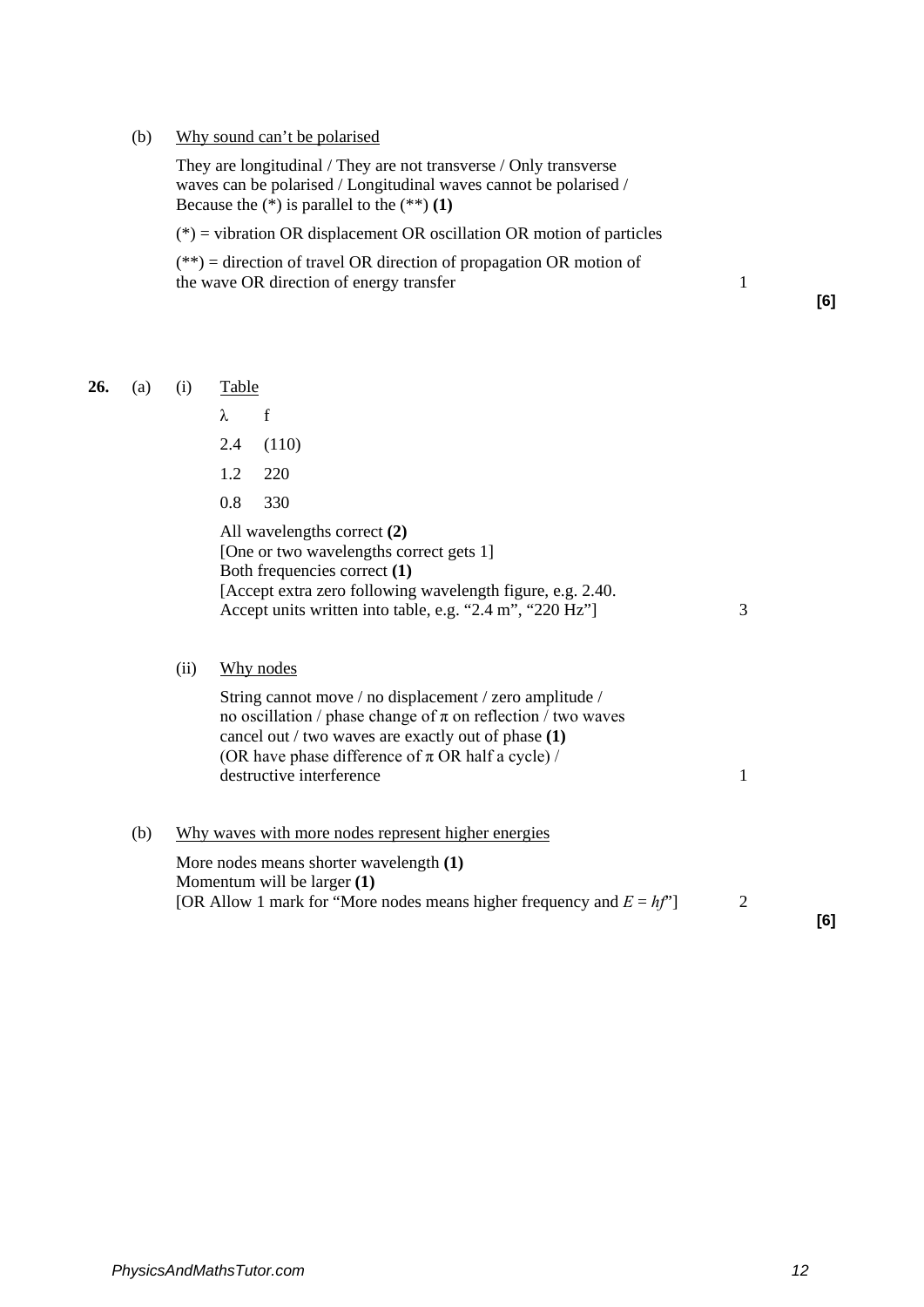| 27. | (a) | Which transition                                                                                                                                                                                                                                |                |     |
|-----|-----|-------------------------------------------------------------------------------------------------------------------------------------------------------------------------------------------------------------------------------------------------|----------------|-----|
|     |     | Use of $(\Delta)E = hc/\lambda$ OR $(\Delta)E = hf$ and $f = c/\lambda$ (1)<br>Use of $1.6 \times 10^{-19}$ (1)<br>Correct answer $[1.9 \text{ eV}]$ (1)<br>C to B $/ -1.5$ to $- 3.4$ (1)<br>[Accept reverse calculations to find wavelengths] |                |     |
|     |     | e.g.                                                                                                                                                                                                                                            |                |     |
|     |     | $(6.63 \times 10^{-34} \text{ J s})(3.00 \times 10^8 \text{ m s}^{-1})$ /<br>$(656 \times 10^{-9} \text{ m})(1.6 \times 10^{-19} \text{ J eV}^{-1})$<br>$= 1.9$ eV                                                                              | $\overline{4}$ |     |
|     | (b) | <b>Explanation of absorption line</b>                                                                                                                                                                                                           |                |     |
|     |     | QOWC(1)<br>Light of this wavelength is absorbed by hydrogen (1)<br>In the outer part of the Sun (OR Sun's atmosphere) $(1)$                                                                                                                     |                |     |
|     |     | Absorbed radiation is reemitted in all directions (1)<br>Transition from B to C (OR $-3.4$ to $-1.5$ ) (1)                                                                                                                                      | Max 4          |     |
|     | (c) | Why galaxy receding                                                                                                                                                                                                                             |                |     |
|     |     | Wavelength increased (OR stretched) / red shift /<br>frequency decreased                                                                                                                                                                        | $\mathbf{1}$   | [9] |
| 28. | (a) | Describe propagation of longitudinal waves                                                                                                                                                                                                      |                |     |
|     |     | Particles oscillate / compressions/rarefactions produced (1)                                                                                                                                                                                    |                |     |
|     |     | oscillation/vibration/displacement parallel to direction of propagation (1)                                                                                                                                                                     | $\overline{2}$ |     |
|     | (b) | Calculation of wave speed                                                                                                                                                                                                                       |                |     |
|     |     | Recall of $v = f \lambda(1)$                                                                                                                                                                                                                    |                |     |
|     |     | Correct answer $[7.2 \text{ km s}^{-1}]$ (1)                                                                                                                                                                                                    |                |     |
|     |     | Example of calculation:                                                                                                                                                                                                                         |                |     |
|     |     | $v = f\lambda$                                                                                                                                                                                                                                  |                |     |
|     |     | $v = 9$ Hz $\times$ 0.8 km                                                                                                                                                                                                                      |                |     |
|     |     | $= 7.2$ km s <sup>-1</sup> [7200 m s <sup>-1</sup> ]                                                                                                                                                                                            | $\overline{2}$ |     |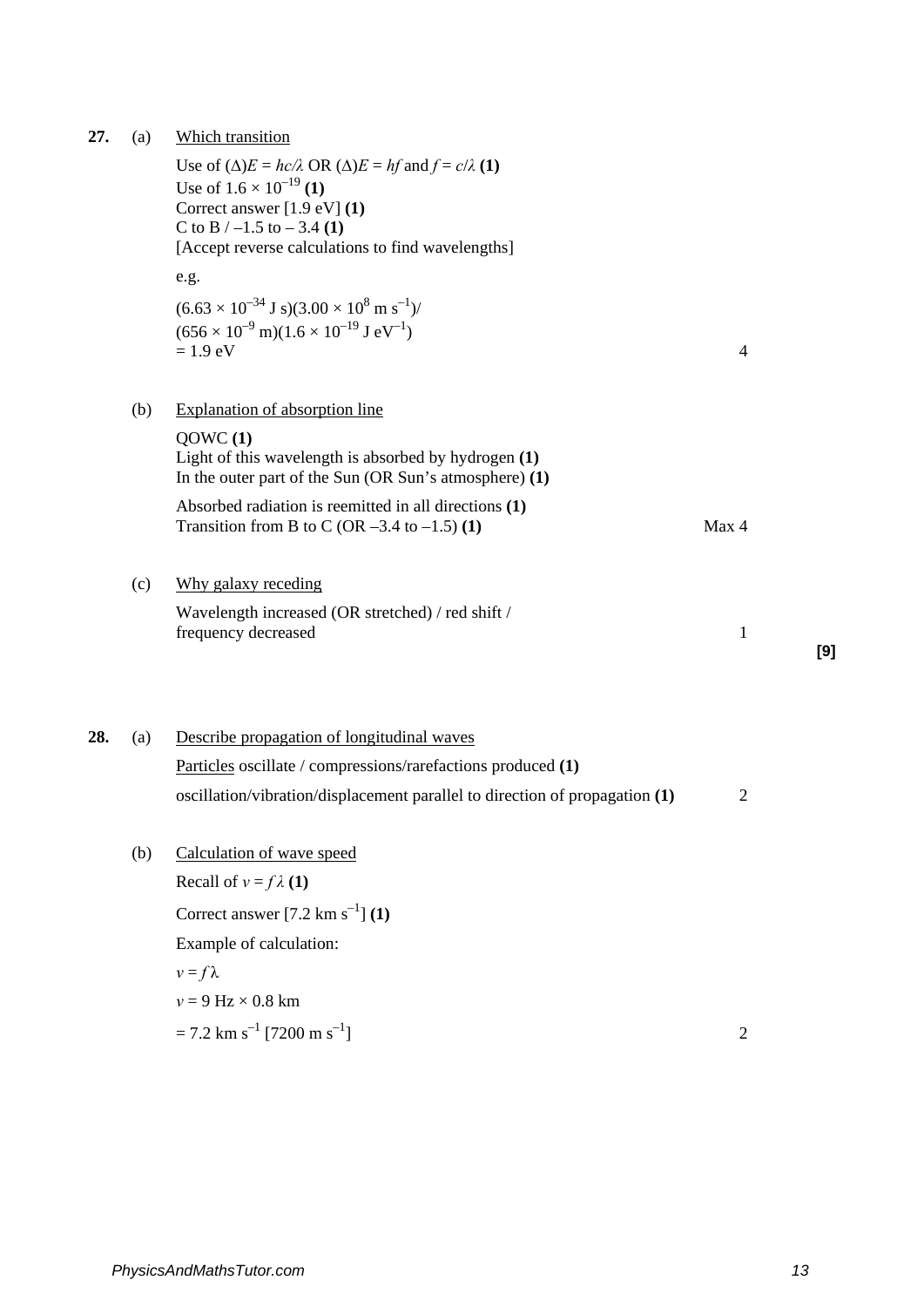(c) Determine if elephants can detect waves more quickly

Recall of  $v = s / t(1)$ 

Correct answer for *t* in minutes or hours [about 6 minutes] or relevant comment with 347 s or calculation of tidal wave speed  $[0.35 \text{ km s}^{-1}]$  with comment [allow ecf] **(1)** 2

**[6]**

Example of calculation:

 $v = s / t$  $t = 2500 \text{ km} \div 7.2 \text{ km s}^{-1} \text{ OR } v = 2500 \text{ km} \div (2 \times 60 \times 60 \text{ s})$  $t = 347$  s OR  $v = 0.35$  km s<sup>-1</sup>  $t =$  about 6 minutes (stated) / much less than hours  $/ 2$  h is 7200 s OR 7.2 km s<sup>-1</sup> >> 0.35 km s<sup>-1</sup> **29.** (a) Meaning of superposition When vibrations/disturbances/waves from 2 or more sources coincide at same position **(1)**  resultant displacement = sum of displacements due to individual waves **(1)** 2 (b) (i) Explanation of formation of standing wave description of combination of incident and reflected waves/ waves in opposite directions **(1)**  described as superposition or interference **(1)** 

where in phase, constructive interference / antinodes OR where antiphase, destructive interference / nodes OR causes points of constructive and destructive interference OR causes nodes and antinodes **(1)** 3

(ii) Calculate wavelength

Identify 2 wavelengths **(1)**  Correct answer  $[2.1 \times 10^{-9} \text{ m}]$  **(1)** 2 Example of calculation: (NANANANAN) X to Y is  $2 \times \lambda$  $\lambda = 4.2 \times 10^{-9}$  m  $\div 2$  $= 2.1 \times 10^{-9}$  m

*PhysicsAndMathsTutor.com 14*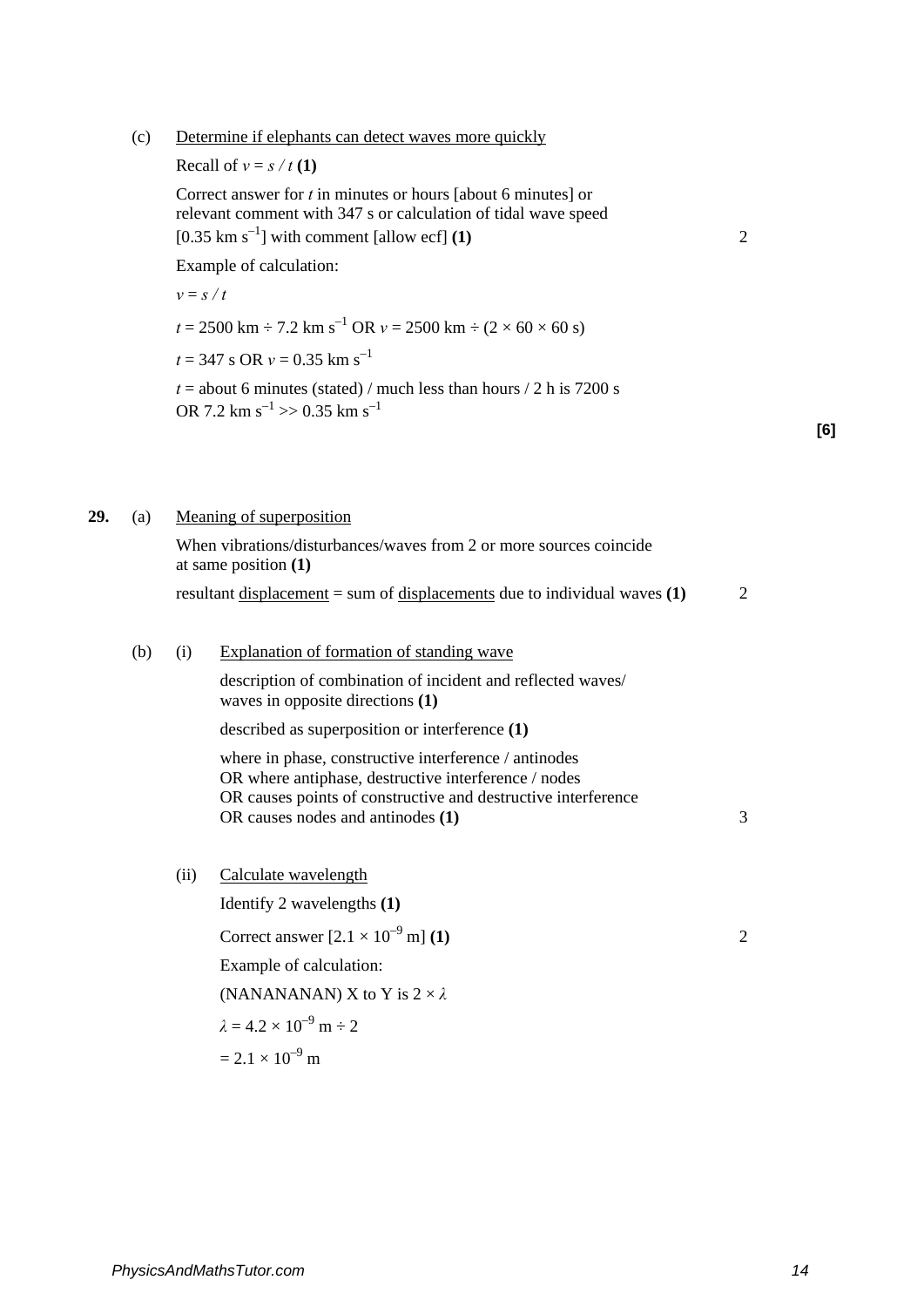(iii) Explain terms

|     |     | Lapidin termo                                                                                                                                                                      |                |       |
|-----|-----|------------------------------------------------------------------------------------------------------------------------------------------------------------------------------------|----------------|-------|
|     |     | amplitude – maximum displacement (from mean position)<br>(can use diagram with labelled displacement axis) (1)                                                                     |                |       |
|     |     | antinode – position of maximum amplitude<br>OR position where waves (always) in phase (1)                                                                                          | $\overline{2}$ | [9]   |
| 30. | (a) | Plane polarised:<br>Vibrations / oscillations (1)                                                                                                                                  |                |       |
|     |     | in one plane $(1)$<br><b>OR</b>                                                                                                                                                    |                |       |
|     |     | double-headed arrow diagram $\updownarrow$ (1)                                                                                                                                     |                |       |
|     |     | with vibrations $\prime$ oscillations labelled $(1)$                                                                                                                               | $\overline{2}$ |       |
|     | (b) | Polarising filter:<br>• Intensity goes from maximum to minimum $(1)$                                                                                                               |                |       |
|     |     | Twice per rotation / after $90^{\circ}$ (1)<br>As filter only lets through vibrations in a particular plane (1)<br>[marks may be gained from a clearly labelled diagram]           | 3              |       |
|     | (c) | Response of beetle:<br>Changed direction by $90^{\circ}$ / turned through a right-angle (1)                                                                                        | 1              |       |
|     | (d) | No moon:<br>Beetle moves in a random direction / in circles / appears disorientated $(1)$                                                                                          | 1              | $[7]$ |
|     |     |                                                                                                                                                                                    |                |       |
| 31. |     | (a) Why transverse waves can be polarised but not longitudinal waves<br>[Marks can be earned in diagram or text]<br>Transverse waves have * perpendicular to direction of ** $(1)$ |                |       |
|     |     | $*$ = vibration/displacement/oscillation/motion of particles                                                                                                                       |                |       |
|     |     | ** = travel/propagation/motion of wave/energy transfer/wave                                                                                                                        |                |       |
|     |     | In a transverse wave, * can be in different planes but polarisation<br>restricts it to one plane (1)<br>Longitudinal waves have $*$ parallel to $**$ (1)                           | 3              |       |
|     |     | [Don't accept "motion" for **                                                                                                                                                      |                |       |
|     |     |                                                                                                                                                                                    |                |       |

Diagrams to earn marks must be clearly labelled, but don't insist on a label "looking along direction of travel" in the usual diagrams to illustrate polarised and unpolarised waves]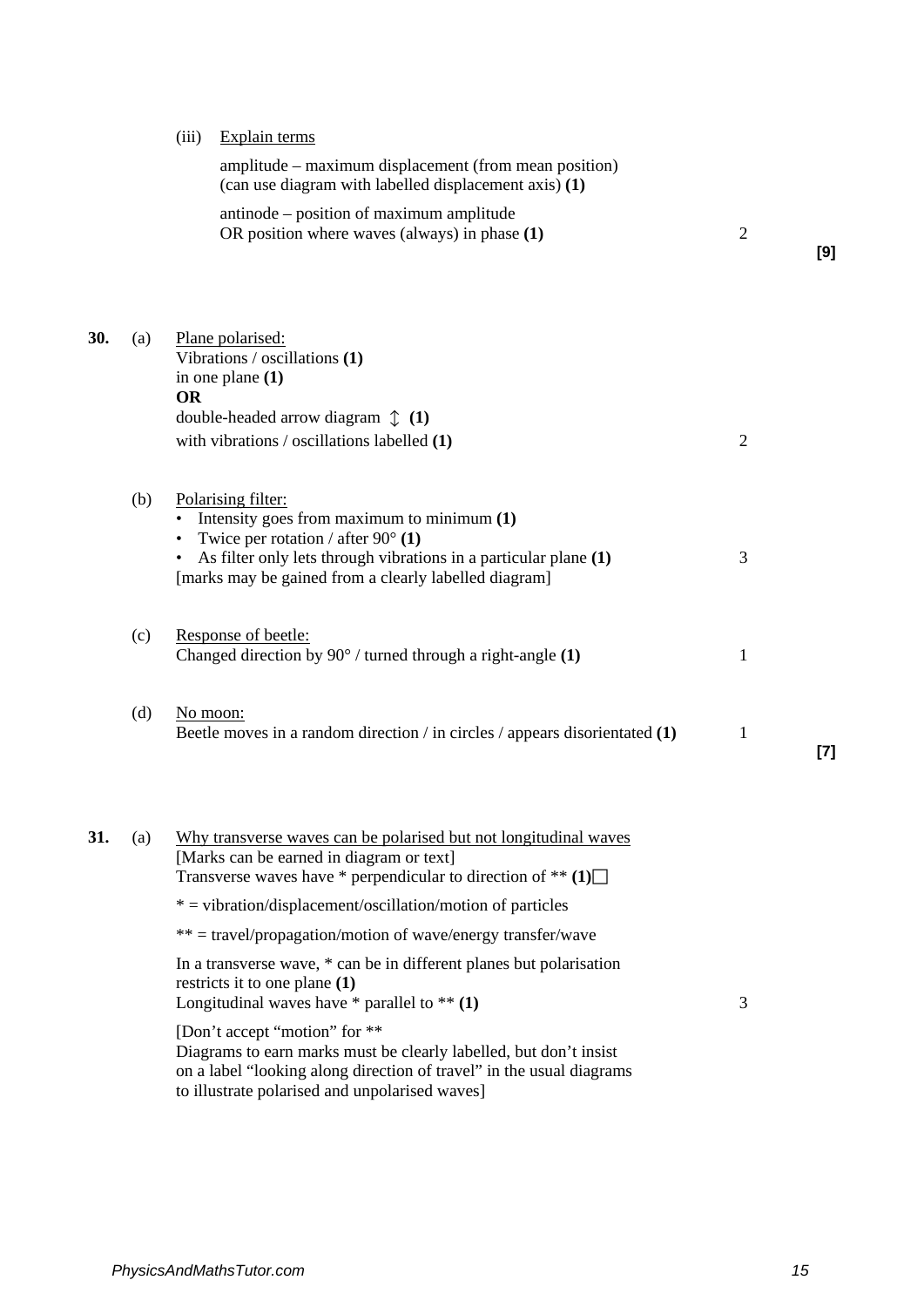|     | (b) | (i)  | <b>Effect of Polaroid on intensity</b><br>Intensity is reduced (OR halved) [not zero] (1)<br>[Accept slightly reduced and greatly reduced]<br>Polaroid stops (OR absorbs) vibrations (OR waves OR light) in<br>one plane/ $(1)$<br>Polaroid only lets through vibrations (OR waves OR light)in one<br>plane/<br>Light has been polarised                                                                                                                                                                                                                                                                                                                                                                 | $\overline{2}$            |     |
|-----|-----|------|----------------------------------------------------------------------------------------------------------------------------------------------------------------------------------------------------------------------------------------------------------------------------------------------------------------------------------------------------------------------------------------------------------------------------------------------------------------------------------------------------------------------------------------------------------------------------------------------------------------------------------------------------------------------------------------------------------|---------------------------|-----|
|     |     | (ii) | <b>Effect of rotating Polaroid</b><br>No effect $(1)$<br>[ignore incorrect reasons accompanying statements of effect]                                                                                                                                                                                                                                                                                                                                                                                                                                                                                                                                                                                    | 1                         | [6] |
|     |     |      |                                                                                                                                                                                                                                                                                                                                                                                                                                                                                                                                                                                                                                                                                                          |                           |     |
| 32. | (a) | (i)  | How the bow causes the wave pattern<br><b>EITHER</b><br>Bow alternately pulls and releases string (or sticks and slips) (1)<br>Creates travelling wave (OR travelling vibration) (on string) (1)<br>Wave reflects at the end (OR bounces back) (1)<br>Incident and reflected waves (OR waves travelling in opposite (1)<br>directions) superpose (OR interfere OR combine)<br>[Don't accept collide]<br><b>OR</b><br>Bow alternately pulls and releases string (or sticks and slips) (1)<br>Produces forced oscillation/acts as a driver/exerts periodic force (1)<br>[Don't accept makes it vibrate] At a natural frequency of the string (1)<br>Causing resonance (OR large amplitude oscillation) (1) | max 3<br>max <sub>3</sub> |     |
|     |     | (ii) | Determination of wavelength<br>Use of node to node distance = $\lambda/2$ / recognise diagram shows 2 $\lambda$ ] (1)<br>Correct answer $[0.4 \text{ m}]$ (1)                                                                                                                                                                                                                                                                                                                                                                                                                                                                                                                                            | $\overline{2}$            |     |
|     |     |      | e.g. $\lambda = 2 \times 0.2$ m<br>$= 0.4 \text{ m}$                                                                                                                                                                                                                                                                                                                                                                                                                                                                                                                                                                                                                                                     |                           |     |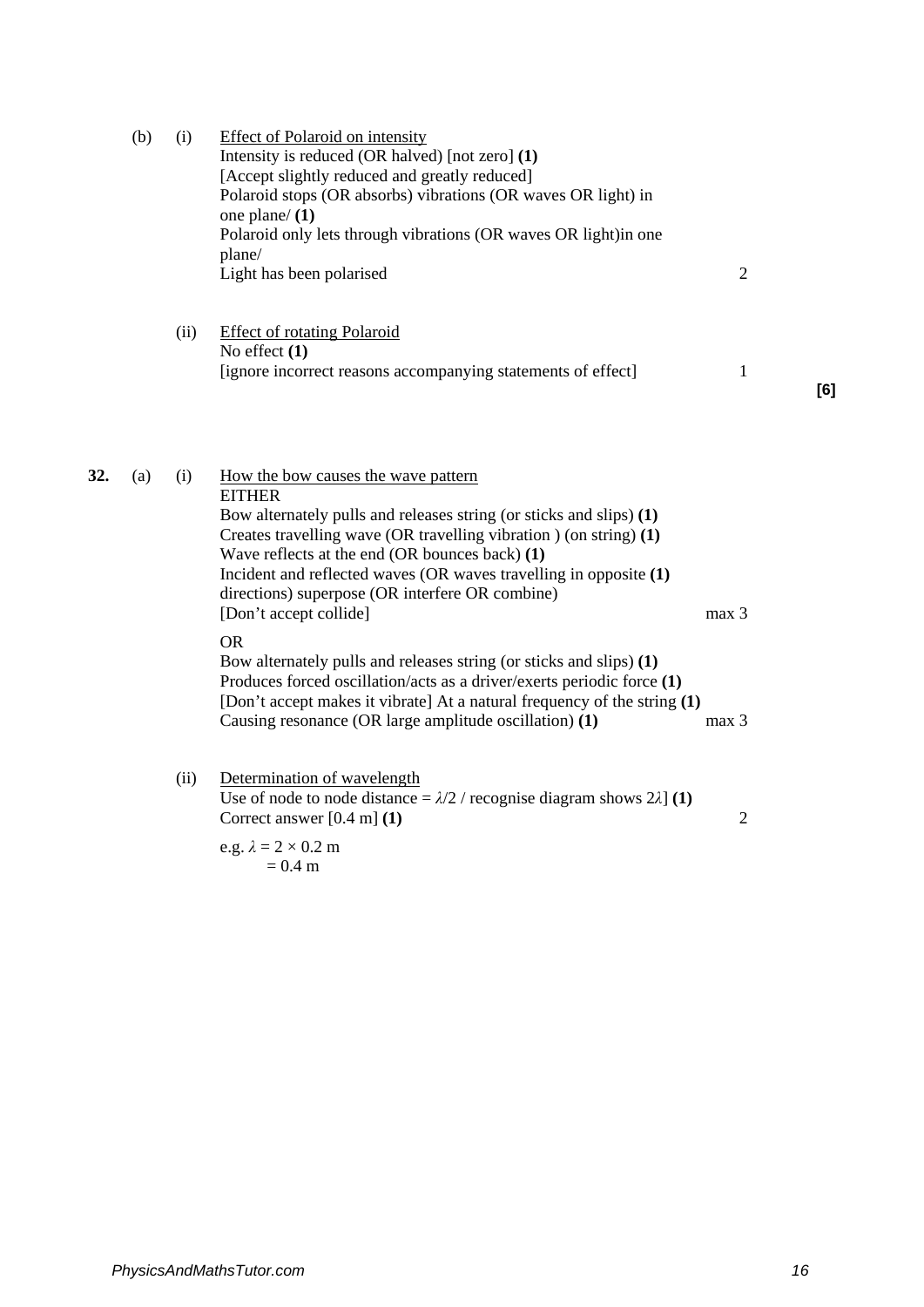# (iii) Differences between string wave and sound wave

Any TWO points from: – String wave is transverse, sound wave is longitudinal / …can be polarised, … can't – String wave is stationary (OR standing), sound wave is travelling (OR progressive) / … has nodes and antinodes, …doesn't / …doesn't transmit energy, …does… – The waves have different wavelengths – Sound wave is a vibration of the air, not the string **(1)(1)** 2 [Don't accept travel in different directions / can be seen, can't be seen / can't be heard, can be heard / travel at different speeds The first two marking points require statements about both waves, e.g. not just "sound waves are longitudinal"]

(b) Sketch of the waveform Sinusoidal wave with  $T = 1$  ms (1) [Zero crossings correct to within half a small square Accept a single cycle] Amplitude 1.6 cm **(1)**  [Correct to within half a small square] 2

#### **33.** (a) Conditions for observable interference Any THREE of:

- Same type of wave / must overlap (OR superpose) / amplitude large enough to detect / fringes sufficiently far apart to distinguish [Only one of these points should be credited]
- (Approximately) same amplitude (OR intensity)
- Same frequency (OR wavelength)
- Constant phase difference (OR coherent OR must come from the same source)  $(1)(1)(1)$  3

[Accept two or more points appearing on the same line

#### Don't accept

- must be in phase
- must be monochromatic
- must have same speed
- no other waves present
- must have similar frequencies
- answers specific to a particular experimental situation, e.g. comments on slit width or separation]

**[9]**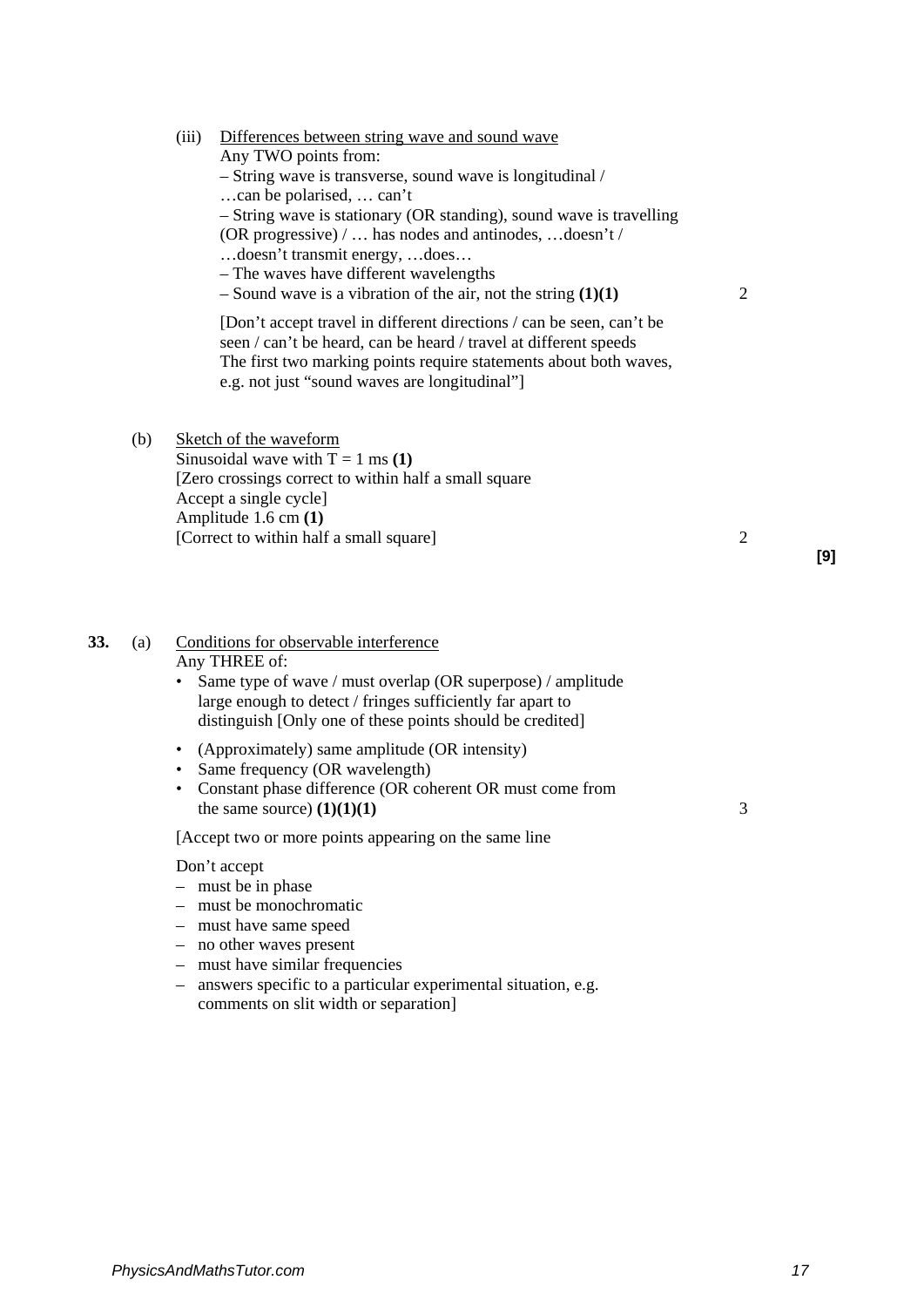|     | (b) | (i)  | <b>Experiment description</b><br>[Marks may be scored on diagram or in text]<br>(Microwave) transmitter, 2 slit barrier and receiver (1)<br>[Inclusion of a screen loses this mark, but ignore a single slit in front<br>of the transmitter]<br>Barrier, metal sheets (1)<br>[Labels indicating confusion with the light experiment, e.g. slit<br>separations or widths marked as less than 1 mm, lose this mark]<br>Appropriate movement of receiver relevant to diagram [i.e. move in<br>plane perpendicular to slits along a line parallel to the plane of the<br>slits, or round an arc centred between them] (1) | 3            |     |
|-----|-----|------|-----------------------------------------------------------------------------------------------------------------------------------------------------------------------------------------------------------------------------------------------------------------------------------------------------------------------------------------------------------------------------------------------------------------------------------------------------------------------------------------------------------------------------------------------------------------------------------------------------------------------|--------------|-----|
|     |     | (ii) | Finding the wavelength<br>Locate position P of identified maximum/minimum $1st/2nd/3rd$ etc. $(1)$<br>away from centre<br>Measure distance from each slit to P (1)<br>Difference = $\lambda$ OR $\lambda/2$ (consistent with point 1) (1)                                                                                                                                                                                                                                                                                                                                                                             | 3            |     |
|     |     |      | [Accept use of other maxima and corresponding multiple of $\lambda$ ]                                                                                                                                                                                                                                                                                                                                                                                                                                                                                                                                                 |              | [9] |
| 34. | (a) |      | Explanation of maximum or minimum<br>path difference = $2 \times 125 \times 10^{-9}$ m = $250 \times 10^{-9}$ m (1)<br>$=$ half wavelength /antiphase (1)<br>$\rightarrow$ destructive interference / superposition (1)<br>$(\rightarrow$ minimum intensity)                                                                                                                                                                                                                                                                                                                                                          | 3            |     |
|     | (b) |      | Meaning of coherent<br>remains in phase / constant phase relationship $(1)$                                                                                                                                                                                                                                                                                                                                                                                                                                                                                                                                           | $\mathbf{1}$ | [4] |
| 35. |     |      | Description of sound<br>Particles/molecules/atoms oscillate/vibrate (1)<br>(Oscillations) parallel to/in direction of wave propagation / wave<br>travel / wave movement [Accept sound for wave] $(1)$<br>Rarefactions and compressions formed [Accept areas of high and low pressure] (1)                                                                                                                                                                                                                                                                                                                             | 3            |     |
|     |     |      | Meaning of frequency<br>Number of oscillations/cycles/waves per second / per unit time (1)                                                                                                                                                                                                                                                                                                                                                                                                                                                                                                                            | $\mathbf{1}$ |     |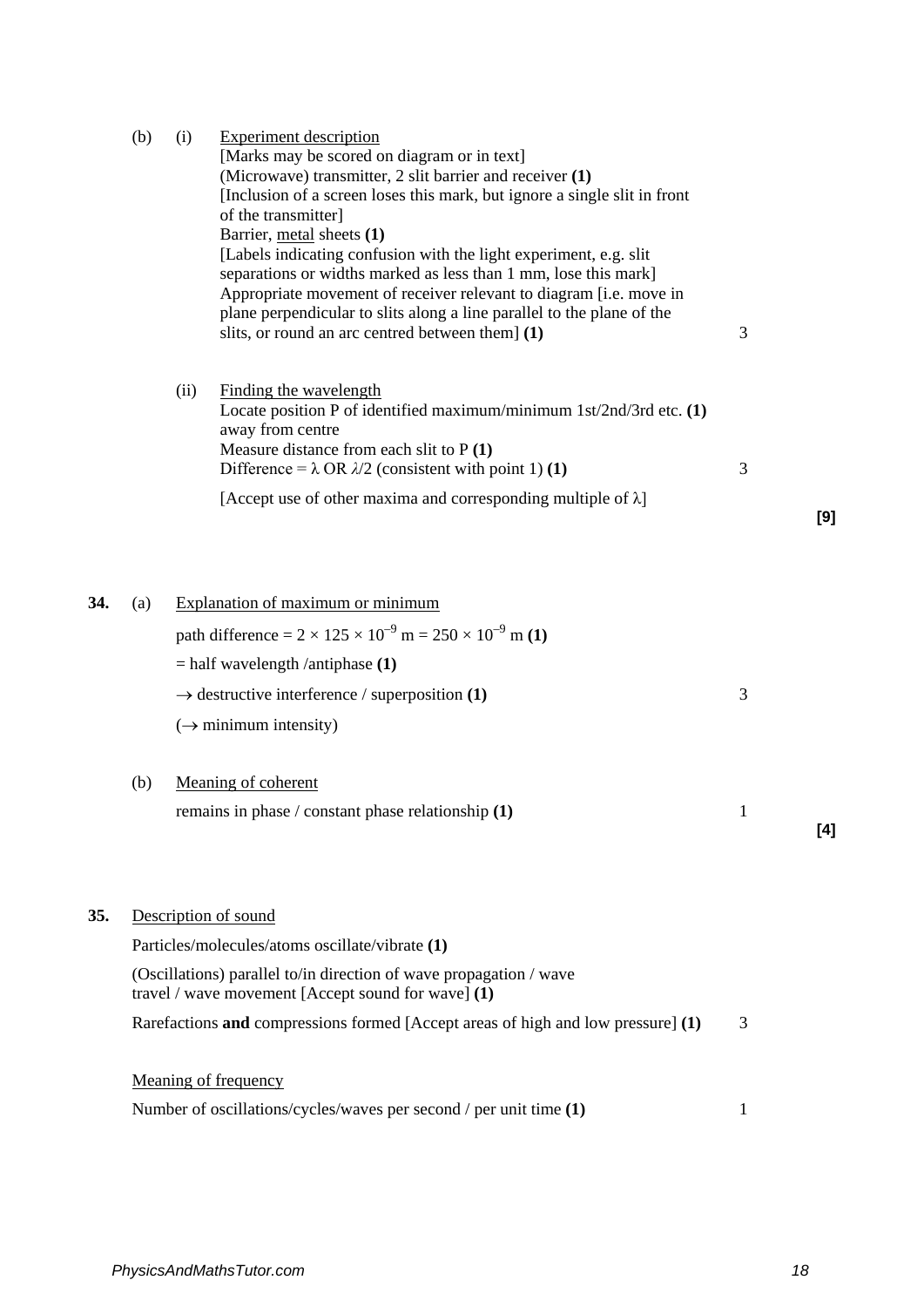|     | Calculation of wavelength                                                                                                           |                |     |
|-----|-------------------------------------------------------------------------------------------------------------------------------------|----------------|-----|
|     | Recall $v = f\lambda(1)$                                                                                                            |                |     |
|     | Correct answer $[18 \text{ m}]$ (1)                                                                                                 | $\overline{2}$ |     |
|     | Example of calculation                                                                                                              |                |     |
|     | $v = f\lambda$                                                                                                                      |                |     |
|     | $\lambda$ = 330 m s <sup>-1</sup> ÷ 18 Hz                                                                                           |                |     |
|     | $= 18.3 \text{ m}$                                                                                                                  |                |     |
|     |                                                                                                                                     |                | [6] |
|     |                                                                                                                                     |                |     |
|     |                                                                                                                                     |                |     |
| 36. | <b>Explanation of standing waves</b>                                                                                                |                |     |
|     | Waves reflected (at the end) $(1)$                                                                                                  |                |     |
|     | Superposition/interference of waves travelling in opposite directions (1)                                                           |                |     |
|     | Where in phase, constructive interference/superposition<br>OR where antiphase, destructive interference/superposition               |                |     |
|     | OR causes points of constructive and destructive<br>interference/superposition [Do not penalise here if node/antinode mixed up] (1) | 3              |     |
|     | Mark node and antinode                                                                                                              |                |     |
|     | Both marked correctly on diagram (1)                                                                                                | $\mathbf{1}$   |     |
|     | Label wavelength                                                                                                                    |                |     |
|     | Wavelength shown and labelled correctly on diagram (1)                                                                              | $\mathbf{1}$   |     |
|     | Explain appearance of string                                                                                                        |                |     |
|     | Any two from:                                                                                                                       |                |     |
|     | light flashes twice during each oscillation / strobe<br>frequency twice that of string [accept light or strobe]                     |                |     |
|     | string seen twice during a cycle                                                                                                    |                |     |
|     | idea of persistence of vision (2)                                                                                                   | max 2          |     |
|     |                                                                                                                                     |                |     |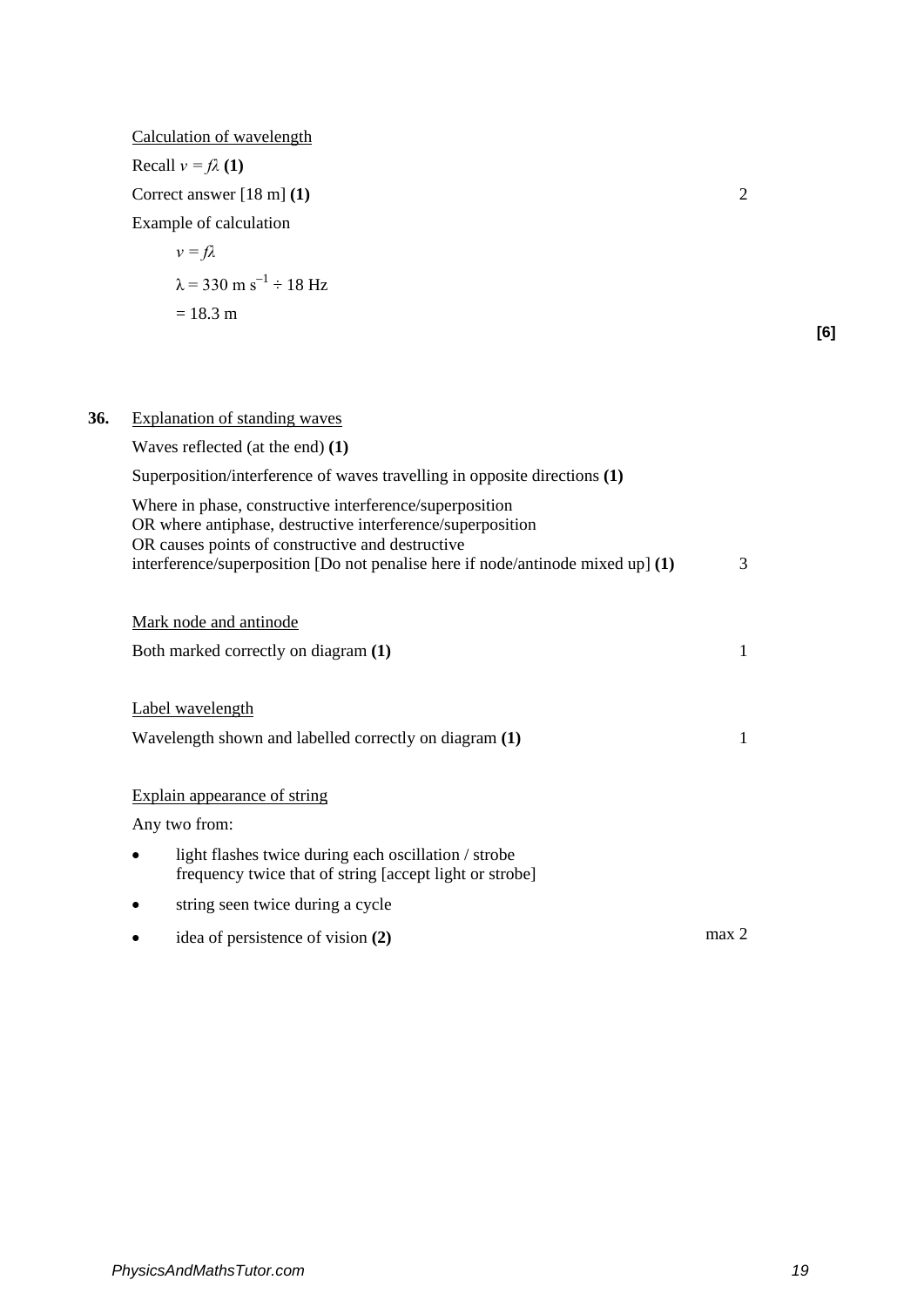Calculate speed of waves

Use of  $v = \sqrt{T/\mu}$  (1)

Correct answer  $[57 \text{ m s}^{-1}]$  **(1)** 2

Example of calculation:

$$
v = \sqrt{T/\mu}
$$
  
=  $\sqrt{(1.96 \text{ N} / 6.0 \times 10^{-4} \text{ kg m}^{-1})}$   
= 57.2 m s<sup>-1</sup>

# **37.** Distance to aircraft:

Use of distance  $=$  speed  $\times$  time(1)

Correct answer [7.2(km) / 7200(m) is the only acceptable answer. No u.e.] **(1)** 2

e.g.  
Distance = speed × time = 
$$
3 \times 10^8 \times 24 \times 10^{-6}
$$
  
= 7.2 km

Why pulses are used:

Any **two** of the following:

- Allow time for pulse to return before next pulse sent
- To prevent interference/superposition
- A continuous signal cannot be used for timing
- Can't transmit / receive at the same time **(2)** max 2

## Doppler shift:

Any **three** of the following

- Change in frequency/wavelength of the signal [allow specified change, either increase or decrease]
- Caused by (relative) movement between source and observer [accept movement of aircraft/observer]
- Size of change **relates** to the (relative) speed of the aircraft [Allow frequency increasing; do not allow frequency decreasing unless linked to aircraft moving away]
- Quote  $v/c = \Delta f/f(3)$  max 3

**[7]**

**[9]**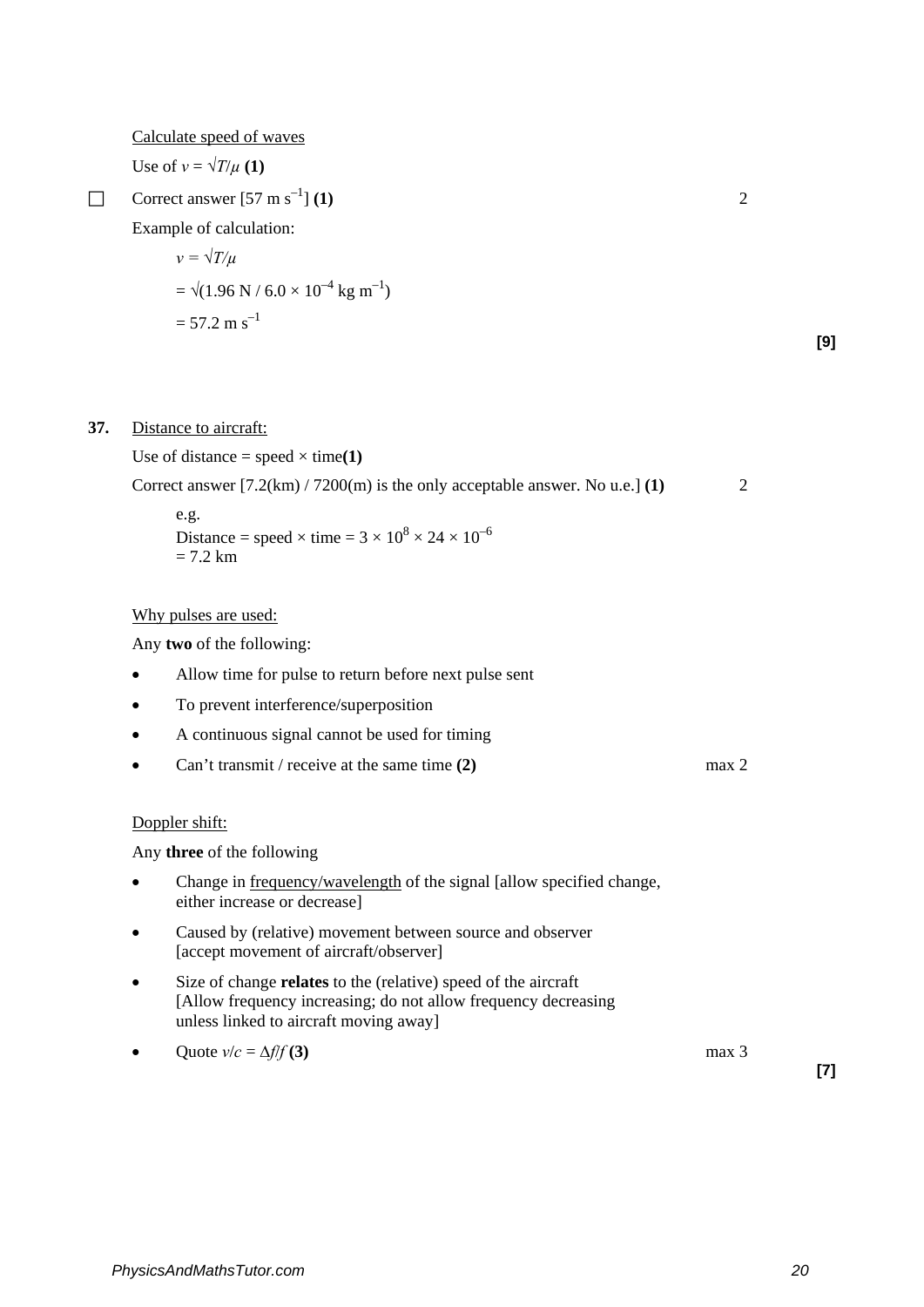| 38. | Unpolarised and plane polarised light:                                                                                                                                            |                |     |
|-----|-----------------------------------------------------------------------------------------------------------------------------------------------------------------------------------|----------------|-----|
|     | Correct diagrams showing vibrations in one plane only and in all planes (1)                                                                                                       |                |     |
|     |                                                                                                                                                                                   |                |     |
|     | Vibrations/oscillations labelled on diagrams (1)                                                                                                                                  | $\overline{2}$ |     |
|     | Telescope adaptation:                                                                                                                                                             |                |     |
|     | Fit polarising filter $\ell$ lens [must be lens <b>not</b> lenses] (1)<br>At $90^\circ$ to polarisation direction to block the moonlight / rotate until<br>cuts out moonlight (1) | $\overline{2}$ | [4] |
|     |                                                                                                                                                                                   |                |     |
| 39. | Meaning of plane polarised                                                                                                                                                        |                |     |
|     | Oscillations/vibrations/field variations (1)                                                                                                                                      |                |     |
|     | Parallel to one direction, in one plane [allow line with arrow at both ends] $(1)$                                                                                                | $\overline{2}$ |     |
|     | Doppler effect                                                                                                                                                                    |                |     |
|     | Doppler $(1)$                                                                                                                                                                     |                |     |
|     | If source/observer have (relative) movement [reflections off<br>vibrating/moving atoms] $(1)$                                                                                     |                |     |
|     | Waves would be bunched/compressed/stretched or formula quoted<br>[accept diagram] (1)                                                                                             |                |     |
|     | Thus frequency / wavelength changes [accept red /blue shift] $(1)$                                                                                                                | 4              |     |
|     | Frequency about $3 \times 10^{14}$ Hz                                                                                                                                             |                |     |
|     | Evidence of use of $1/wavelength = wavenumber(1)$                                                                                                                                 |                |     |
|     | laser wavenumber = 9400 or wavelength change = $7.69 \times 10^{-4}$ (1)                                                                                                          |                |     |
|     | New wavenumber = $10700$ [or 8100] or conversion of wavelength<br>change to m $[7.69 \times 10^{-6}]$ (1)                                                                         |                |     |
|     | New wavelength = $935$ nm [or 1240 nm]                                                                                                                                            |                |     |
|     | Use of frequency = $c /$ wavelength [in any calculation] (1)                                                                                                                      |                |     |
|     | $f = 3.2 \times 10^{14}$ Hz [note answer of $2.8 \times 10^{14} = 3$ , $3.4 \times 10^{14} = 4$ ](1)                                                                              | $\mathcal{D}$  |     |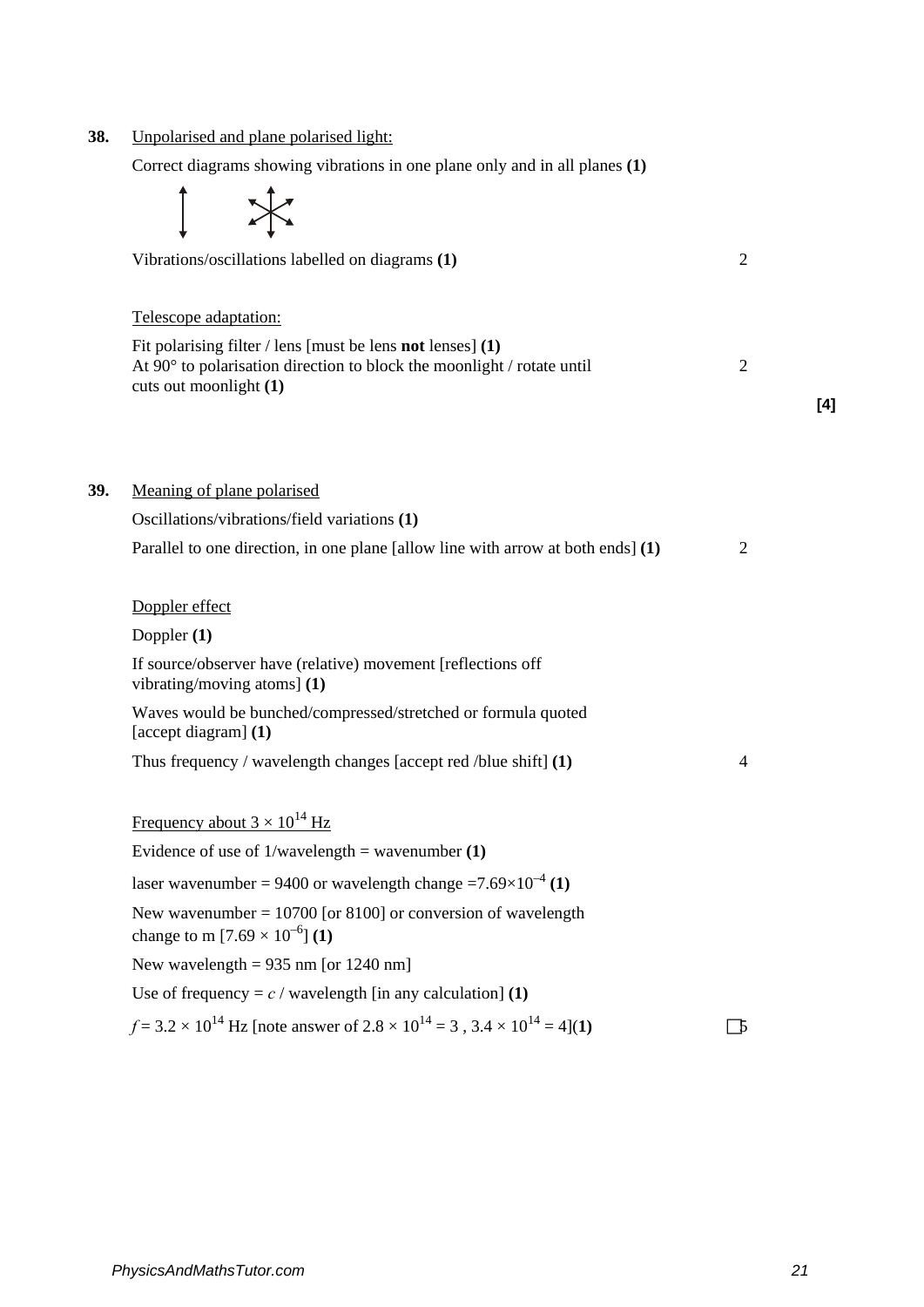Model of light

Particle/photon/quantum model **(1)** 

Photon energy must have changed / quote  $E = hf(1)$ 

Energy of atoms must have changed [credit vibrating less/more/faster/slower] **(1)** 3

**40.** Frequency (a) (i)  $1.0(3) \times 10^{10}$  Hz (1) 1 Electromagnetic Spectrum (ii) IR, microwave & radio in correct order above visible **(1)** UV with either X rays / Gamma rays / both in correct order below visible **(1)**  (iii) Wavelength at boundary  $1 \times 10^{-8}$  m  $/ 1 \times 10^{-9}$  m **(1)** 3 Plane polarised (b) (i) Vibrations/oscillations (of electric field/vector) **(1)** In one direction/plane (of oscillation) **(1)** 2 **Description** (ii) Diagram showing generator labelled transmitter/generator/source/emitter **(1)** And suitable detector eg shows how signal is observed by using **(1)** (micro)ammeter/cro/loudspeaker/computer with interface [Ignore anything drawn between generator and detector but for each mark do not give credit if a grille etc is attached] To detect max and min **(1)** (Rotate through) 90° between max and min **(1)** 4 **[10]**

**41.** Why microwaves are reflected

Wave is reflected when passing from one medium to another / when density changes / when speed changes **(1)** 1 **[14]**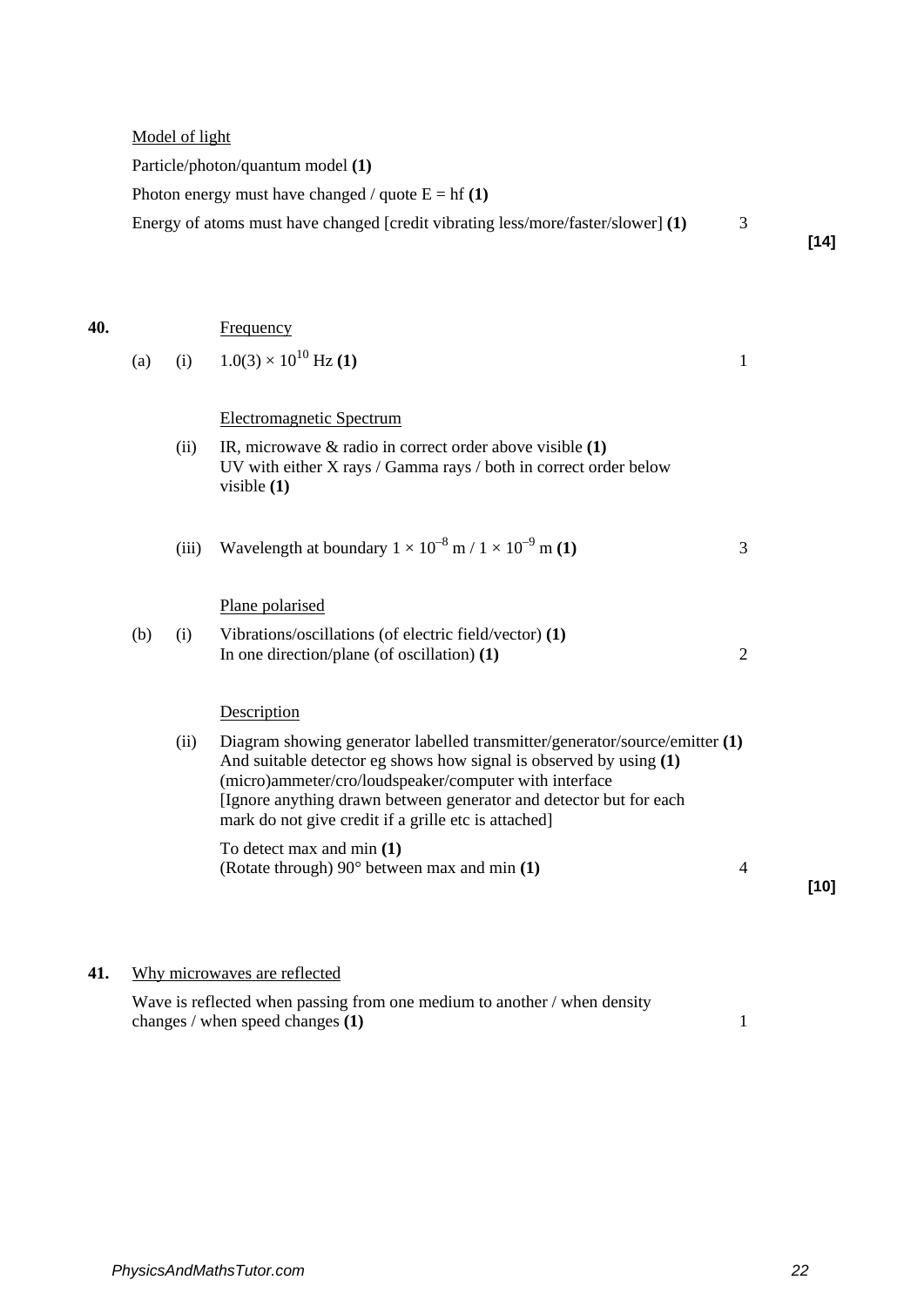|     | Varying amplitude                                                                                |                |     |
|-----|--------------------------------------------------------------------------------------------------|----------------|-----|
|     | Any two of the following:                                                                        |                |     |
|     | Varying differences in density of the two mediums produce different<br>intensities of signal (1) |                |     |
|     | Different distances travelled give different amplitudes (1)                                      |                |     |
|     | Following a reflection there is less energy available (1)                                        | Max 2          |     |
|     | Varying time                                                                                     |                |     |
|     | Different thicknesses of medium (1)                                                              | $\mathbf{1}$   |     |
|     | What is meant by Doppler shift                                                                   |                |     |
|     | Change in frequency/wavelength (1)                                                               |                |     |
|     | Caused by movement of a source (1)                                                               | $\overline{2}$ |     |
|     | Changes due to Doppler shift                                                                     |                |     |
|     | Wavelength increases (1)                                                                         |                |     |
|     | Frequency decreases (1)                                                                          |                |     |
|     | [Allow e.c.f. from incorrect wavelength]                                                         |                |     |
|     | Any one of the following:                                                                        |                |     |
|     | Each wave has further to travel than the one before to reach the heart                           |                |     |
|     | The waves are reflected from the heart at a slower rate $(1)$                                    | 3              |     |
|     |                                                                                                  |                | [9] |
| 42. | Adding angles to diagram                                                                         |                |     |
|     | Critical angle $C$ correctly labelled $(1)$                                                      | 1              |     |
|     |                                                                                                  |                |     |
|     | Calculation of critical angle                                                                    |                |     |
|     | Use of $\mu = 1/\sin C$ (1)                                                                      |                |     |
|     | Sin $C = 1/1.09$                                                                                 |                |     |
|     | $C = 66.6^{\circ}$ (1)                                                                           | $\overline{2}$ |     |
|     | Why black mark not always seen                                                                   |                |     |
|     | At (incident) angles greater than the critical angle (1)                                         |                |     |
|     | t.i.r. takes place (so black mark not visible) (1)                                               |                |     |
|     | light does not reach $X / X$ only seen at angles less than $C(1)$                                | 3              |     |
|     | [OR opposite argument for why it is seen at angles less than $C$ ]                               |                |     |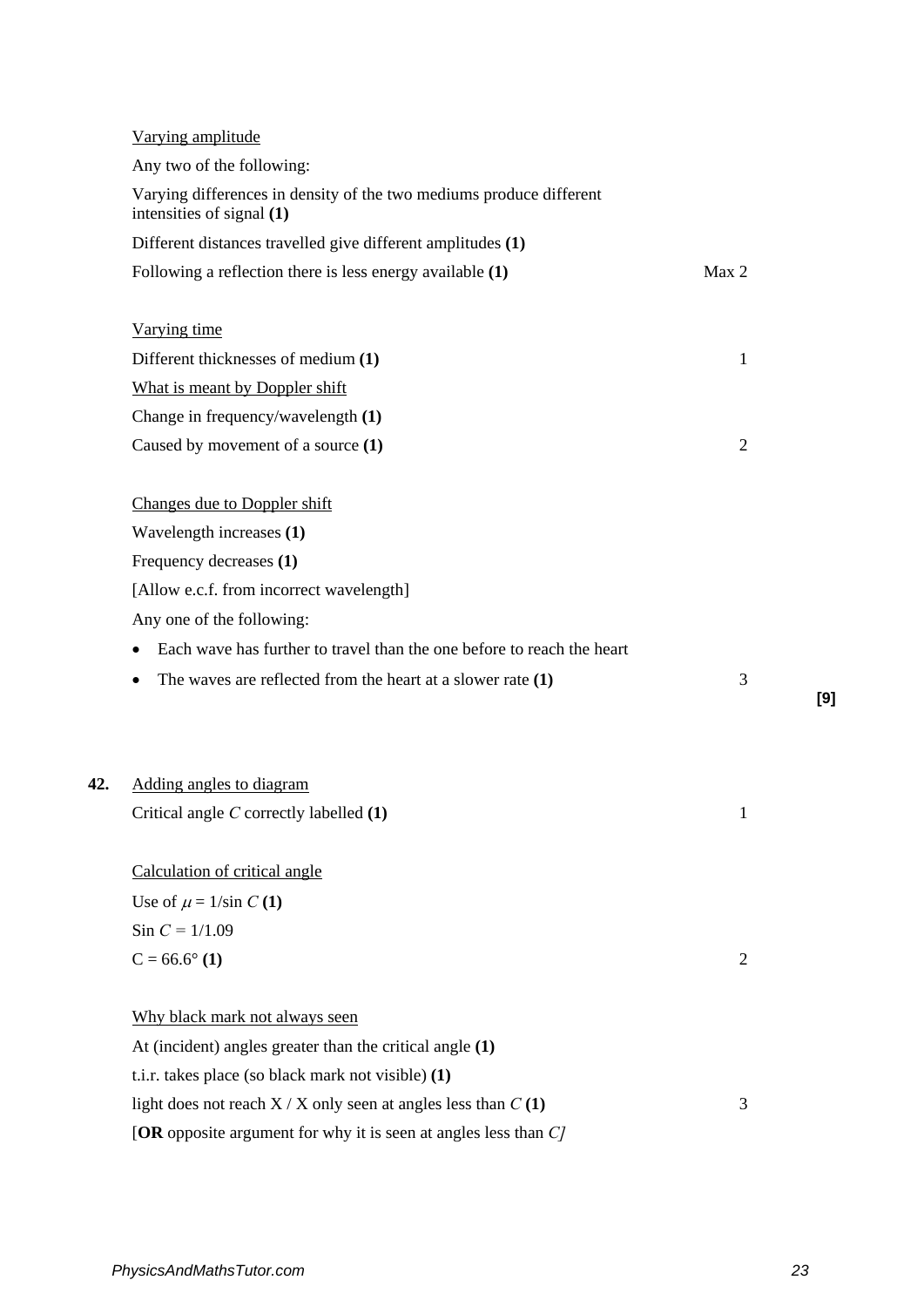Comparison of sugar concentration

Lower  $\mu$  means greater density (1)

Greater density means more sugar (1) **2** 

**43.** Table 6

| Wavelength of light | in range $390 \text{ nm} - 700 \text{ nm}$  |
|---------------------|---------------------------------------------|
| Wavelength of gamma | $\leq 10^{-11}$ m                           |
| Source              | (unstable) nuclei                           |
| Type of radiation   | radio (waves)                               |
| Type of radiation   | infra red                                   |
| Source              | Warm objects / hot objects /<br>above $0 K$ |

**[6]**

**[8]**

| 44. | (a) | Amplitude                                                                              |   |
|-----|-----|----------------------------------------------------------------------------------------|---|
|     |     | Maximum distance/displacement                                                          |   |
|     |     | From the mean position / mid point / zero displacement line / (1)<br>equilibrium point | 1 |
|     |     | [If shown on a diagram, at least one full wavelength must be shown,                    |   |
|     |     | the displacement must be labelled "a" or "amplitude" and the zero                      |   |
|     |     | displacement line must be labelled with one of the terms above.]                       |   |
|     |     |                                                                                        |   |
|     | (b) | Progressive wave                                                                       |   |
|     |     |                                                                                        |   |
|     |     | Displacement at A: $2.0$ (cm) [accept 2] (1)                                           |   |
|     |     | Displacement at B: $2.5$ (cm) to $2.7$ (cm) $(1)$                                      |   |
|     |     | Displacement at C: 1.5 to 1.7 (cm) $(1)$                                               | 3 |
|     |     |                                                                                        |   |
|     |     | Diagram                                                                                |   |
|     |     | [Minimum] one complete sinusoidal wavelength drawn (1)                                 |   |
|     |     | Peak between A and B [accept on B but not on A] $(1)$                                  |   |
|     |     | $y = 0$ (cm) at $x = +2.6$ cm with EITHER $x = +6.2$ cm OR $x = -1.0$ (1)              |   |
|     |     | cm                                                                                     | 3 |

**[7]**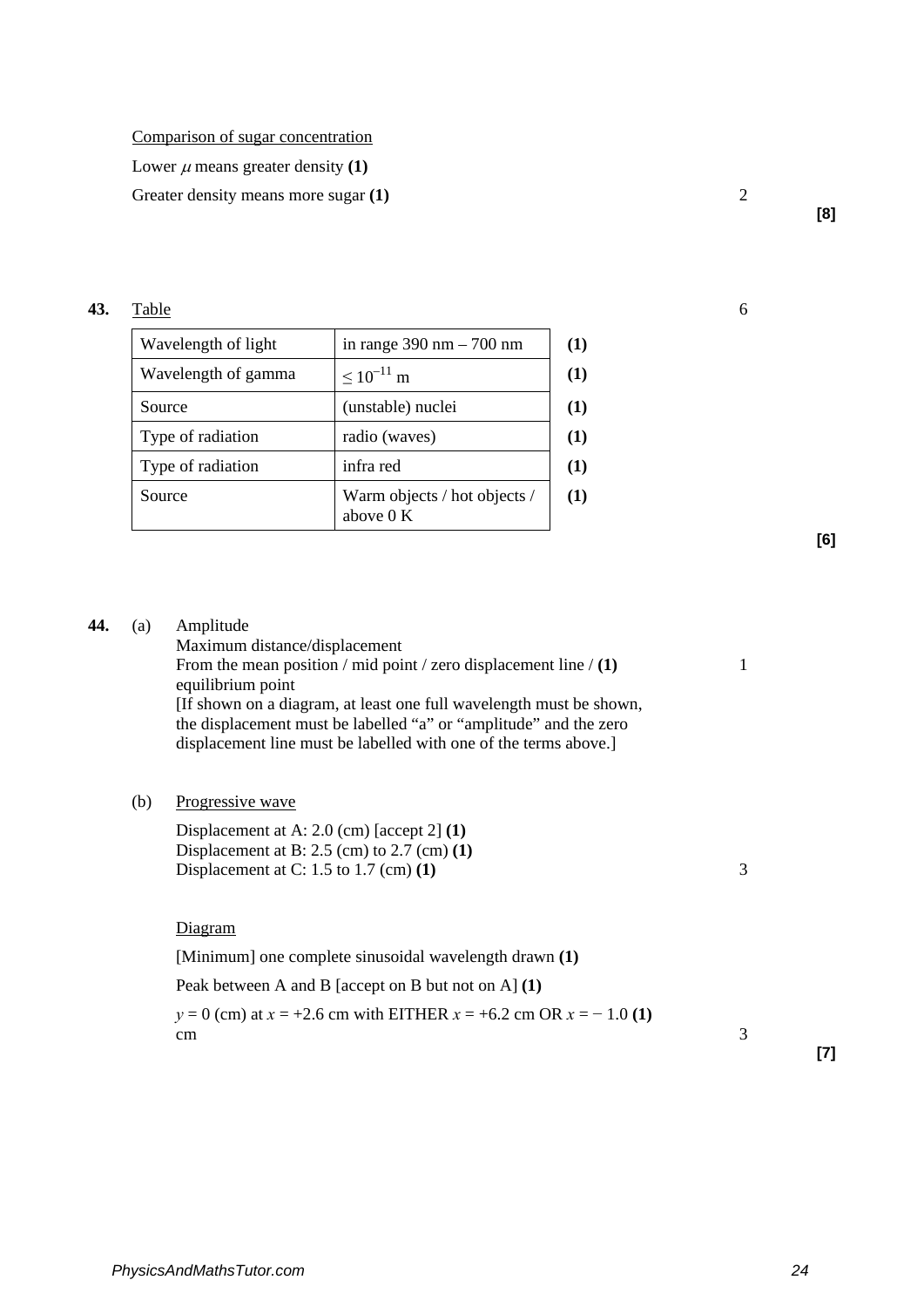| 45. | (a)                                                              |                    | Transverse wave<br>Perpendicular to (1)                     | (Line along which) particles/em field vectors oscillate/vibrate (1)<br>Direction of travel or of propagation or of energy flow or velocity $(1)$ | 3              |        |
|-----|------------------------------------------------------------------|--------------------|-------------------------------------------------------------|--------------------------------------------------------------------------------------------------------------------------------------------------|----------------|--------|
|     | (b)                                                              |                    | <b>Differences</b>                                          |                                                                                                                                                  |                |        |
|     |                                                                  |                    | Any two:                                                    |                                                                                                                                                  |                |        |
|     |                                                                  |                    | Standing waves                                              | Progressive waves                                                                                                                                |                |        |
|     |                                                                  |                    | 1. store energy<br>2. only AN points have max<br>ampl/displ | 1. transfer energy $(1)$<br>2. all have the max ampl/displ $(1)$                                                                                 |                |        |
|     |                                                                  |                    | 3. constant (relative) phase<br>relationship                | 3. variable (relative) phase<br>relationship (1)                                                                                                 | Max 2          |        |
|     | (c)                                                              | (i)                | <b>Droplets</b>                                             | Formed at nodes / no net displacement at these points $(1)$                                                                                      | $\mathbf{1}$   |        |
|     |                                                                  | (ii)               | Speed                                                       |                                                                                                                                                  |                |        |
|     |                                                                  |                    | Use of $v = f\lambda(1)$<br>Wavelength = $1.2$ (cm) (1)     | Evidence that wavelength is twice node–node distance (1)                                                                                         |                |        |
|     |                                                                  |                    | Frequency = 8.0 [8.2 / 8.16] Hz or $s^{-1}$ only (1)        |                                                                                                                                                  | $\overline{4}$ | $[10]$ |
| 46. |                                                                  |                    | Explanation of pressure nodes or antinodes                  |                                                                                                                                                  |                |        |
|     |                                                                  |                    | Pressure constant (1)                                       |                                                                                                                                                  |                |        |
|     | Node as a result $(1)$                                           |                    |                                                             |                                                                                                                                                  | $\sqrt{2}$     |        |
|     | Relationship between length and wavelength                       |                    |                                                             |                                                                                                                                                  |                |        |
|     | $l = \lambda/2$ or $\lambda = 2l(1)$                             |                    |                                                             | 1                                                                                                                                                |                |        |
|     | Calculation of fundamental frequency                             |                    |                                                             |                                                                                                                                                  |                |        |
|     | $\lambda$ = 2 × 0.28 m = 0.56 m [ecf for relationship above] (1) |                    |                                                             |                                                                                                                                                  |                |        |
|     |                                                                  | $v = f \lambda(1)$ |                                                             |                                                                                                                                                  |                |        |
|     |                                                                  |                    | $f = v/\lambda = 330$ m s <sup>-1</sup> ÷ 0.56 m            |                                                                                                                                                  |                |        |
|     |                                                                  | $= 590$ Hz $(1)$   |                                                             |                                                                                                                                                  | 3              |        |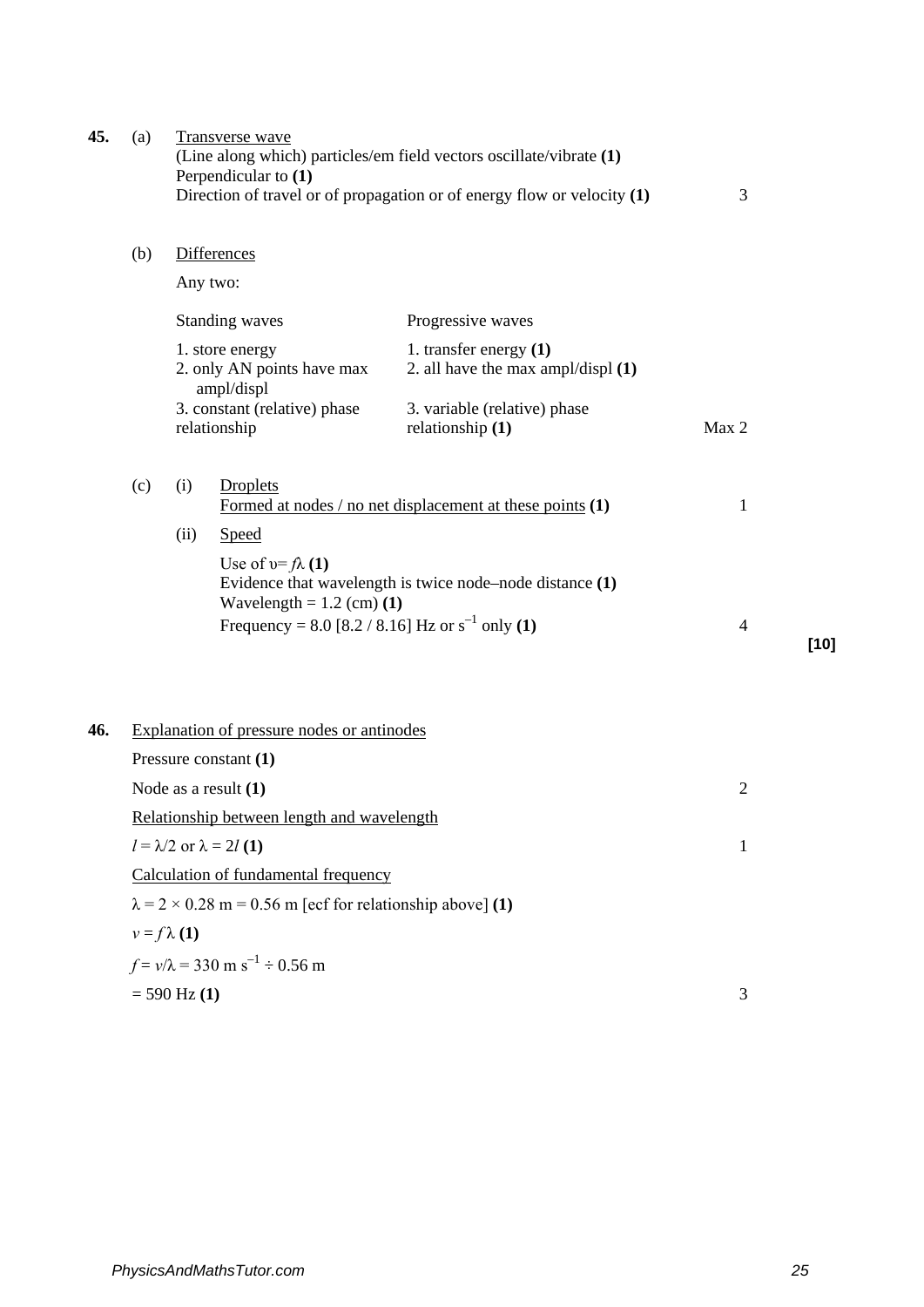| Calculation of time period                                                 |   |      |
|----------------------------------------------------------------------------|---|------|
| $T = 1/f(1)$                                                               |   |      |
| $T = 1 \div 590$ Hz [ecf]                                                  |   |      |
| $= 0.0017$ s (1)                                                           | 2 |      |
| State another frequency and explain choice                                 |   |      |
| e.g. 590 Hz $\times$ 2 = 1180 Hz (or other multiple) (1)                   |   |      |
| multiple of $f_0$ or correct reference to changed wavelength (1)           |   |      |
| diagram or description, e.g. N A N A N, of new pattern [ecf for A & N] (1) | 3 |      |
|                                                                            |   | [11] |

| 47. | Name process of deviation                                                     |   |
|-----|-------------------------------------------------------------------------------|---|
|     | Refraction (1)                                                                |   |
|     | Completion of ray diagram                                                     |   |
|     | $B$ – no deviation of ray (1)                                                 |   |
|     | A and C – refraction of ray away from normal on entering hot air region $(1)$ |   |
|     | A and C – refraction of ray towards normal on leaving hot air region/ $(1)$   | 3 |

| Show positions of tree trunks |  |  |
|-------------------------------|--|--|
|                               |  |  |

| B the same                          | (1)                                                                 |   |     |
|-------------------------------------|---------------------------------------------------------------------|---|-----|
|                                     | [consistent with ray diagram]                                       |   |     |
| A and C closer to B $\{1\}$         |                                                                     |   |     |
| Explanation of wobbly appearance    |                                                                     |   |     |
|                                     | Hot air layers rise/density varies/layers uneven (1)                |   |     |
| in direction light comes from $(1)$ | Change in the amount of refraction [accept refractive index]/change | 2 |     |
|                                     |                                                                     |   | [8] |

**48.** Unpolarised and plane polarised light

Minimum of 2, double-headed arrows indicating more than 1 plane and 1 double-headed arrow indicating 1 plane labelled unpolarised and polarised **(1)**

Vibrations/oscillations labelled **(1)** 2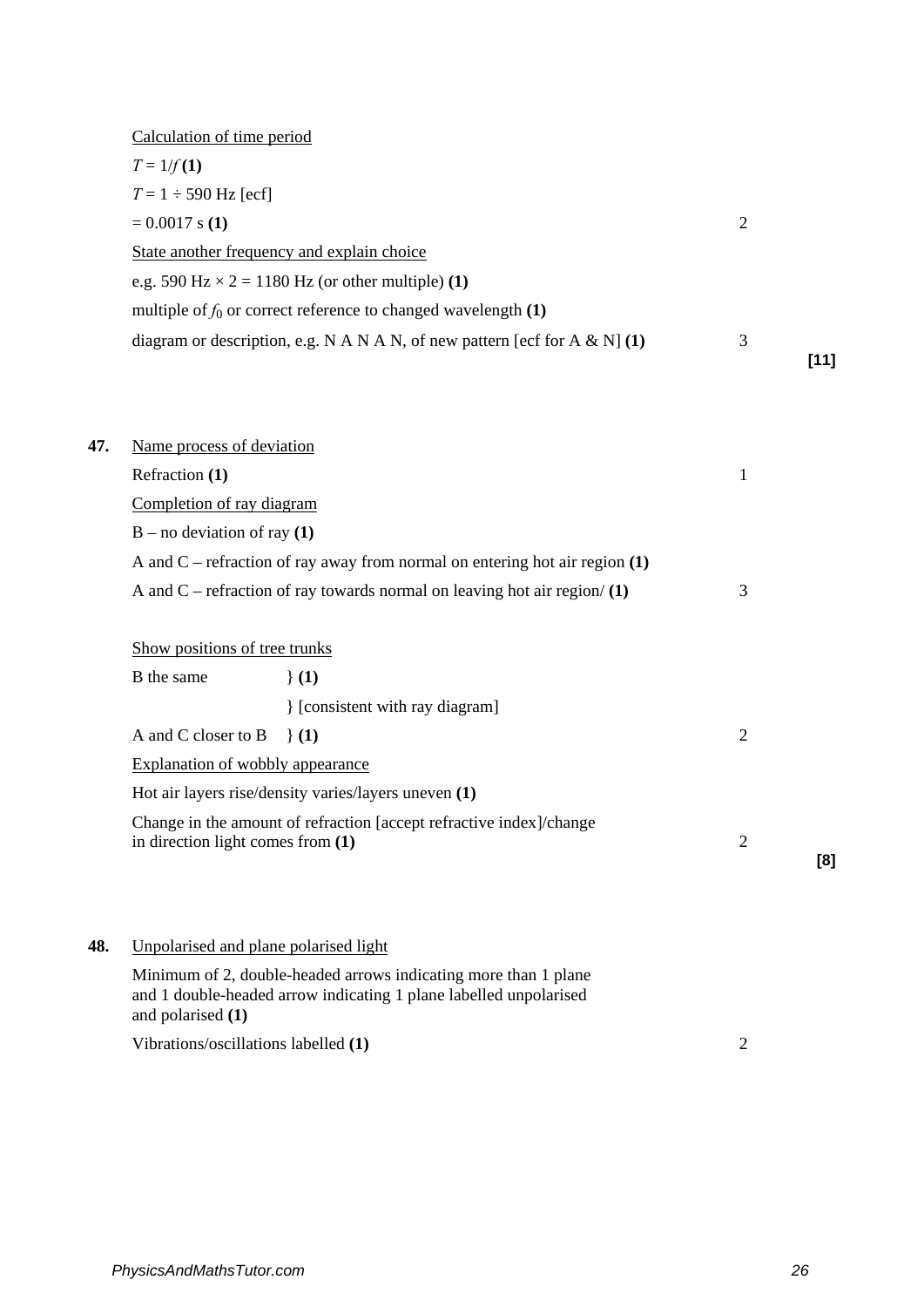|             | Appearance of screen                                                                                                               |                |     |
|-------------|------------------------------------------------------------------------------------------------------------------------------------|----------------|-----|
|             | Screen would look white/bright/no dark bits/light [not dark = $0$ ] (1)                                                            |                |     |
| Explanation |                                                                                                                                    |                |     |
|             | As no planes of light prevented from leaving screen/all light gets<br>through/all polarised light gets through (1)                 | $\overline{2}$ |     |
|             | Observations when head is tilted                                                                                                   |                |     |
|             | Screen goes between being bright/no image to image/dark bits (1)                                                                   |                |     |
|             | Every 90°/as the polarising film on the glasses becomes parallel/<br>perpendicular to the plane of polarisation of the light $(1)$ | $\overline{2}$ |     |
|             | Comment on suggestion                                                                                                              |                |     |
|             | Image is clear in one eye and not the other $(1)$                                                                                  |                |     |
|             | If plane of polarisation is horizontal/vertical $(1)$                                                                              |                |     |
| <b>OR</b>   | Image is readable in both eyes (1)                                                                                                 |                |     |
|             | As the plane of polarisation is not horizontal or vertical $(1)$                                                                   | $\overline{2}$ | [8] |
|             | How sound from speakers can reduce intensity of sound heard by driver                                                              |                |     |
| Any 6 from: |                                                                                                                                    |                |     |
| ٠           | graphs of 2 waveforms, one the inverse of the other                                                                                |                |     |
| ٠           | graph of sum showing reduced signal                                                                                                |                |     |
| ٠           | noise detected by microphone                                                                                                       |                |     |
|             | waveform inverted (electronically)                                                                                                 |                |     |
| ٠           | and fed through speaker                                                                                                            |                |     |
|             | with (approximately) same amplitude as original noise                                                                              |                |     |
|             | causing cancellation/destructive superposition                                                                                     |                |     |

• error microphone adjusts amplification 6

**[6]**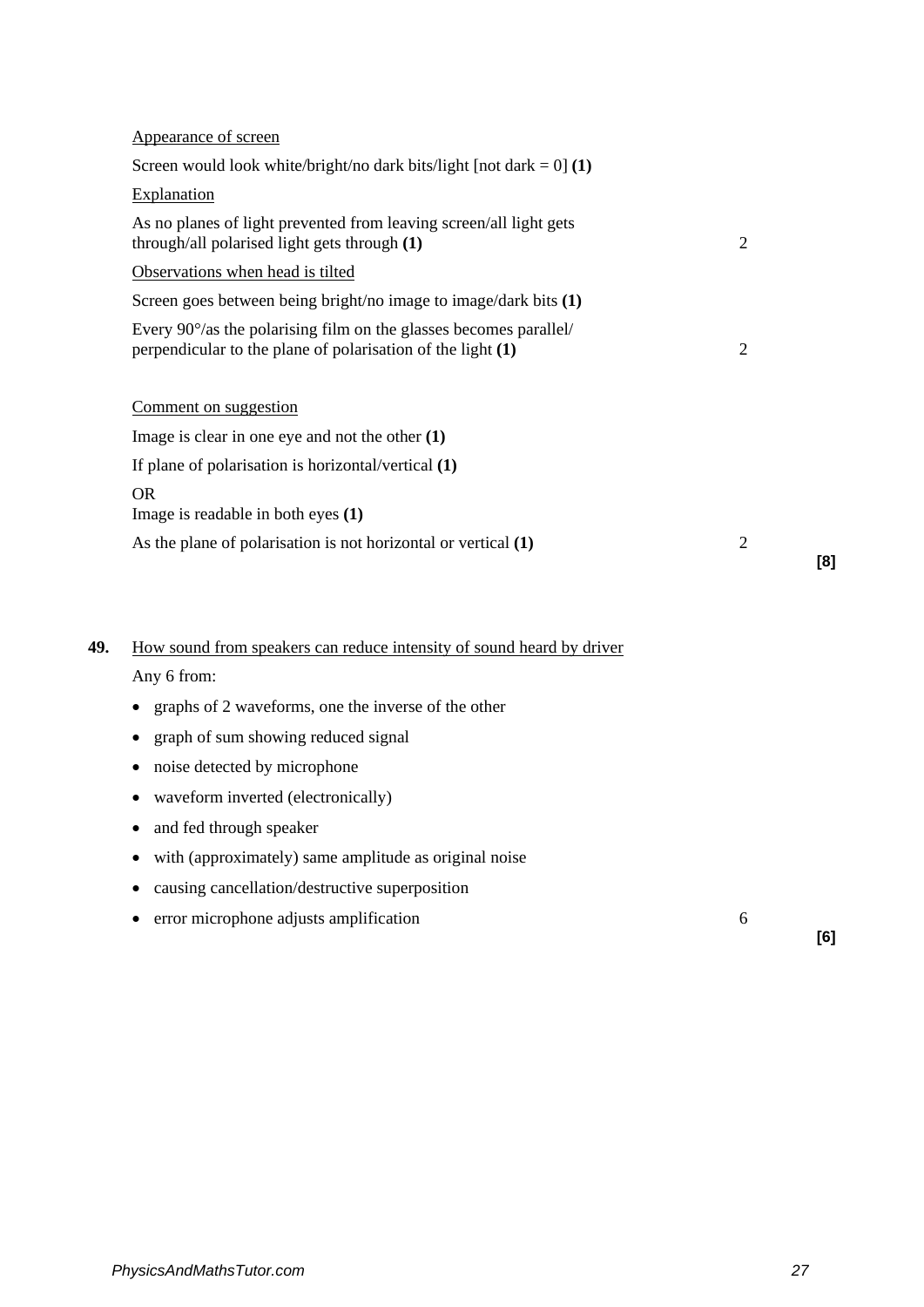| 50. | Wavelength                                                               |                |     |
|-----|--------------------------------------------------------------------------|----------------|-----|
|     | $0.30 \text{ m} (1)$                                                     | $\mathbf{1}$   |     |
|     | Letter A on graph                                                        |                |     |
|     | A at an antinode $(1)$                                                   | $\mathbf{1}$   |     |
|     | Wavespeed                                                                |                |     |
|     | Use of $v = f\lambda(1)$                                                 |                |     |
|     | $11(10.8)$ m s <sup>-1</sup> (1)                                         | $\mathfrak{2}$ |     |
|     | [allow ecf $\lambda = 0.15$ m ie $v = 5.4$ m s <sup>-1</sup> ]           |                |     |
|     | Phase relationship                                                       |                |     |
|     | In phase $(1)$                                                           | $\mathbf{1}$   |     |
|     | Amplitude                                                                |                |     |
|     | $2.5 \text{ mm} (1)$                                                     | $\mathbf{1}$   |     |
|     |                                                                          |                | [6] |
|     |                                                                          |                |     |
| 51. | Value of wavelength                                                      |                |     |
|     | $\lambda = 13.9$ cm – 0.5 cm (using interpolated sine curve) (1)         |                |     |
|     | $= 13.4$ cm [accept 13.2 to 13.6 cm] (1)                                 | $\mathfrak{2}$ |     |
|     | [12.3 to 12.5 cm for distance using rods $(1) \times$ ]                  |                |     |
|     | Value of amplitude                                                       |                |     |
|     | Peak to peak = $4.5$ cm [Accept $4.3$ cm to $4.7$ cm] (1)                |                |     |
|     | Amplitude = $\frac{1}{2} \times$ peak to peak                            |                |     |
|     | $= 2.25$ cm [Accept 2.15 cm to 2.35 cm] [Allow ecf for $2nd$ mark if (1) | $\mathfrak{2}$ |     |
|     | first part shown]                                                        |                |     |
|     | <b>Calculation of frequency</b>                                          |                |     |
|     | $f = 1/T$                                                                |                |     |
|     | $= 1 \div 2$ s                                                           |                |     |
|     | $= 0.5$ Hz (1)                                                           | $\mathbf{1}$   |     |
|     | Explanation of why waves are transverse                                  |                |     |
|     | Oscillation/vibration/displacement/disturbance at right angle (1)        |                |     |
|     | to direction of propagation/travel of wave (1)                           | $\overline{2}$ |     |
|     | [Oscillation not in direction of wave $(1) \times$ ]                     |                |     |
|     |                                                                          |                |     |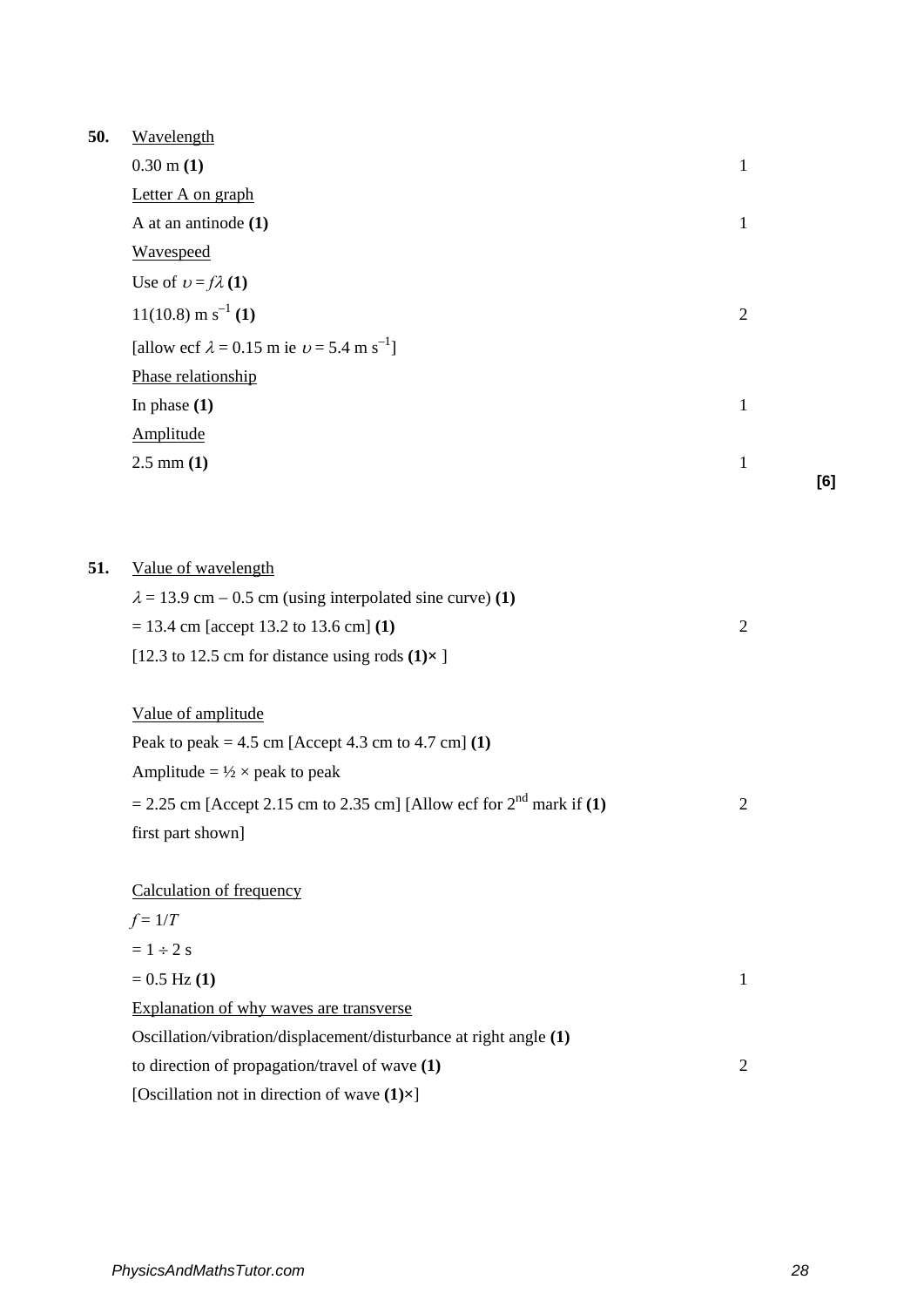|     | Description of use of machine to illustrate sound wave                                    |                |        |
|-----|-------------------------------------------------------------------------------------------|----------------|--------|
|     | Sound is longitudinal/not transverse (1)                                                  |                |        |
|     | with oscillation along the direction of propagation / compressions and rarefactions $(1)$ |                |        |
|     | so model not helpful (1)                                                                  | 3              |        |
|     |                                                                                           |                | $[10]$ |
|     |                                                                                           |                |        |
| 52. | Process at A                                                                              |                |        |
|     | Refraction [Accept dispersion] (1)                                                        | $\mathbf{1}$   |        |
|     | Ray diagram                                                                               |                |        |
|     | Diagram shows refraction away from normal (1)                                             | $\mathbf{1}$   |        |
|     | Explanation of condition to stop emergence of red light at B                              |                |        |
|     | Angle greater than critical angle (1)                                                     |                |        |
|     | Correctly identified as angle of incidence [in water] (1)                                 | $\sqrt{2}$     |        |
|     |                                                                                           |                |        |
|     | Calculation of wavelength of red light in water                                           |                |        |
|     | $c = f\lambda$ [stated or implied] (1)                                                    |                |        |
|     | $\lambda = 2.2 \times 10^8 \text{ m s}^{-1} \div 4.2 \times 10^{14} \text{ Hz}$           |                |        |
|     | $= 5.24 \times 10^{-7}$ m (1)                                                             | $\overline{2}$ |        |
|     |                                                                                           |                | [6]    |
|     |                                                                                           |                |        |
| 53. | Difference between polarised and unpolarised light                                        |                |        |
|     | Polarised: vibrations in one plane (at right angles to direction of travel) (1)           |                |        |
|     | Unpolarised: vibrations in all planes [NOT 2 planes] (1)                                  | $\overline{2}$ |        |
|     | <b>OR</b>                                                                                 |                |        |
|     | Correct drawing (1)                                                                       |                |        |
|     |                                                                                           |                |        |

Vibrations labelled **(1)**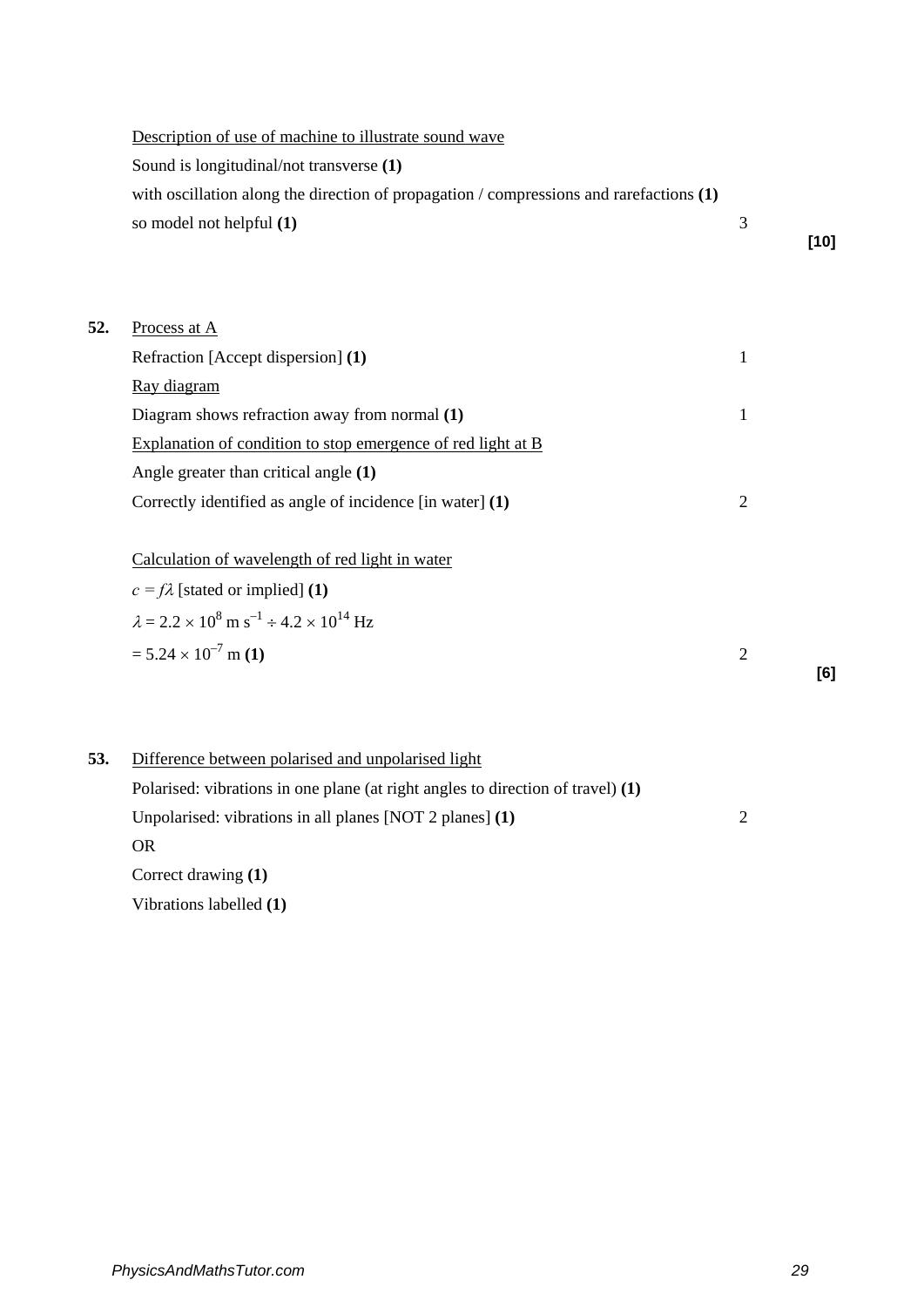| Meaning of advertisement                                  |   |     |
|-----------------------------------------------------------|---|-----|
| (Light vibrations are) in one plane $(1)$                 |   |     |
| Evidence that glare comprises polarised light             |   |     |
| Glare is eliminated, so must be polarised light (1)       |   |     |
| Sunglasses turned through $90^\circ$                      |   |     |
| Glare would be seen through glasses (1)                   |   |     |
| since they now transmit the reflected polarised light (1) | 2 | [6] |
|                                                           |   |     |

# **54.** Description + diagram

|     | Diagram to show:<br>Microwave source/transmitter and detector (not microphone) (1)<br>Transmitter pointing at metal plate/second transmitter from same source (1)<br>Written work to include:<br>Move detector perpendicular to plate/to and fro between /accept ruler on diagram (1)<br>Maxima and minima detected/nodes and antinodes detected (1)<br>[Experiments with sound or light or double slit 0/4] | $\overline{4}$ |     |
|-----|--------------------------------------------------------------------------------------------------------------------------------------------------------------------------------------------------------------------------------------------------------------------------------------------------------------------------------------------------------------------------------------------------------------|----------------|-----|
|     | Observation                                                                                                                                                                                                                                                                                                                                                                                                  |                |     |
|     | In phase/constructive interference $\rightarrow$ maximum/antinode (1)<br>Cancel out/out of phase/Antiphase/destructive interference $\rightarrow$ minimum /node (1)                                                                                                                                                                                                                                          | $\overline{2}$ |     |
|     | How to measure wavelength of microwaves<br>Distance between adjacent maxima/antinodes = $\lambda/2$ (1)<br>Measure over a large number of antinodes or nodes (1)                                                                                                                                                                                                                                             | $\overline{2}$ | [8] |
| 55. | Wavelength and wave speed calculation                                                                                                                                                                                                                                                                                                                                                                        |                |     |
|     | $\lambda = 0.96$ m (1)                                                                                                                                                                                                                                                                                                                                                                                       |                |     |
|     | seeing $f = 2$ their $\lambda$ (f = 2.1 Hz) (1)                                                                                                                                                                                                                                                                                                                                                              | $\overline{2}$ |     |
|     | <b>Qualitative description</b>                                                                                                                                                                                                                                                                                                                                                                               |                |     |
|     | (Coil) oscillates / vibrates (1)                                                                                                                                                                                                                                                                                                                                                                             |                |     |
|     | With SHM / same frequency as wave (their value) $(1)$                                                                                                                                                                                                                                                                                                                                                        |                |     |
|     | Parallel to spring / direction of wave $(1)$                                                                                                                                                                                                                                                                                                                                                                 | 3              | [5] |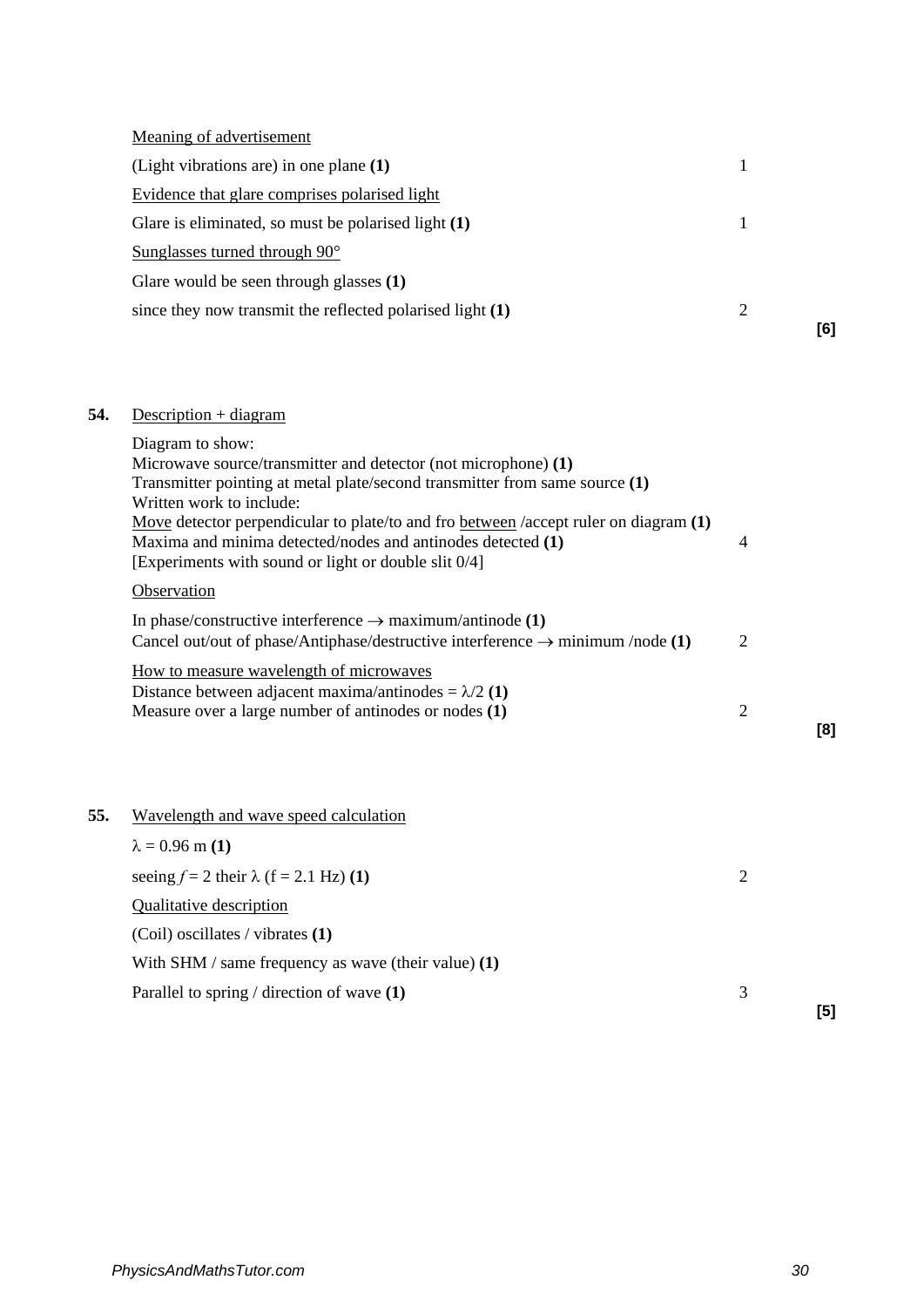- **56.** Explanation of emission of radiation by hydrogen atoms Electrons excited to higher energy levels **(1)** as they fall they emit photons / radiation **(1)** 2 [Accept 21 cm line arises from ground state electron changing spin orientation **(1)** / relative to proton **(1)**] Why radiation is at specific frequencies Photon frequency related to energy  $/E = hf(1)$ Energy of photon = energy difference between levels  $/hf = E_1 - E_2(1)$ Energy levels discrete/quantised / only certain energy differences possible **(1)** 3 Show that hydrogen frequency corresponds to  $\lambda = 21$  cm  $f = 4.4623 \times 10^9 \div \pi$  $= 1.42 \times 10^9$  Hz **(1)**  $c = f \lambda$  $\lambda = 3 \times 10^8 \div (1.42 \times 10^9 \text{ Hz})$  (1)  $\lambda = 0.211$  m or 21.1 cm [no up] **(1)** 3
- **57.** Fundamental frequency of note 440 Hz **(1)** 1 Frequencies of first three overtones 880 Hz 1320 Hz 1760 Hz Two correct frequencies **(1)** Third correct frequency **(1)** 2

**[8]**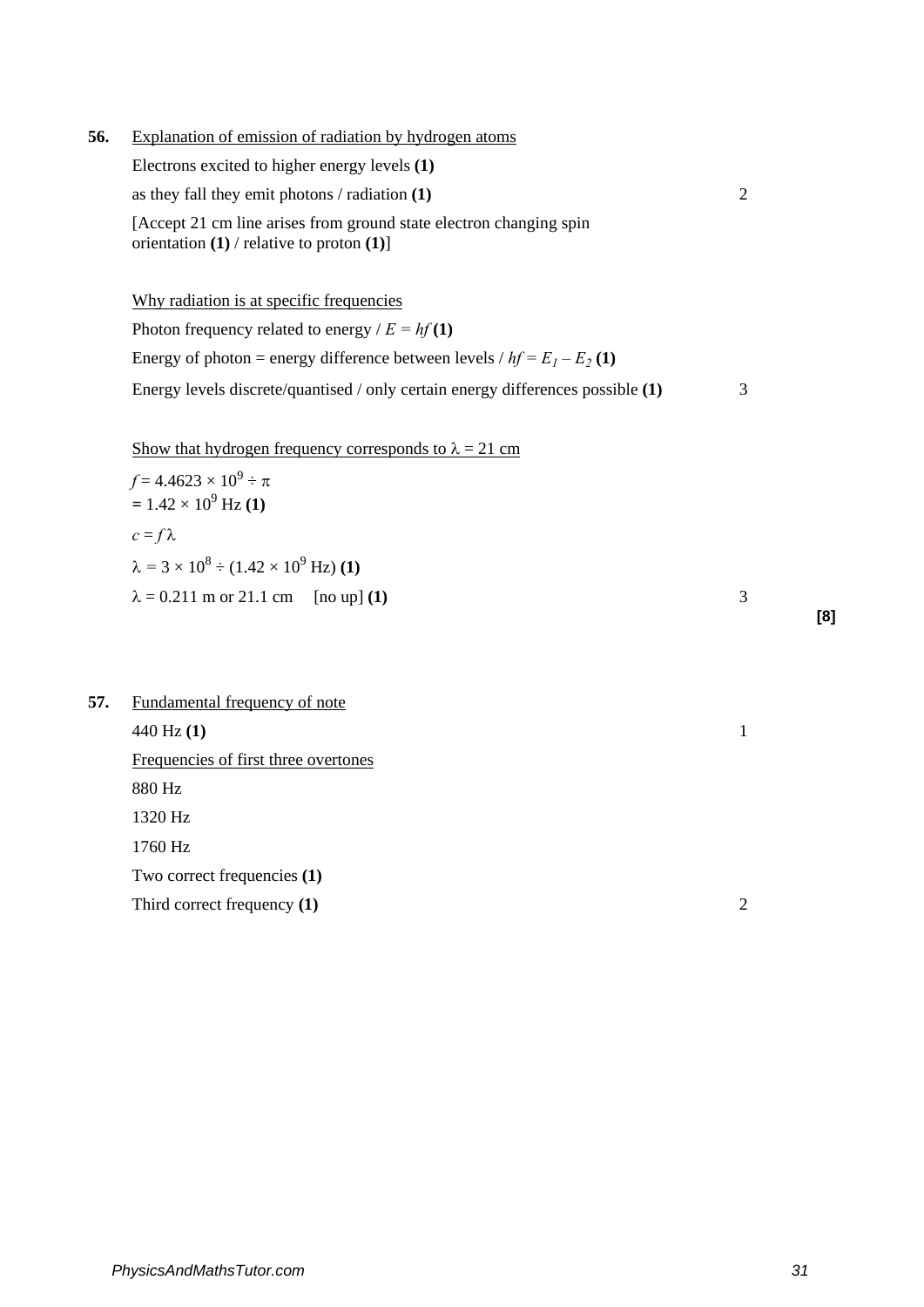| Comment on the pattern |  |
|------------------------|--|
|                        |  |

Any 2 from the following:

[Allow ecf]

|     | 880 Hz = $2 \times 440$ Hz                                                                                    |                |
|-----|---------------------------------------------------------------------------------------------------------------|----------------|
|     | 1320 Hz = $3 \times 440$ Hz                                                                                   |                |
|     | 1760 Hz = $4 \times 440$ Hz                                                                                   |                |
|     | 1760 Hz = $2 \times 880$ Hz (1) (1)                                                                           | $\overline{2}$ |
|     | [OR They are multiples $(1)$ of the fundamental (or similar qualification) $(1)$ ]                            |                |
|     | [Allow 1 mark for amplitude decreasing with frequency]                                                        |                |
|     | Measurement of period                                                                                         |                |
|     | Example: 7 cycles takes $(0.841 - 0.825)$ s [at least 5 cycles] (1)                                           |                |
|     | Period = $0.016$ s ÷ 7                                                                                        |                |
|     | $= 2.3 \times 10^{-3}$ s<br>[in range 2.2 $\times$ 10 <sup>-3</sup> s to 2.4 $\times$ 10 <sup>-3</sup> s] (1) | $\overline{2}$ |
|     |                                                                                                               |                |
|     | <b>Calculation of frequency</b>                                                                               |                |
|     | $f = 1/T(1)$                                                                                                  |                |
|     | $= 1 \div 2.2 \times 10^{-3}$ s [Allow ecf]                                                                   |                |
|     | $= 454$ Hz (1)                                                                                                | 2              |
|     |                                                                                                               |                |
|     |                                                                                                               |                |
| 58. | Mark on diagram                                                                                               |                |
|     | Correctly drawn normal (1)                                                                                    |                |
|     | Correctly labelled angles to candidate's normal (1)                                                           | $\overline{2}$ |
|     | Show that refractive index of water is about 1.3                                                              |                |
|     | Angles correctly measured:                                                                                    |                |
|     | $i = 53 \ (\pm 2)^{\circ}$                                                                                    |                |
|     |                                                                                                               |                |

$$
r = 39 \ (\pm 2)^{\circ} \ (1)
$$

58.

$$
\mu = \sin i / \sin r = \sin 53^\circ / 39^\circ
$$

$$
= 1.27
$$
 [Allow ecf] [Should be to 2 d.p. min] (1)

**[9]**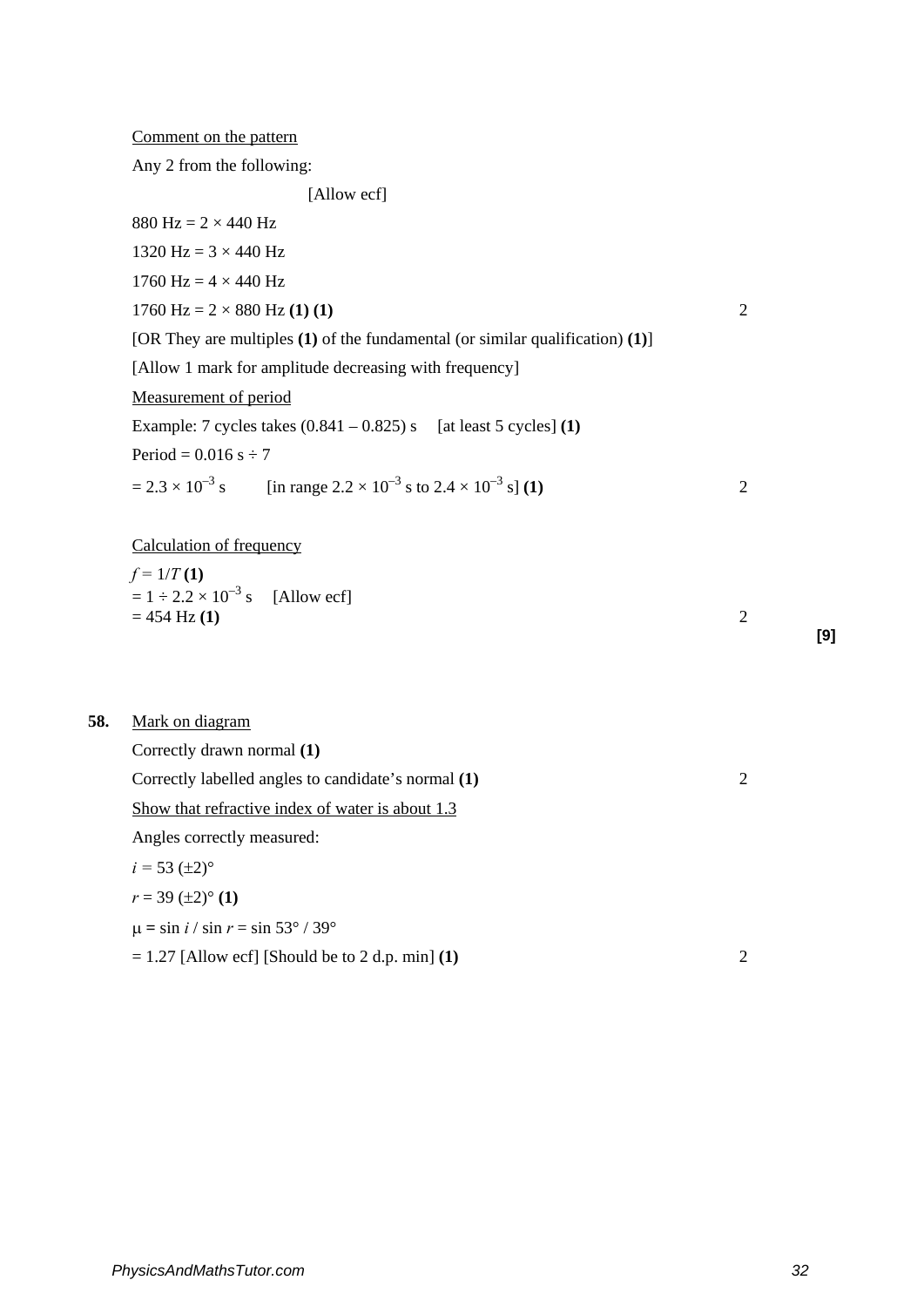|     |      | Critical angle                                                                                             |                |        |
|-----|------|------------------------------------------------------------------------------------------------------------|----------------|--------|
|     |      | $\mu = 1/\text{sin}C(1)$                                                                                   |                |        |
|     |      | so sin $C = 1/1.27$ so $C = 52^{\circ}$ [ecf] (1)<br>[use of 1.3 gives $50^{\circ}$ ]                      | $\overline{2}$ |        |
|     |      | Explanation of reflection of ray                                                                           |                |        |
|     |      | Internal angle of incidence = $39^{\circ} \pm 1^{\circ}$ (1)                                               |                |        |
|     |      | Compare $i$ with critical angle $(1)$                                                                      |                |        |
|     |      | Valid conclusion as to internal reflection being total/partial (1)                                         | 3              |        |
|     |      | Refractive index                                                                                           |                |        |
|     |      | It varies with colour $(1)$                                                                                | $\mathbf{1}$   |        |
|     |      |                                                                                                            |                | $[10]$ |
|     |      |                                                                                                            |                |        |
| 59. |      | Explanations                                                                                               |                |        |
|     | (i)  | Refraction:<br>e.g. bending of wave when travelling from one medium to<br>another [OR change of speed] (1) |                |        |
|     | (ii) | Diffraction:<br>e.g. spreading of wave when it goes through a gap $(1)$                                    | $\overline{2}$ |        |
|     |      | Diagram of wavefronts near beach                                                                           |                |        |
|     |      | Gradual bend in wavefronts (1)                                                                             |                |        |
|     |      | Smaller wavelengths (1)                                                                                    |                |        |
|     |      | Waves bending upwards as they approach shore (1)                                                           | 3              |        |
|     |      | Diagram of wavefronts in bay                                                                               |                |        |
|     |      | Constant wavelength (1)                                                                                    |                |        |
|     |      | Waves curve $(1)$                                                                                          | $\mathfrak{2}$ |        |
|     |      | Explanation                                                                                                |                |        |
|     |      | Refraction/diffraction causes waves to bend towards the beach (1)                                          | $\mathbf{1}$   | [8]    |
|     |      |                                                                                                            |                |        |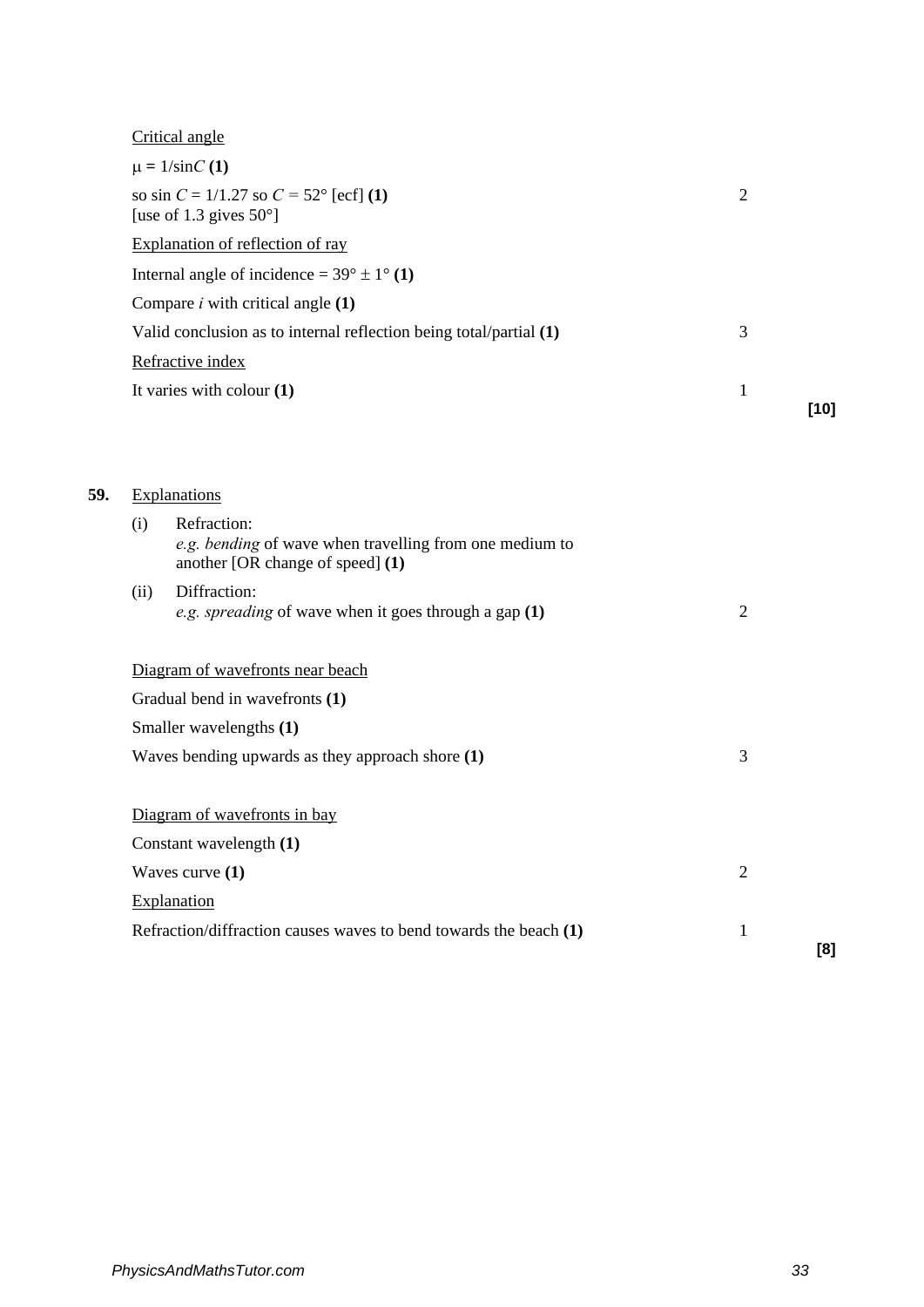# **60.** Ultrasound

Ultrasound is very high frequency sound **(1)** 

How ultrasound can be used

Any three from:

- gel between probe and body
- ultrasound reflects
- from boundaries between different density materials
- time taken to reflect gives depth of boundary
- probe moved around to give extended picture
- size of reflection gives information on density different **(1) (1) (1)** 3

#### How reflected ultrasound provides information about heart

Any two from:

- Doppler effect
- frequency changes
- when reflected from a moving surface
- gives speed of heart wall
- gives heart rate  $(1)$   $(1)$   $(2)$

# **61.** Physics principles

Requires 9 V battery: Battery required for electronic circuitry / microphone / speaker **(1)** Rubberized foam ear cups: Air filled material / material has large surface area **(1)** Air molecules collide frequently with material **(1)** Foam deforms plastically/collisions are inelastic **(1)** Sound converted to heat in material **(1)** 

**[6]**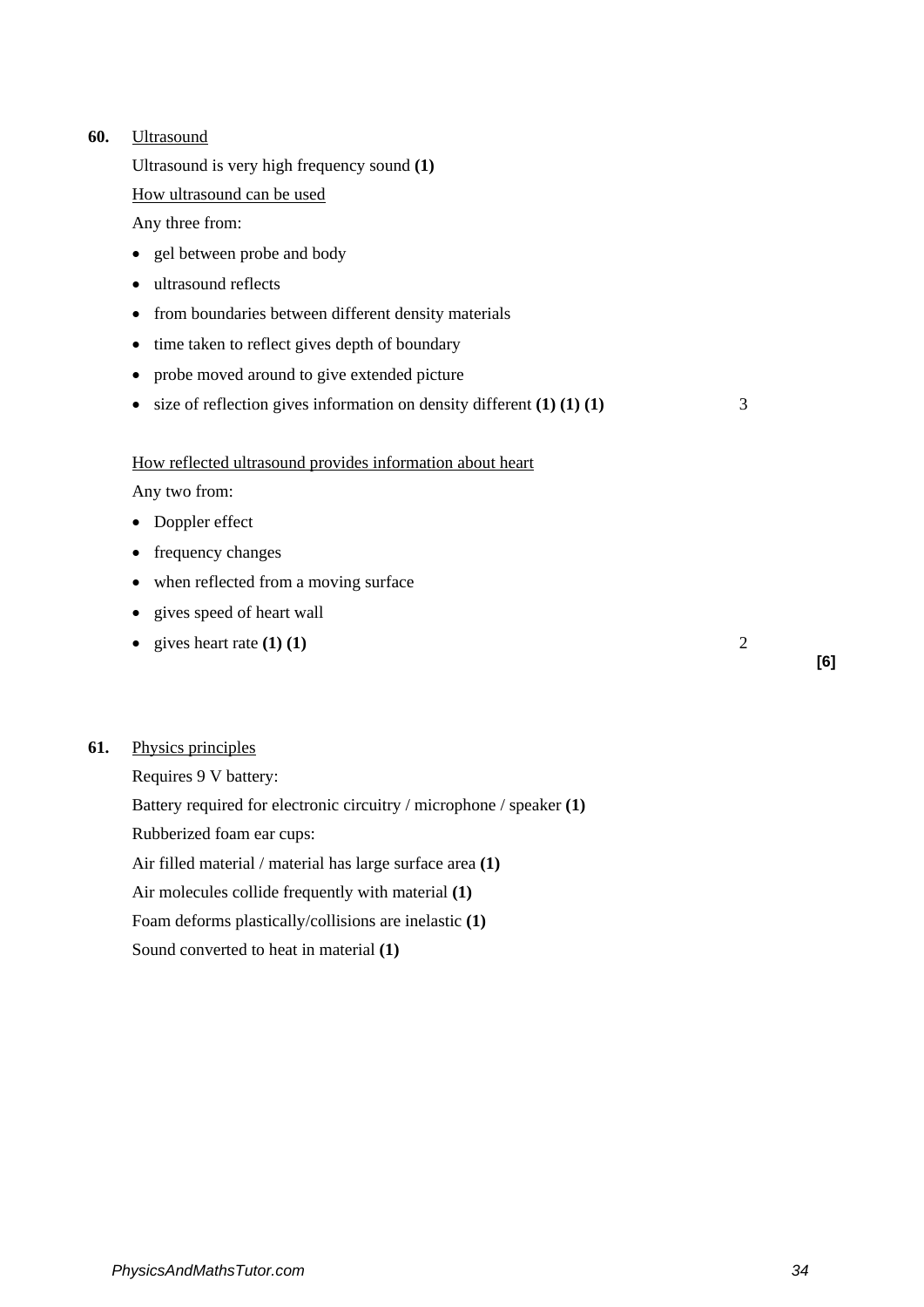|     | Active noise attenuation:                                                                                                                                                                                                                                                                                                                         |                |        |
|-----|---------------------------------------------------------------------------------------------------------------------------------------------------------------------------------------------------------------------------------------------------------------------------------------------------------------------------------------------------|----------------|--------|
|     | Noise picked up by microphone (1)                                                                                                                                                                                                                                                                                                                 |                |        |
|     | Feedback signal inverted / $180^{\circ}$ out of phase with noise / antiphase (1)                                                                                                                                                                                                                                                                  |                |        |
|     | Amplified [OR amplitude adjusted] and fed to earphones / speaker (1)                                                                                                                                                                                                                                                                              |                |        |
|     | Sound generated cancels/superimposes/minimum noise (1)                                                                                                                                                                                                                                                                                            |                |        |
|     | Diagrams of superposing waves showing (approx.) cancellation (1)                                                                                                                                                                                                                                                                                  |                |        |
|     | Amplifier gain automatically adjusted if noise remains (1)                                                                                                                                                                                                                                                                                        |                |        |
|     | Device only works over frequency range $20 - 800$ Hz $(1)$                                                                                                                                                                                                                                                                                        | Max 6          |        |
|     | Where does the energy go?                                                                                                                                                                                                                                                                                                                         |                |        |
|     | Some places will have constructive interference (1)                                                                                                                                                                                                                                                                                               |                |        |
|     | More intense noise $(1)$                                                                                                                                                                                                                                                                                                                          |                |        |
|     | Some noise dissipated as heat in air $/$ foam $(1)$                                                                                                                                                                                                                                                                                               |                |        |
|     | increased kinetic energy of air [OR foam] molecules (1)                                                                                                                                                                                                                                                                                           | Max 2          | [8]    |
| 62. | Explanation<br>Clarity of written communication (1)<br>Wave reflects off bench (1)<br>(Incident and reflected) waves superpose/stationary wave is formed (1)<br>Maxima or antinodes where waves in phase or constructive<br>interference occurs (1)<br>Minima or nodes where waves exactly out of phase or destructive<br>interference occurs (1) | 5              |        |
|     | Speed of sound<br>See a value between $5.0$ and $5.6$ (cm) $(1)$<br>Use of $v = f\lambda(1)$<br>$\lambda = 2 \times$ spacing (1)<br>320 m s <sup>-1</sup> to 360 m s <sup>-1</sup> (1)                                                                                                                                                            | $\overline{4}$ |        |
|     | <b>Explanation of contrast</b><br>As height increases, incident wave gets stronger, reflected wave weaker (1)<br>So cancellation is less effective [consequent mark] (1)                                                                                                                                                                          | $\overline{c}$ | $[11]$ |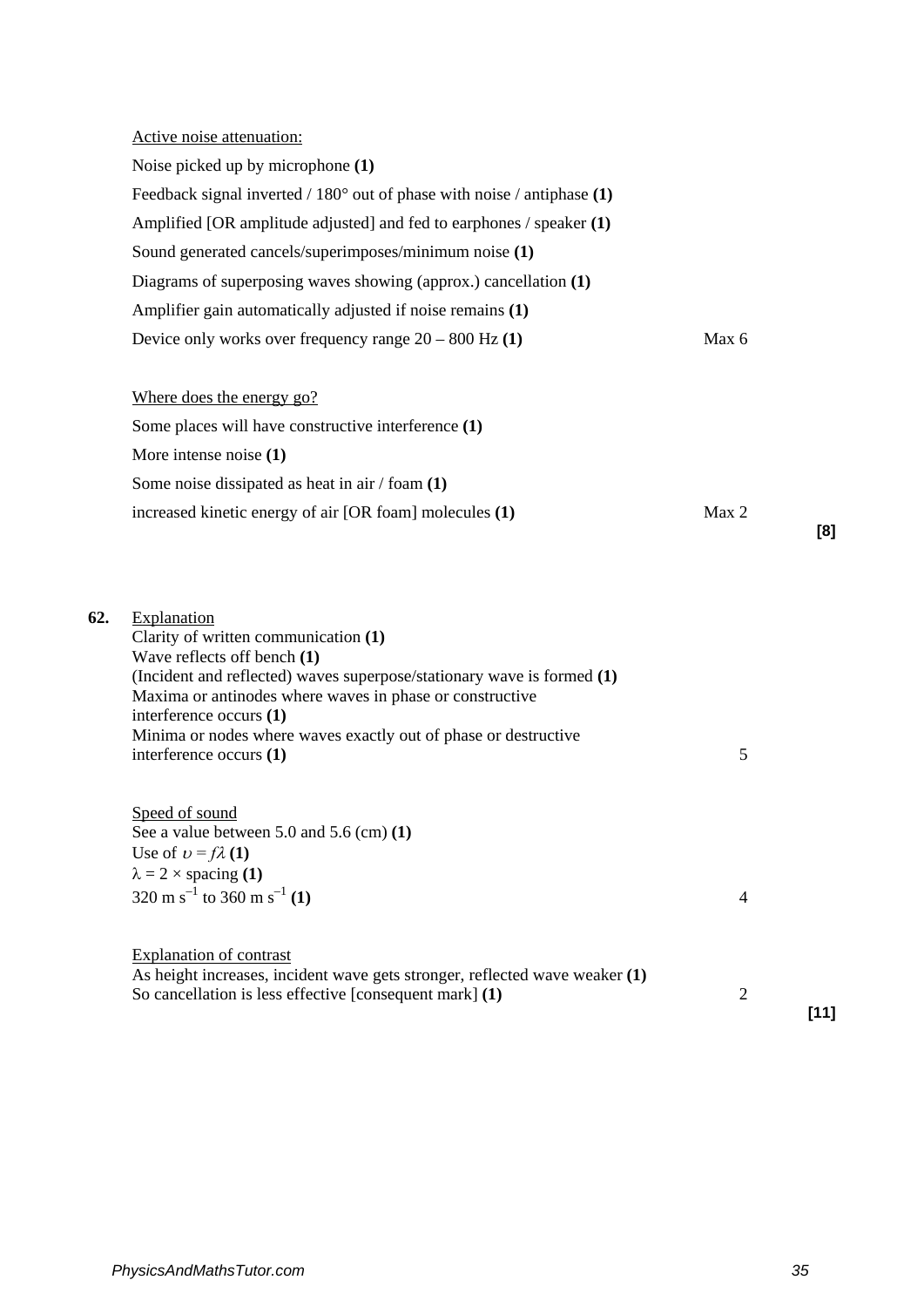| 63. | Wavelength |
|-----|------------|
|     |            |

**64.** 

| Distance between two points in phase (1)                                                                      |                |        |
|---------------------------------------------------------------------------------------------------------------|----------------|--------|
| Distance between successive points in phase (1)                                                               | $\mathfrak{2}$ |        |
| [May get both marks from suitable diagram]                                                                    |                |        |
| Sunburn more likely from UV                                                                                   |                |        |
| UV (photons) have more energy than visible light (photons) $(1)$                                              |                |        |
| Since shorter wavelength $/$ higher frequency $(1)$                                                           | $\mathfrak{2}$ |        |
| What happens to atoms                                                                                         |                |        |
| Move up energy levels/excitation/ionization (1)                                                               |                |        |
| Correctly related to electron energy levels (1)                                                               | $\overline{2}$ |        |
|                                                                                                               |                | [6]    |
|                                                                                                               |                |        |
|                                                                                                               |                |        |
|                                                                                                               |                |        |
| <b>Explanation of contrast</b><br>As height increases, incident wave gets stronger, reflected wave weaker (1) |                |        |
| So cancellation is less effective [consequent mark] (1)                                                       | $\overline{2}$ |        |
|                                                                                                               |                | $[11]$ |
|                                                                                                               |                |        |
|                                                                                                               |                |        |
| <b>Emitted pulse</b>                                                                                          |                |        |
| Greater amplitude/pulse is larger/taller (1)                                                                  | $\mathbf{1}$   |        |
| Depth of rail                                                                                                 |                |        |
| $2d = vt = 5100 \text{ m s}^{-1} \times 4.8 \times 10^{-5} \text{ s}$                                         |                |        |
| $= 0.24$ m                                                                                                    |                |        |
| Hence $d = 0.12$ m                                                                                            |                |        |
| Reading from graph [4.8 or 48 only] (1)                                                                       |                |        |
| Calculation of 2d [their reading $\times$ timebase $\times$ 5 100] (1)                                        |                |        |
| Halving their distance (1)                                                                                    | 3              |        |
|                                                                                                               |                |        |
| Description of trace                                                                                          |                |        |
| A reflected peak closer to emitted/now 3 pulses (1)                                                           |                |        |
| Exact position e.g. 1.6 cm from emitted (1)                                                                   | $\overline{2}$ |        |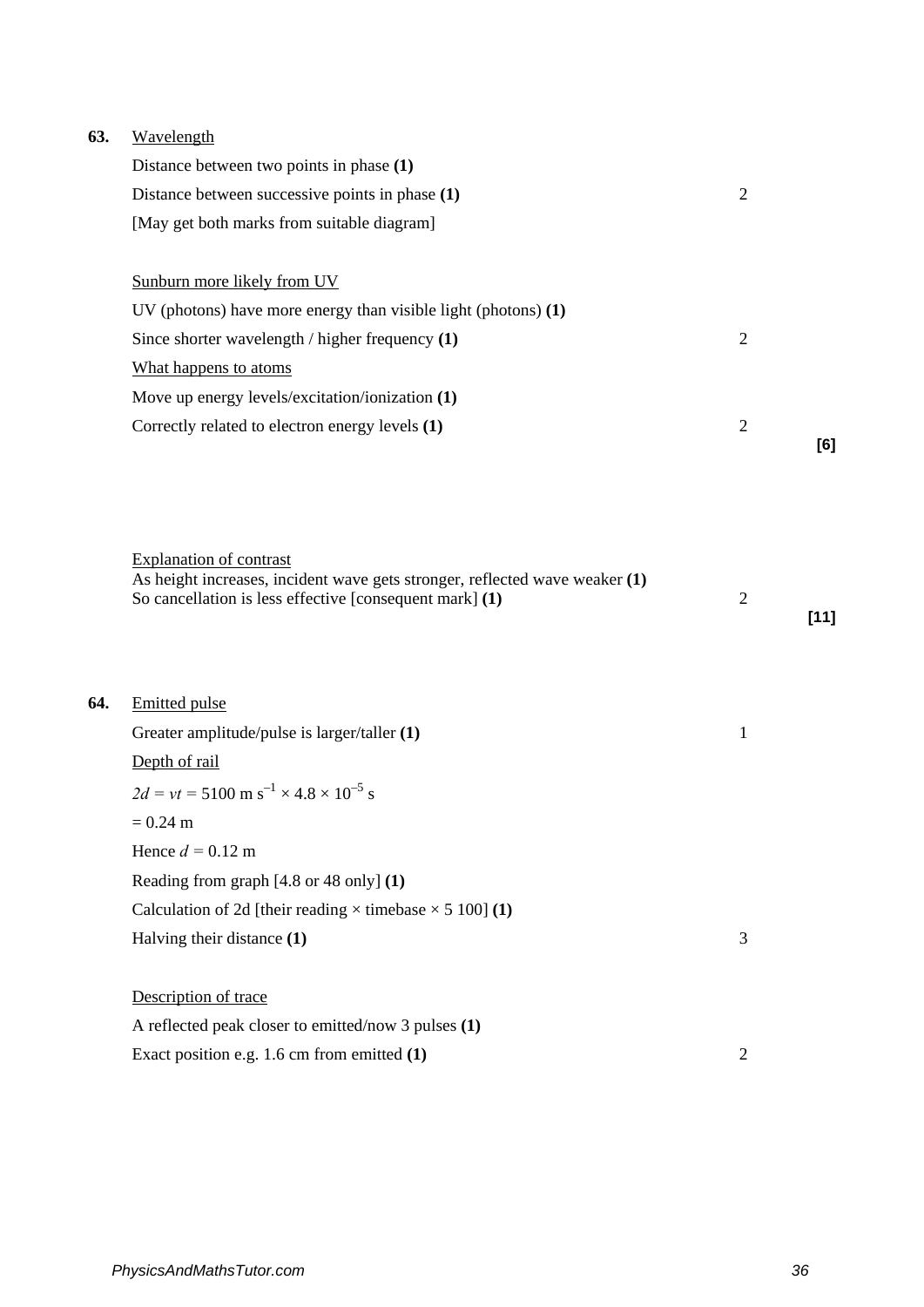Diagram

Shadow region **(1)**

Waves curving round crack **(1)** 2

**[8]**

# **65.** Total internal reflection

Any two points from:

• incident angle greater than the critical angle

|  | • light is reflected not refracted/no light emerges $(1)$ $(1)$ |  | Max 2 |
|--|-----------------------------------------------------------------|--|-------|
|--|-----------------------------------------------------------------|--|-------|

# Critical angle

| Sin <i>i</i> / sin $r = \mu$ ; gives sin 90°/sin $C = \mu(1)$            |                |
|--------------------------------------------------------------------------|----------------|
| $C = 42^{\circ}$ (1)                                                     | $\overline{2}$ |
| Diagram                                                                  |                |
| Reflection (TIR) at top surface (air gap) $(1)$                          |                |
| Reflection (TIR) at bottom surface and all angles equal by $eye(1)$      | $\overline{2}$ |
| Path of ray A                                                            |                |
| Passing approximately straight through plastic into glass (1)            |                |
| Emerging at glass-air surface $(1)$                                      |                |
| Refraction away from normal (1)                                          | 3              |
|                                                                          |                |
| Why there are bright and dark patches on image.                          |                |
| Bright where refracted/reference to a correct ray A in lower diagram (1) |                |
| Dark where air gap (produces TIR)/reference to correct top diagram (1)   | $\overline{2}$ |

**[11]**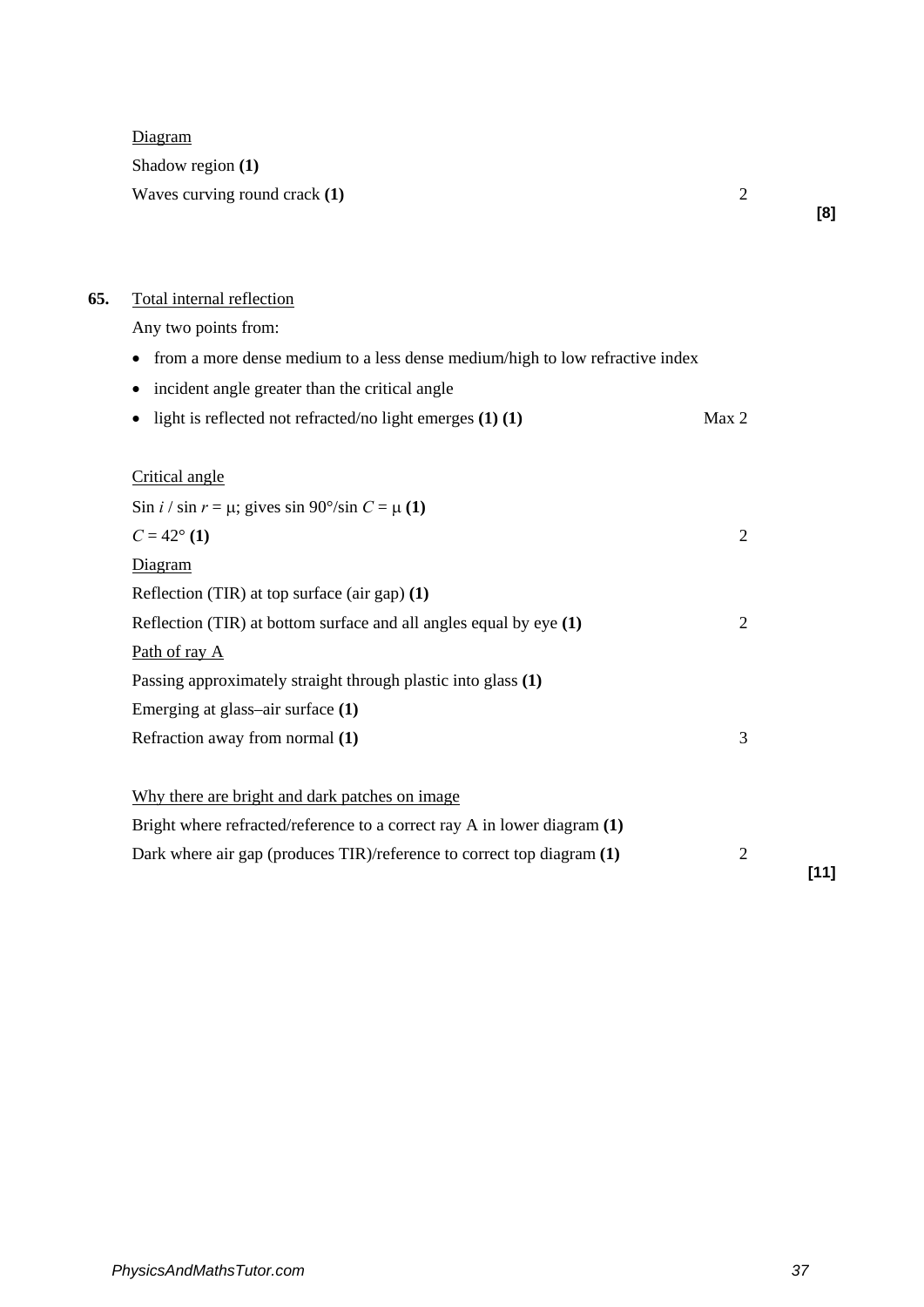# **66.** Polarisation

|     | The (wave) oscillations $(1)$<br>occur only in one plane (1)<br>[OR shown with a suitable diagram] | $\overline{2}$ |        |
|-----|----------------------------------------------------------------------------------------------------|----------------|--------|
|     | How to measure angle of rotation                                                                   |                |        |
|     | Any four points from:                                                                              |                |        |
|     | Polaroid filter at one/both ends                                                                   |                |        |
|     | with no sugar solution, crossed Polaroids (top and bottom of<br>tube) block out light              |                |        |
|     | sugar solution introduced between Polaroids<br>٠                                                   |                |        |
|     | one Polaroid rotated to give new dark view                                                         |                |        |
|     | difference in angle between two positions read from scale $(1) (1) (1) (1)$                        | Max 4          |        |
|     | Graph                                                                                              |                |        |
|     | Points plotted correctly $[-1$ for each incorrect; minimum mark $[0]$ (1) (1)                      |                |        |
|     | Good best fit line to enable concentration at $38^{\circ}$ to be found (1)                         | 3              |        |
|     | Concentration                                                                                      |                |        |
|     | $0.57 \ (\pm 0.01) \text{ kg } 1^{-1}$                                                             | $\mathbf{1}$   | $[10]$ |
|     |                                                                                                    |                |        |
| 67. | <b>Explanations of observations</b>                                                                |                |        |
|     | Speed of light is much greater than speed of sound (1)                                             |                |        |
|     | Speed of sound in soil is greater than speed of sound in air $(1)$                                 | $\overline{2}$ | $[2]$  |
| 68. | Wavefront                                                                                          |                |        |
|     | Line/surface joining points in phase                                                               | $\mathbf{1}$   |        |
|     | Addition to diagrams                                                                               |                |        |
|     | Wavefront spacing $\approx$ as for incident waves (min. 3 for each)                                | 1              |        |
|     | 1 <sup>st</sup> diagram: wavefronts nearly semicircular                                            | 1              |        |
|     | $2nd$ diagram: much less diffraction                                                               | 1              |        |
|     |                                                                                                    |                |        |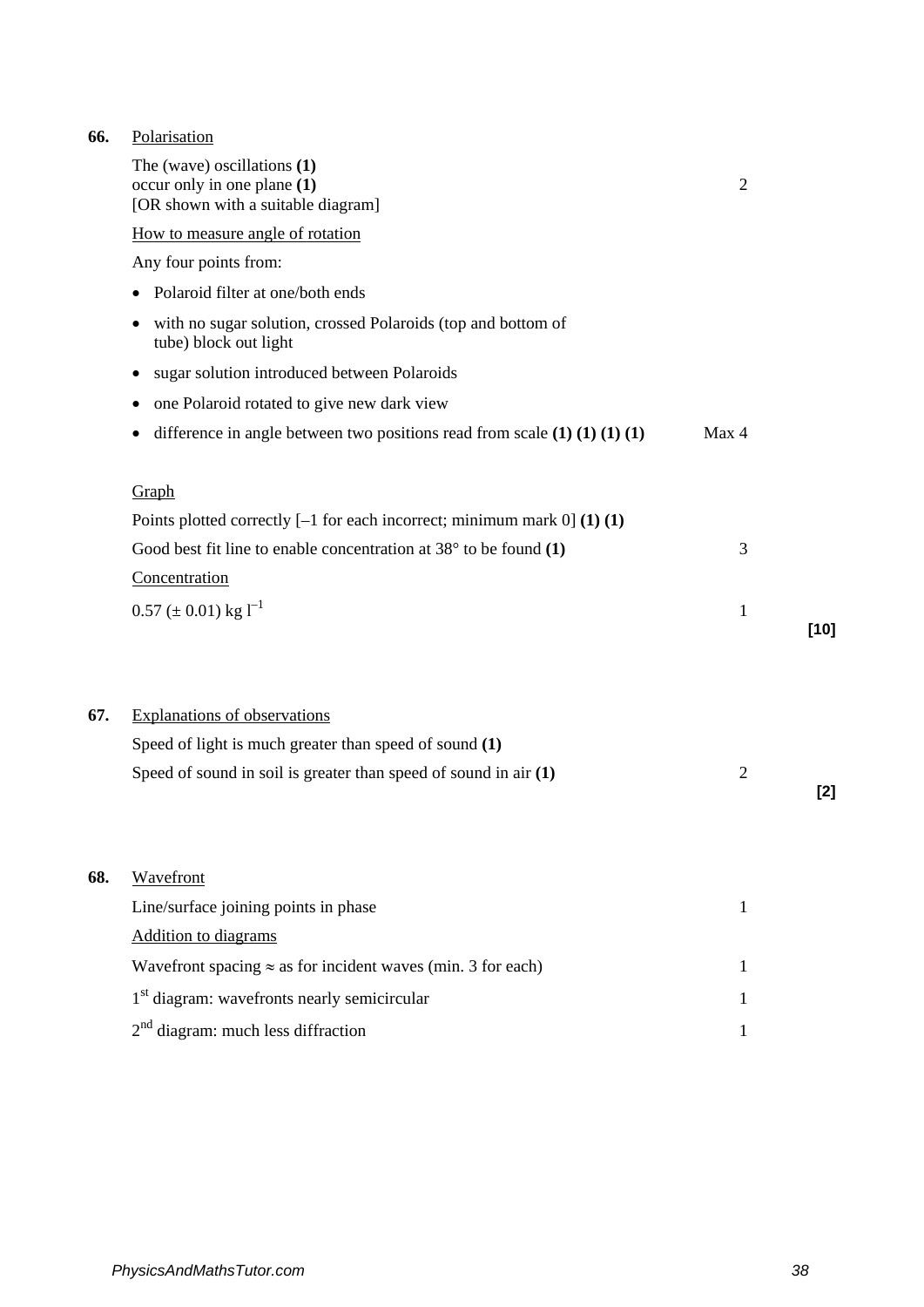| Reception |
|-----------|
|           |

| L W has longer wavelength                           |  |
|-----------------------------------------------------|--|
| so is more diffracted around mountains [consequent] |  |
|                                                     |  |

| Path difference                                                                                                 |                |        |
|-----------------------------------------------------------------------------------------------------------------|----------------|--------|
| $2 \times 1.11 \times 10^{-7}$ m = 2.22 $\times 10^{-7}$ m (1)                                                  | 1              |        |
| Explanation of why light appears dim                                                                            |                |        |
| Path difference = $\frac{1}{2} \times$ wavelength (1)                                                           |                |        |
| so waves in antiphase/destructive interference/superposition (1)                                                | $\overline{2}$ |        |
| Reason for increase in film thickness                                                                           |                |        |
| Because of gravity/soap runs down (1)                                                                           | 1              |        |
| Explanation of whether film further down appears bright or dark                                                 |                |        |
| Path difference = wavelength $(1)$                                                                              |                |        |
| Waves in phase/constructive interference (so appears bright) $(1)$                                              | $\overline{2}$ |        |
| Explain bright and dark stripes                                                                                 |                |        |
| Different positions have different thicknesses/path differences (1)                                             |                |        |
| So some points in phase, some in antiphase/<br>some points have constructive interference, some destructive (1) | $\overline{2}$ |        |
| Movement of bright and dark stripes                                                                             |                |        |
| Soap flows down/thickness profile changes (1)                                                                   |                |        |
| so positions of destructive/constructive interference changing (1)                                              | $\overline{2}$ |        |
| Alternative path added to diagram                                                                               |                |        |
| One or more extra reflections at each internal soap surface (1)                                                 | $\mathbf{1}$   | $[11]$ |

# **70.** Diagram

| (i)  | Any angle of incidence marked and labelled I (1)                                |   |
|------|---------------------------------------------------------------------------------|---|
| (11) | Any angle of refraction marked and labelled R (1)                               |   |
|      | (iii) Angle of incidence/reflection at lower surface marked and labelled $G(1)$ | 3 |

# Refraction of light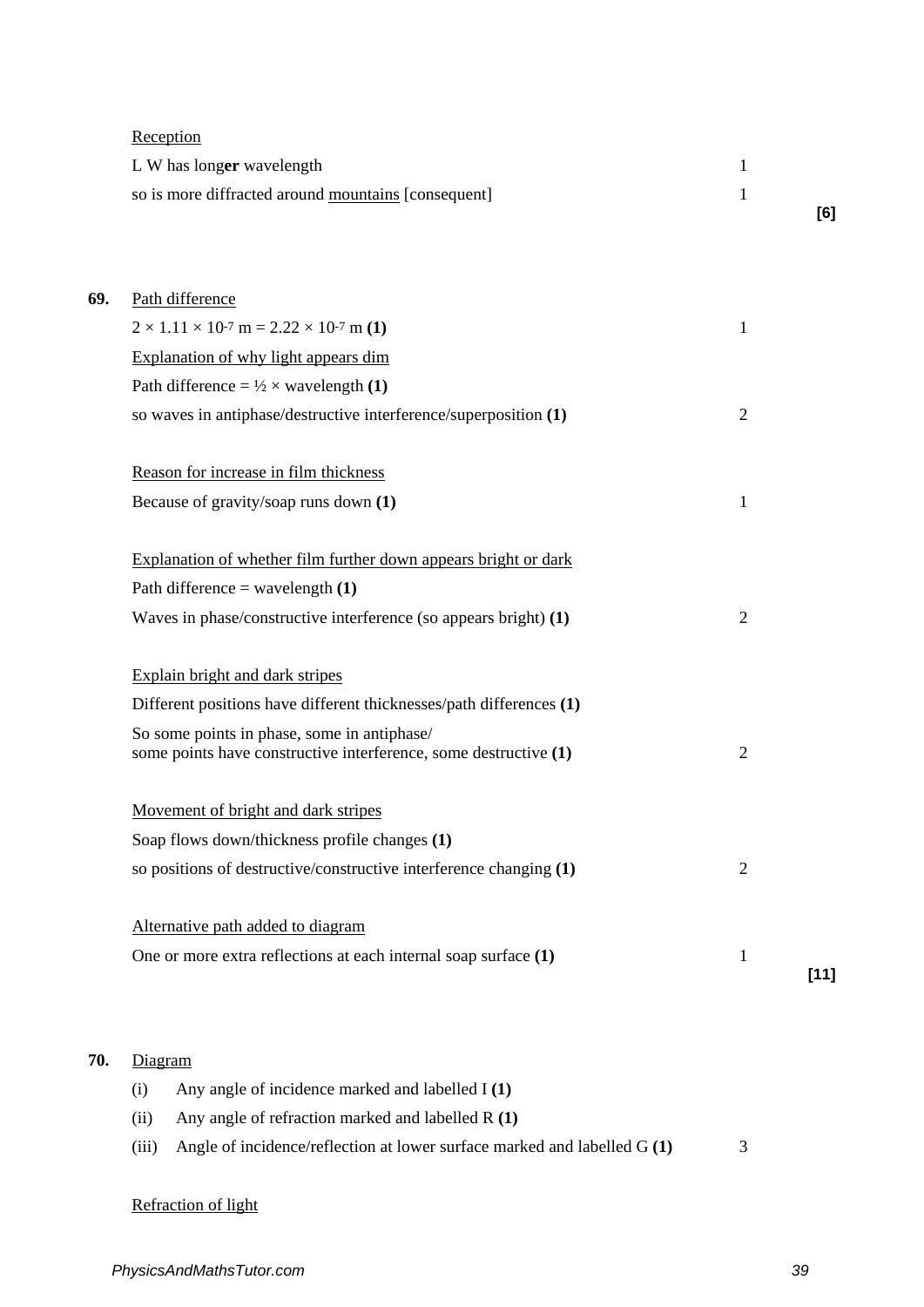| Velocity of light is lower in glass $(1)$  |  |
|--------------------------------------------|--|
| Velocity of light in hot air               |  |
| Velocity is greater $(1)$                  |  |
| Property of air                            |  |
| (Optical) density / refractive index $(1)$ |  |
|                                            |  |

# **71.** Table

| <b>Radio waves</b>            | <b>Sound waves</b>        |
|-------------------------------|---------------------------|
| Transverse                    | Longitudinal              |
| Travel much faster than sound | Travel more slowly        |
| (Can) travel in a vacuum      | Cannot travel in a vacuum |
| Can be polarised              | Not polarised             |
| Electromagnetic               | Pressure/Mechanical wave  |

Any three of the above Max 3

# **Assumption**

Attempt to calculate area **(1)**

Intensity =  $0.02$  kW m<sup>-2</sup> OR 20 W m<sup>-2</sup> (1)

Efficiency at *collector* is 100%/beam perpendicular to *collector*

## Power

Use of  $I P / 4 \pi r^2 (1)$ 

Power =  $3.3 \times 10^{17}$  W [ecf their *I*]

No energy "lost" due to atmosphere (not surroundings) OR Inverse square applies to this situation **(1)**

#### More efficient method

Use a laser (maser) / reference to beaming/ray **(1)** 1

**[10]**

**[6]**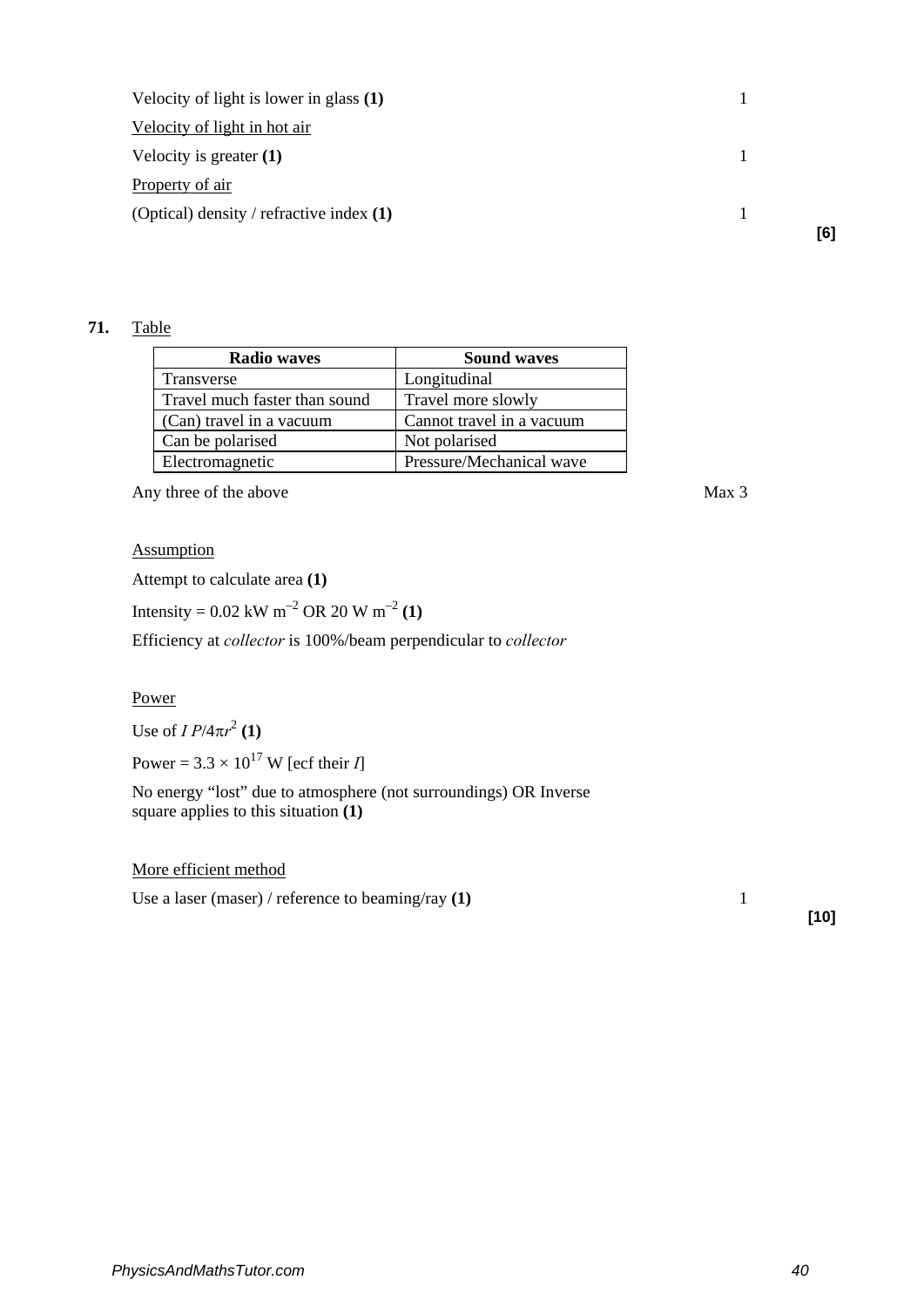| 72. | How stationary waves could be produced on a string                                                                                                                                           |                |       |
|-----|----------------------------------------------------------------------------------------------------------------------------------------------------------------------------------------------|----------------|-------|
|     | Diagram showing:                                                                                                                                                                             |                |       |
|     | String and arrangement to apply tension (1)                                                                                                                                                  |                |       |
|     | Vibration generator and signal generator $(1)$                                                                                                                                               | 3              |       |
|     | Vary $f$ / tension / length until wave appears (1)                                                                                                                                           |                |       |
|     | Determination of speed of travelling waves                                                                                                                                                   |                |       |
|     | QOWC(1)                                                                                                                                                                                      |                |       |
|     | Determine node-node spacing; double to obtain $\lambda(1)$                                                                                                                                   |                |       |
|     | Read f off signal generator / cro / use a calibrated strobe $(1)$                                                                                                                            |                |       |
|     | Use $v = f \lambda$ for $v(1)$                                                                                                                                                               | $\overline{4}$ | $[7]$ |
|     |                                                                                                                                                                                              |                |       |
| 73. | <b>Explanation of superposition</b>                                                                                                                                                          |                |       |
|     | When 2 (or more) waves meet / cross / coincide /interfere(1)                                                                                                                                 |                |       |
|     | Reference to combined effect of waves, e.g. add displacement / amplitude - may<br>be a diagram [constructive/destructive interference not sufficient without<br>implication of addition] (1) | $\overline{2}$ |       |
|     | Calculation of thickness of fat layer                                                                                                                                                        |                |       |
|     | Thickness $=$ half of path difference                                                                                                                                                        |                |       |
|     | $= 0.5 \times 3.8 \times 10^{-7}$ m                                                                                                                                                          |                |       |
|     | $= 1.9 \times 10^{-7}$ m (1)                                                                                                                                                                 | $\mathbf{1}$   |       |
|     | Explanation of constructive superposition                                                                                                                                                    |                |       |
|     | Path difference of $3.8 \times 10^{-7}$ m same as a wavelength of green light (1)                                                                                                            |                |       |
|     | Waves are in phase / phase difference $2 \pi$ or $360^{\circ}$ (1)                                                                                                                           | $\overline{2}$ |       |
|     | Explanation of what happens to other wavelengths                                                                                                                                             |                |       |
|     | Path difference greater than/less than/not one wavelength<br>/ waves not in phase / out of phase (1)                                                                                         |                |       |
|     | Constructive interference will not take place<br>OR(1)                                                                                                                                       |                |       |
|     | These colours will not appear bright (1)                                                                                                                                                     | $\overline{2}$ |       |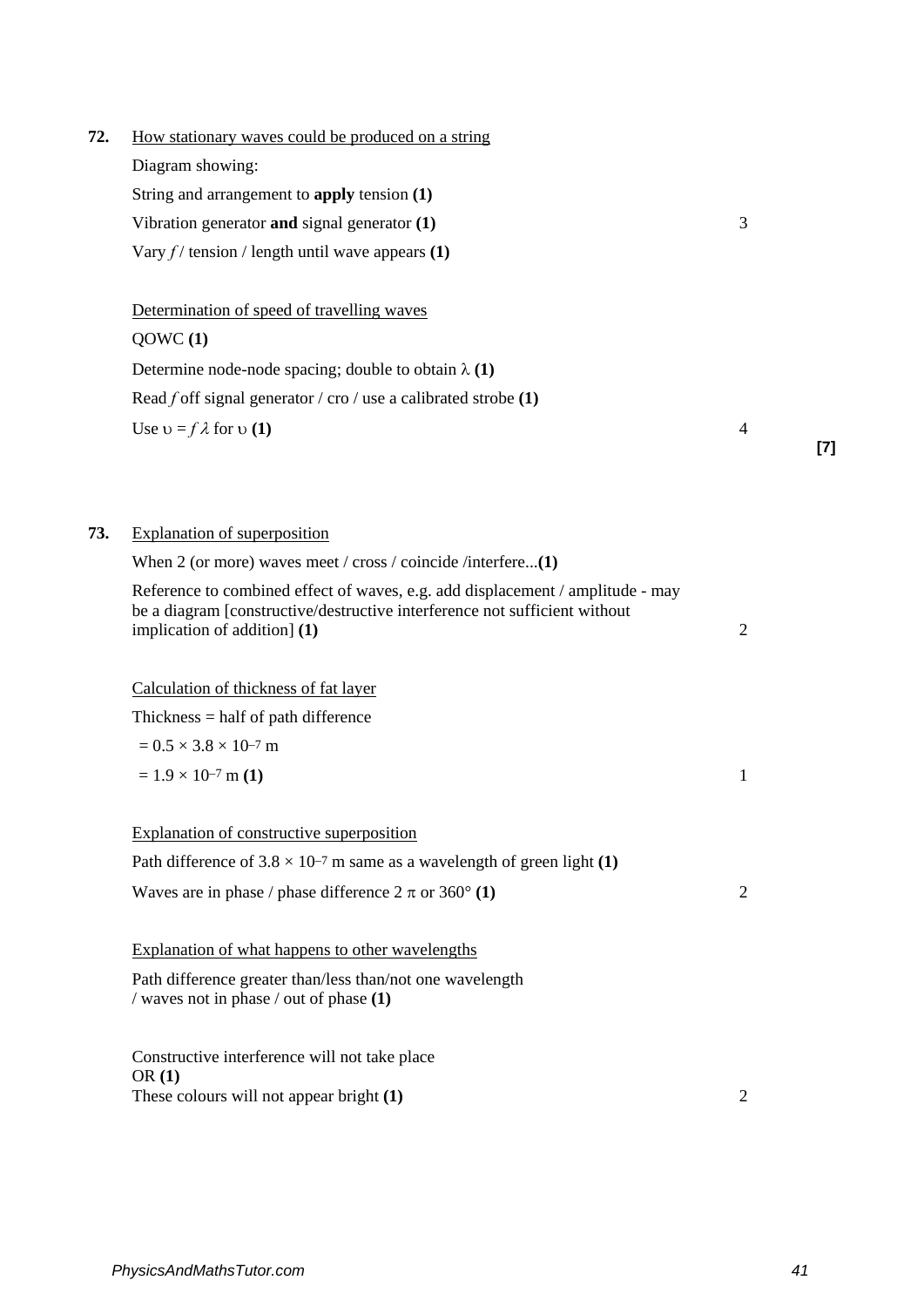| Explanation of why colours are seen at other places                                                                            |                |     |
|--------------------------------------------------------------------------------------------------------------------------------|----------------|-----|
| Thickness of fat varies                                                                                                        |                |     |
| <b>OR</b>                                                                                                                      |                |     |
| Light seen at a different angle to the meat surface $(1)$                                                                      |                |     |
| Other wavelengths may undergo constructive interference/be in phase<br>OR(1)                                                   |                |     |
| Path difference will vary                                                                                                      | $\overline{2}$ | [9] |
|                                                                                                                                |                |     |
| Diameters of dark ring                                                                                                         |                |     |
| Diameter in frame $1 = 9$ mm ( $\pm$ 1 mm)<br>Diameter in frame $2 = 19$ mm ( $\pm 1$ mm) [No ue] (1)                          | 1              |     |
|                                                                                                                                |                |     |
| Show that ripple travels about 25 Mm                                                                                           |                |     |
| Difference between diameters = $19$ mm $- 9$ mm $= 10$ mm<br>Distance travelled by one part = 10 mm $\div$ 2 = 5 mm (1)        |                |     |
| Scale: $200 \text{ Mm} = 40 \text{ mm}$ (39 mm to 41 mm)<br>Distance = $5 \text{ mm} \times 200 \text{ Mm} \div 40 \text{ mm}$ |                |     |
| $= 25.0$ Mm [No ue] (1)                                                                                                        | $\overline{2}$ |     |
| Calculation of speed of ripple                                                                                                 |                |     |
| Speed = distance $\div$ time (1)                                                                                               |                |     |
| $= 25.0 \times 10^6 \text{ m} \div (10 \times 60) \text{ s} (1)$                                                               |                |     |
| $= 41,600$ m s <sup>-1</sup><br>[no ue] $(1)$                                                                                  | 3              |     |
| How to check speed constant                                                                                                    |                |     |
| Use third frame to calculate speed in this time interval<br>OR plot diameter (or radius) against time to get a straight line   |                |     |
| OR compare distance travelled between frames 3 and 2 with distance travelled<br>between frames 2 and 1 $(1)$                   | 1              |     |
| Cross-section of wave                                                                                                          |                |     |
| Wavelength (1)<br>Amplitude (1)                                                                                                | $\overline{2}$ |     |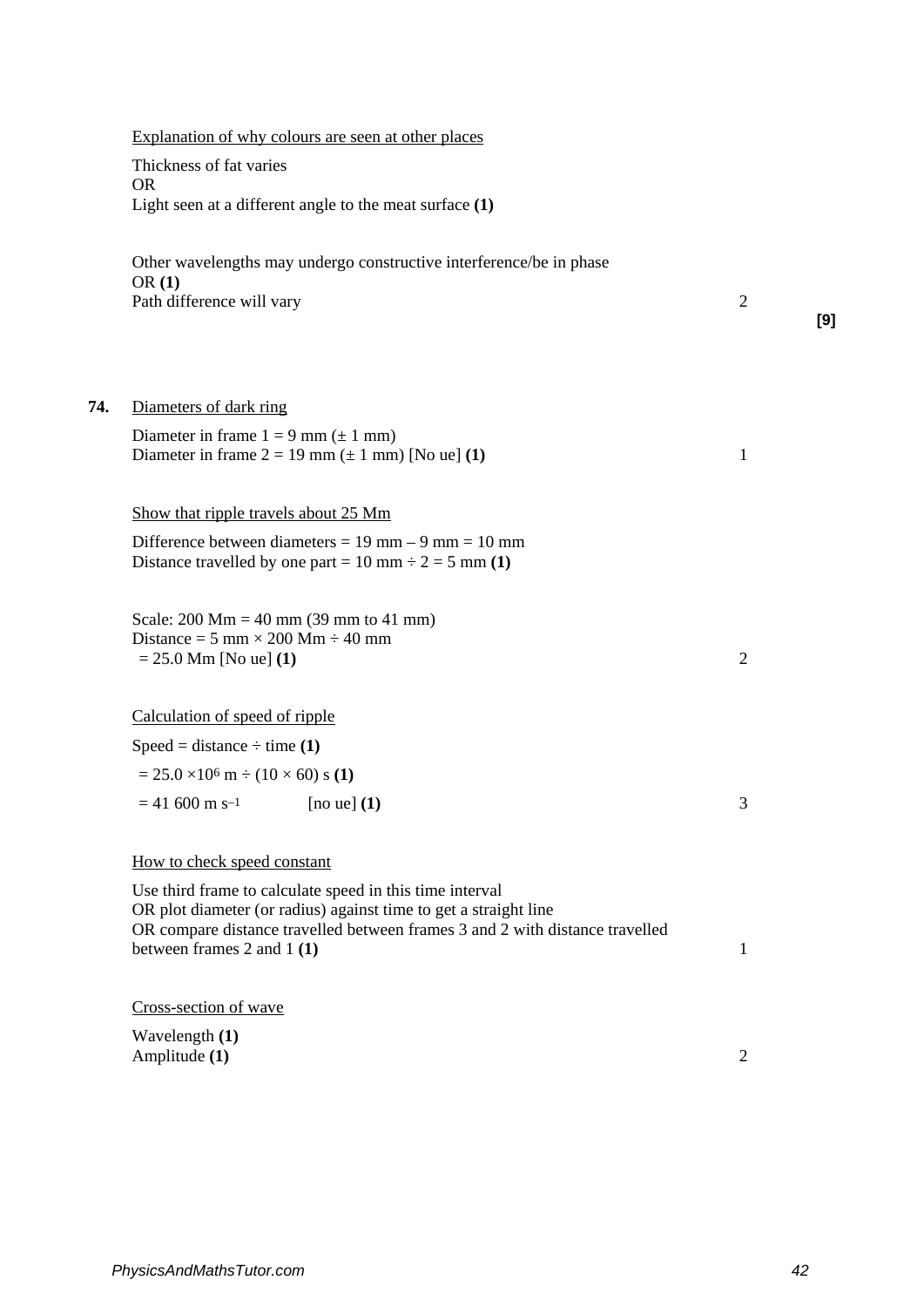Calculation of frequency of waves

Wavespeed = frequency  $\times$  wavelength **(1)** Frequency = wavespeed  $\div$  wavelength = 41 700 m s<sup>-1</sup>  $\div$  1.4  $\times$  107m **(1)**  $= 3.0 \times 10^{-3}$  Hz **(1)**  $\hspace{2cm}$  2 **[11] 75.** Movement of water molecules Molecules oscillate/vibrate **(1)** Movement parallel to energy flow **(1)** 2

#### Pulses

To prevent interference between transmitted and reflected signals **(1)** 1 OR allow time for reflection before next pulse transmitted

# **Calculation**

Time for pulse to travel to fish and back again  $=$  distance  $\div$  speed

$$
\Delta t = \frac{\Delta x}{v}
$$

$$
= \frac{2 \times 300 \,\mathrm{m}}{1500 \,\mathrm{ms}^{-1}} \quad (1)
$$
  
= 0.4 s (**1**)

 $[0.2 \text{ s} = 1 \text{ mark}]$ 

## Effect used in method

Doppler effect **(1)**

Any two from:

- a change in frequency of the signal
- caused by relative movement between the source and the observer
- size and sign of change relate to the relative speed and direction of the movement between shoal and transmitter
- frequency increase moving towards
- frequency decrease moving away **(1) (1)** 3

**[8]**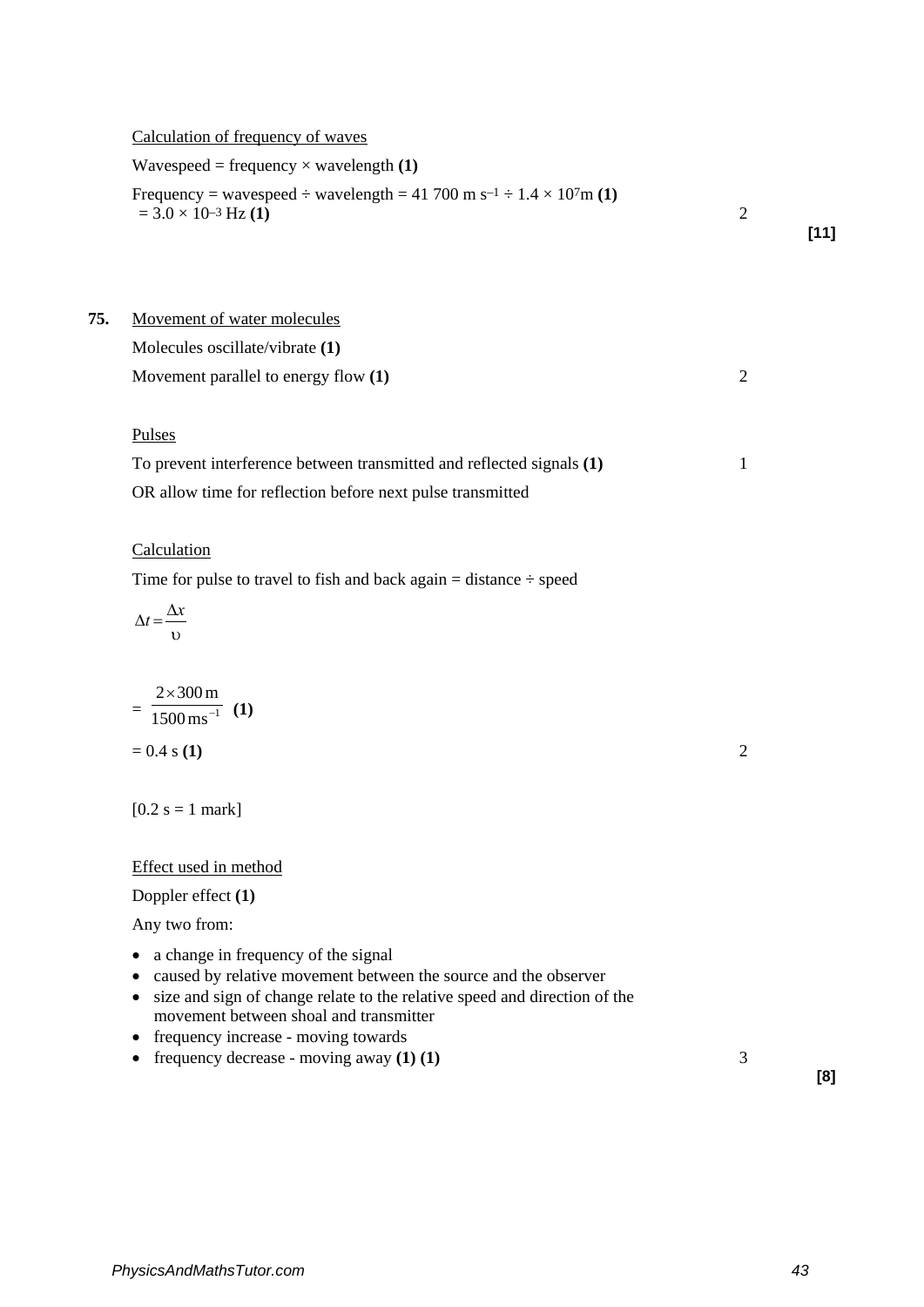**76.** Wavelength 0.80 m **(1)**

> Out of phase Either  $\bar{X}$  as in diagram below (1)

At rest

Y at crest or trough as in diagram below **(1)** 



# Direction of movement Arrow at C up the page (1) 4

Time calculation (1) Use of  $t = \lambda/\nu$  (1)  $0.25$  s [ecf  $\lambda$ ] 2

# **77.** Electromagnetic waves experiment

# **EITHER**

'Lamp', 1 polaroid // LASER (1) 2nd polaroid, suitable detector [e.g. eye, screen, LDR] **(1)** Rotate one polaroid [ consequent on 2 polaroids] [one if LASER] (1) Varies [consequent] **(1)** 

# OR

Microwave transmitter (and grille) [not polaroid or grating] **(1)** Receiver (or and grille) **(1)** Rotate ANY [if 2 grilles; must rotate a grille] **(1)** Varies [consequent] (1) 4 Nature of waves ransverse (1) 1 **[5]**

**[6]**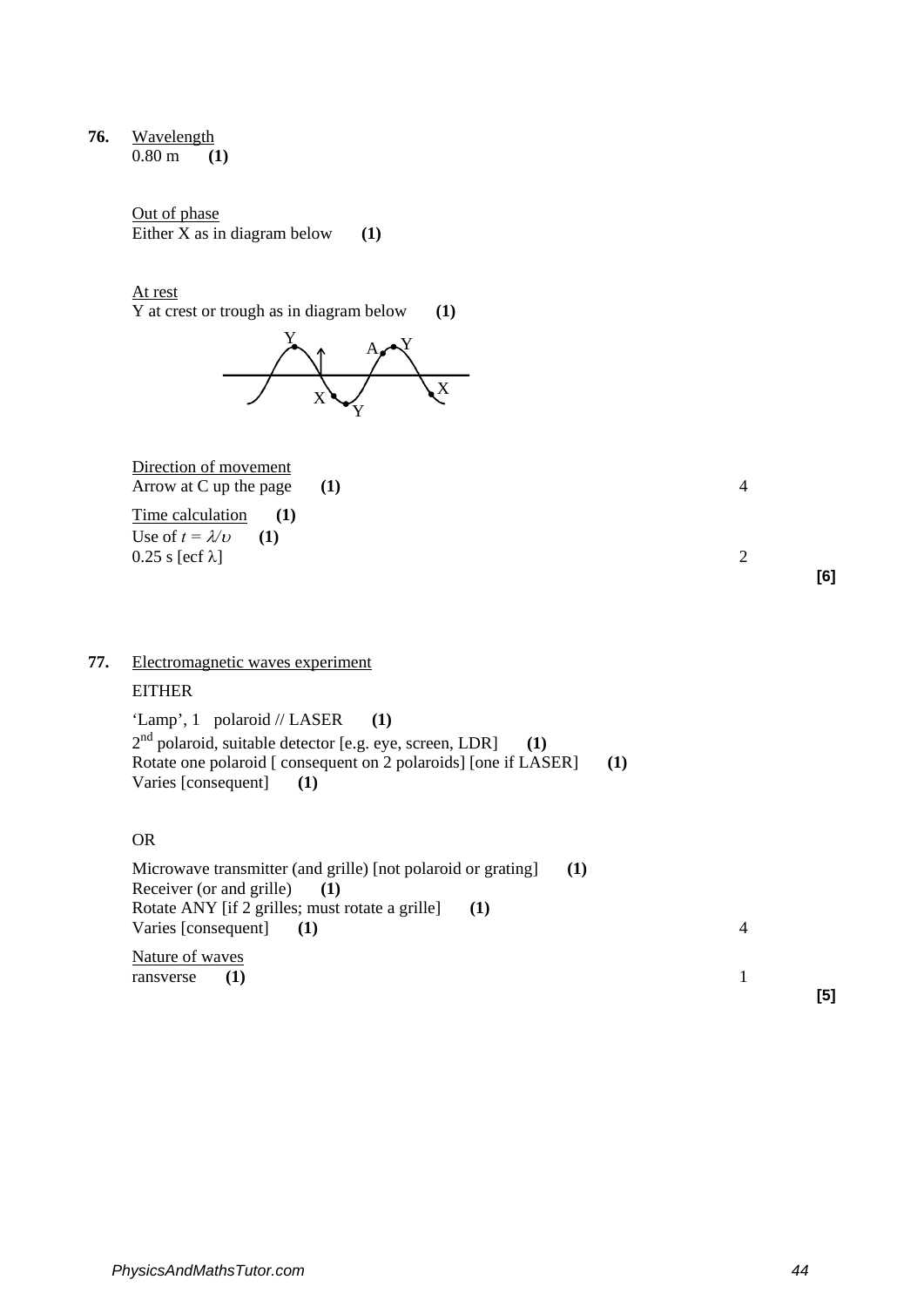## **78.** Reason for non–destructive testing

Sensible reason e.g.

- destroyed rails would require replacement
- trains continuously using tracks, so removing them would cause greater disruption
- saves money 1

#### Description of sound wave

Particles oscillate / vibrate (not move) … in direction of wave propagation/longitudinal causes rarefactions and compressions [Marks may be gained from suitable diagram] 3  $\overline{a}$ 

Show that wavelength about  $1.5 \times 10^{-3}$  m

Wavespeed = frequency  $\times$  wavelength,  $v = f\lambda$ , any correct arrangt (1)

 $Wavelength = wavespeed \div frequency$ 

 $= 5900 \text{ m s}^{-1} \div 4\,000\,000 \text{ Hz}$ 

 $= 1.48 \times 10^{-3}$  m (1)  $\qquad 2$ 

## **Meanings**

Frequency:

Number of oscillations/waves per second/unit time (may be 4 000 000 oscillations per second) **(1)**

Wavelength: [may be from diagram]

Distance between 2 points in phase/2 compressions/2 rarefactions **(1)**

Distance between *successive* points in phase etc. (1) 3

Calculation of length of track

Length of track  $=$  area under graph (or sign of finding area, e.g. shading) or 3 calculated distances using const acceleration formulae **(1)**

Use of 18 m s–1 as a speed x a time in a calculation **(1)**

E.g., distance =  $0.5 \times (116 s + 96 s) \times 18 m s^{-1}$ 

 $= 1908 \text{ m} (1)$  3

**[12]**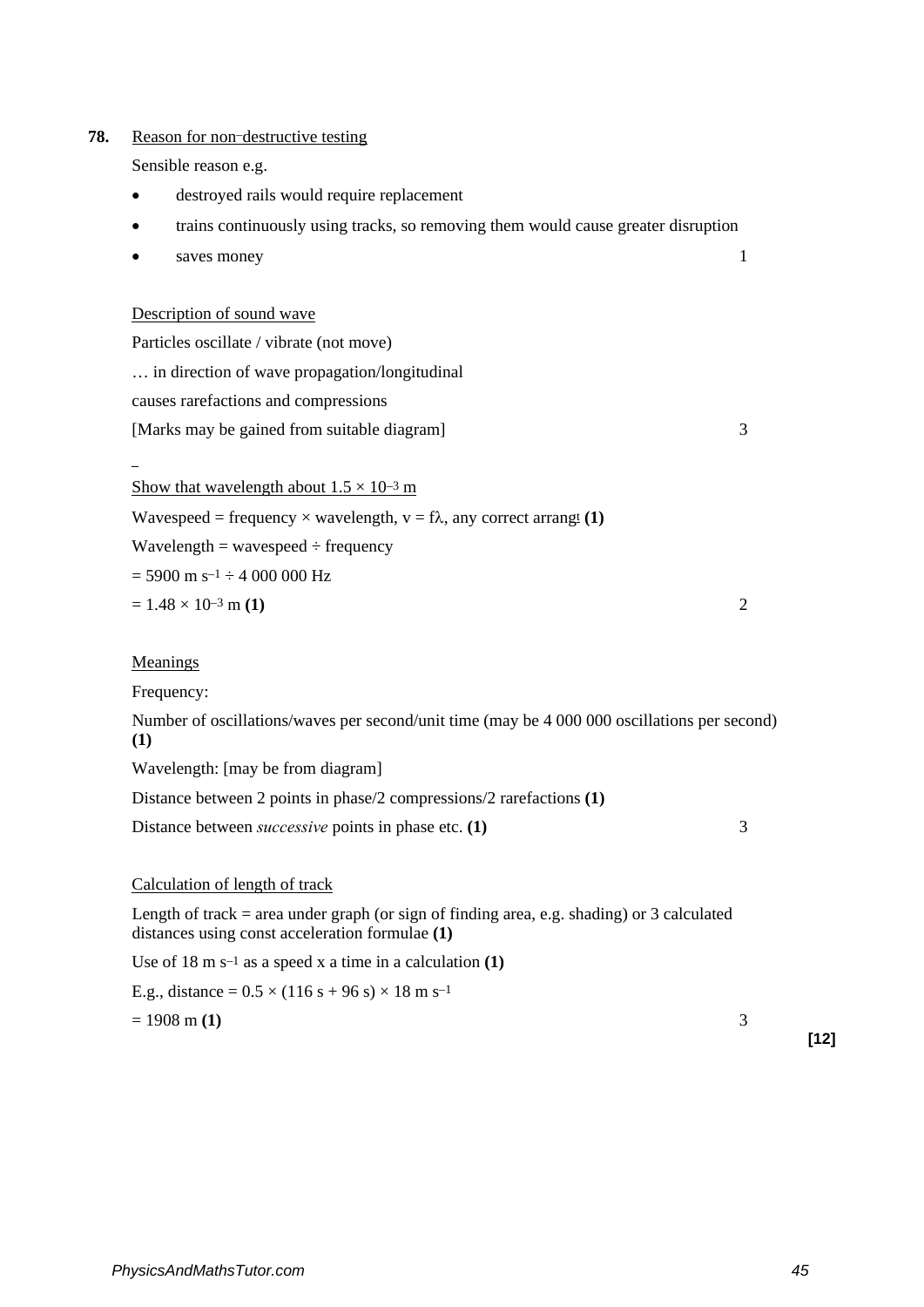|     | When 2 (or more) waves meet / cross / coincide $(1)$                                                                                                                                         |                |     |
|-----|----------------------------------------------------------------------------------------------------------------------------------------------------------------------------------------------|----------------|-----|
|     | Reference to combined effect of waves, e.g. add displacement /<br>amplitude - may be a diagram [constructive/destructive interference<br>not sufficient without implication of addition] (1) | $\mathfrak{2}$ |     |
|     | Explanation of cancellation effect                                                                                                                                                           |                |     |
|     | Any 3 from the following:                                                                                                                                                                    |                |     |
|     | path/phase difference between direct and reflected waves                                                                                                                                     |                |     |
|     | destructive interference/superposition                                                                                                                                                       |                |     |
|     | path difference is $(n + \frac{1}{2})\lambda$ / phase diff $\pi/180^{\circ}$ / waves in antiphase / out of phase                                                                             |                |     |
|     | "crest" from one wave cancels "trough" from other                                                                                                                                            | 3              |     |
|     | Reason for changes                                                                                                                                                                           |                |     |
|     | Any 3 from the following:                                                                                                                                                                    |                |     |
|     | movement changes path of reflected waves                                                                                                                                                     |                |     |
|     | so changes path difference                                                                                                                                                                   |                |     |
|     | A movement of 75 cm is about 1/4 wavelength                                                                                                                                                  |                |     |
|     | waves reflected so path difference changed to 1/2 wavelength                                                                                                                                 |                |     |
|     | enough to change from antiphase to in phase / change in phase difference                                                                                                                     |                |     |
|     | causes constructive interference/superposition                                                                                                                                               | 3              | [8] |
|     |                                                                                                                                                                                              |                |     |
| 80. | Speed of ultrasound                                                                                                                                                                          |                |     |
|     | Use of $v = s/t(1)$                                                                                                                                                                          |                |     |
|     | $= 150 \times 10^{-3}$ (m) $\div 132 \times 10^{-6}$ (s)                                                                                                                                     |                |     |
|     | $= 1140$ m s <sup>-1</sup> (1)                                                                                                                                                               | $\mathfrak{2}$ |     |
|     | Change of trace                                                                                                                                                                              |                |     |
|     | Extra $pulse(s)$                                                                                                                                                                             |                |     |
|     | <b>OR</b>                                                                                                                                                                                    |                |     |

Reflected pulse moves closer 1

**79.** Explanation of superposition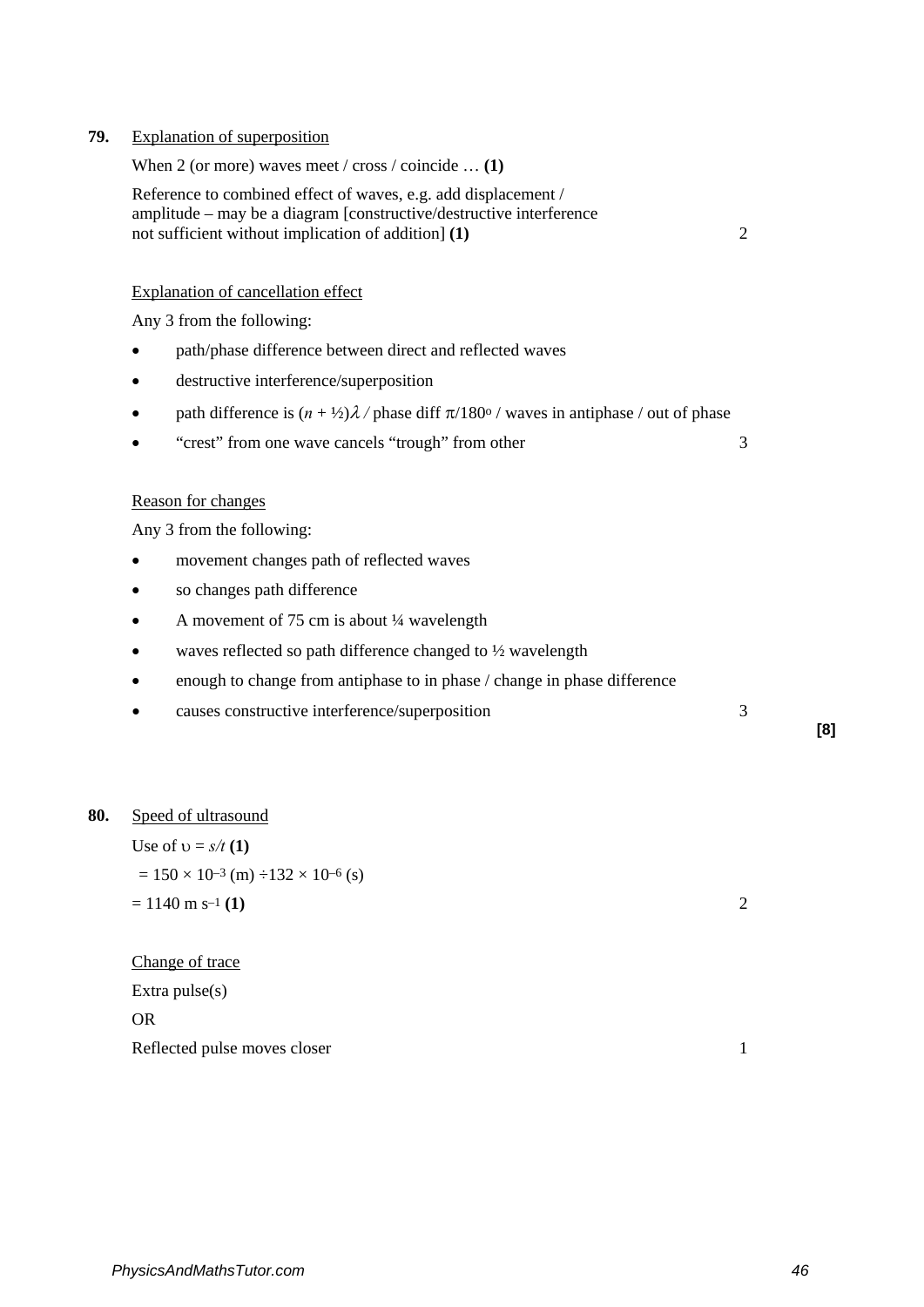## Principle of Doppler probe

3 points from:

- Arrange probe so that soup is approaching
- Soup reflects ultrasound
- with changed frequency/wavelength
- change in frequency/wavelength depends on speed
- Probe detects frequency of reflected ultrasound
- Use of diagrams showing waves 3

## Determination of speed

1 point from:

- Frequency/wavelength change
- Angle between ultrasound direction and direction of flow of soup 1

#### **Comment**

Lumps give larger reflections Lumps travel slower 1

**81.** Wavelength range

 $465 - 720$  nm  $(\pm \frac{1}{2}$  square) 1 Sketch graph Scale (No more than  $90 - 100\%$ ) AND all graph between 96% and 99% **(1)** Inversion – in shape with 2 peaks (at  $510$  and  $680$  nm) (1)  $\hspace{1.5cm}$  2

#### **Wavelength**

$$
(\mu = \nu_1 / \nu_2 = f \lambda_1 / f \lambda_2) \quad \lambda_1 = 360 \text{ nm} \times 1.38 \text{ (1)}
$$

# $(= 497 \text{ nm})$  1

# $\overline{a}$

Explanation

Thickness =  $\lambda$ /4 OR path difference = 180 nm (1)

Path difference  $= \lambda/2$  (1)

Minimum reflection needs destructive interference between reflected rays from front and back of coating **(1)** 3 **[8]**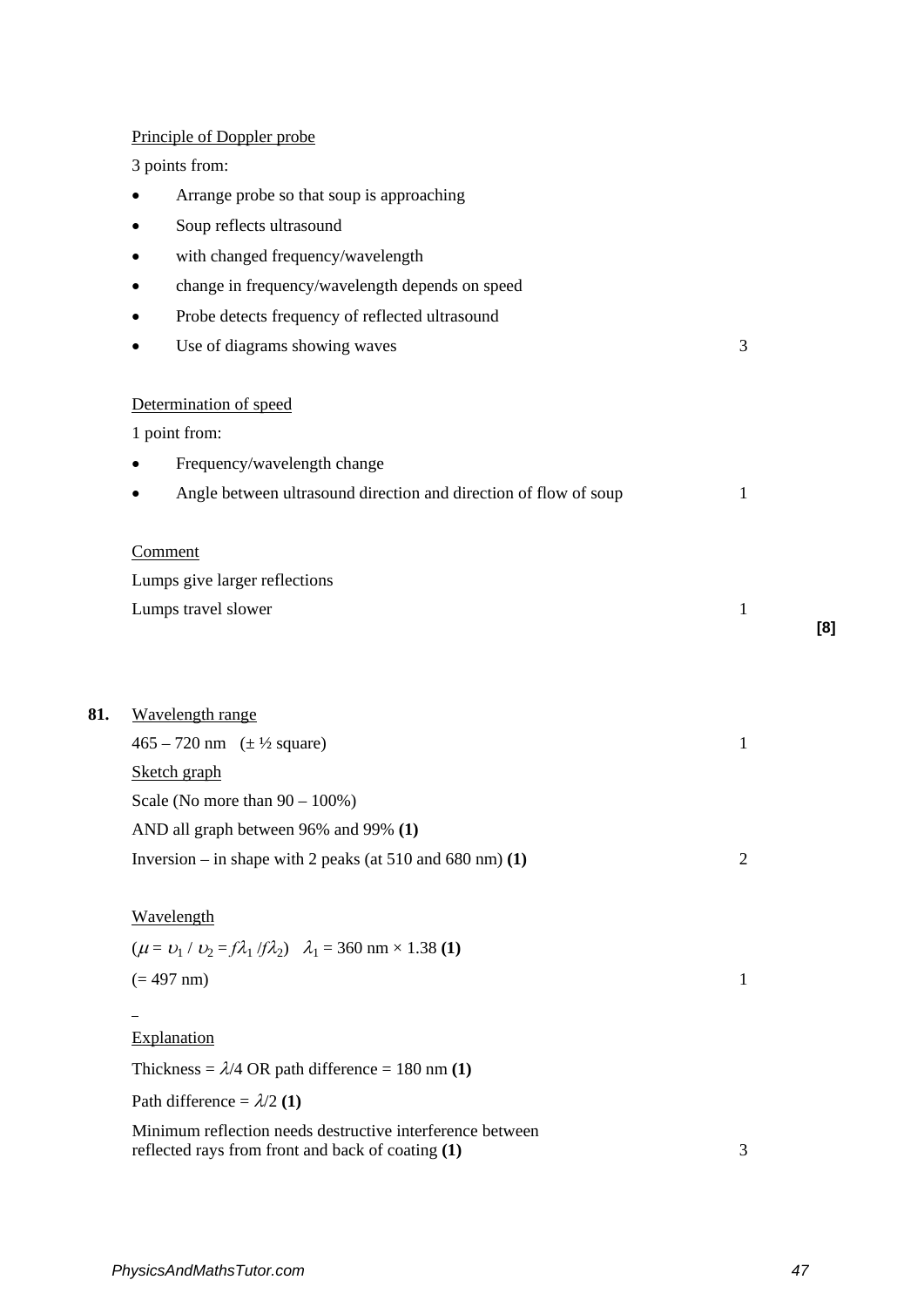| Waves / rays in many planes $(1)$                                                                                | Max <sub>2</sub> | [9] |
|------------------------------------------------------------------------------------------------------------------|------------------|-----|
|                                                                                                                  |                  |     |
| Waves / rays in 1 plane $(1)$                                                                                    |                  |     |
| Diagrams showing:                                                                                                |                  |     |
| <b>OR</b>                                                                                                        |                  |     |
| Polarised light consists of waves vibrating in one plane only (1)                                                |                  |     |
| Unpolarised light consists of waves vibrating in all planes (perpendicular to direction of<br>propagation) $(1)$ |                  |     |
| Difference between unpolarised and plane polarised light                                                         |                  |     |

| 82. | Explanation of "coherent"              |
|-----|----------------------------------------|
|     | In / constant phase (difference) $(1)$ |

symbol 51 \f "Monotype Sorts" \s 123 **(1)** 1

Power delivered by laser

$$
P = \frac{40}{400 \times 10^{-15}} \quad (1)
$$
  
= 1 × 10<sup>14</sup> W (1)

Energy level change

$$
v = f\lambda / f = \frac{3 \times 10^8}{1050 \times 10^{-9}} \quad \text{[-1 if omit } 10^{-9} \text{] (1)}
$$
  
Use of  $E = hf / 6.6 \times 10^{-34} \times \frac{3 \times 10^8}{1050 \times 10^{-9}} \text{ (1)}$ 

[If  $f = 1/T$  used, give this mark]

$$
= 1.9 \times 10^{-19} \text{ J} (1)
$$

**[6]**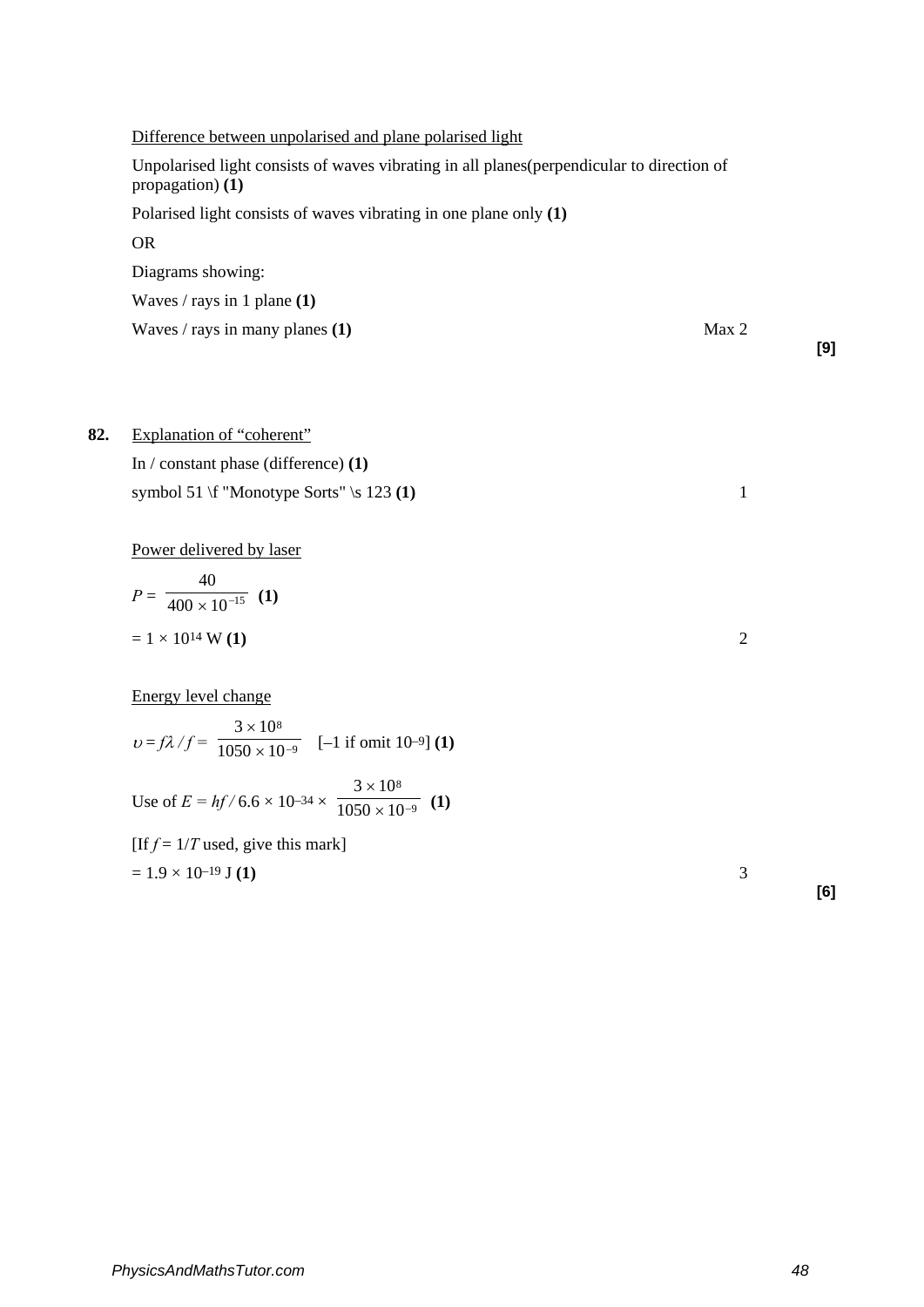# **83.** Table:

| Description                                                                         | Type of wave    |     |
|-------------------------------------------------------------------------------------|-----------------|-----|
| A wave capable of causing photo-electric<br>emission of electrons                   | Ultraviolet     | (1) |
| A wave whose vibrations are parallel to<br>the direction of propagation of the wave | Sound           | (1) |
| A transverse wave of wavelength                                                     | <b>Infrared</b> | (1) |
| $5 \times 10^{-6}$ m                                                                |                 |     |
| The wave of highest frequency                                                       | Ultraviolet     |     |

4

**[4]**

# **84.** Explanation:

| waves diffracted from each slit/each slit acts as a source                                                                                                                                      |                |      |
|-------------------------------------------------------------------------------------------------------------------------------------------------------------------------------------------------|----------------|------|
| these superpose/interfere<br>(1)                                                                                                                                                                |                |      |
| maxima/reinforcement – waves in phase/pd = $n\lambda$<br>(1)<br>[or on a diagram][crest & crest]<br>(1)                                                                                         |                |      |
| minima/cancellation – waves in antiphase/pd = $(n+1/2)\lambda$<br>(1)<br>٠<br>[or on a diagram][crest and trough] [not just 'out of phase']<br>(1)                                              |                |      |
| phase or path difference changes as move around AB<br>(1)                                                                                                                                       | Max 4          |      |
| Determination of wavelength:<br>Use of wavelength = p.d. [incorrect use of $xs/D$ 1/3 max]<br>(1)<br>$3 \times$ (path difference. e.g. 78 – 66 mm)<br>(1)<br>$=$ 36 mm[Range 30 – 42 mm]<br>(1) | 3              |      |
| Explanation:<br>Less/No diffraction/spreading<br>(1)<br>: waves will not superimpose/overlap as much<br>(1)                                                                                     | 2              |      |
| Explanation:<br>Fixed phase relationship/constant phase difference<br>(1)<br>Both waves derived from single source [transmitter $\Rightarrow$ ]<br>(1)                                          | $\overline{2}$ | [11] |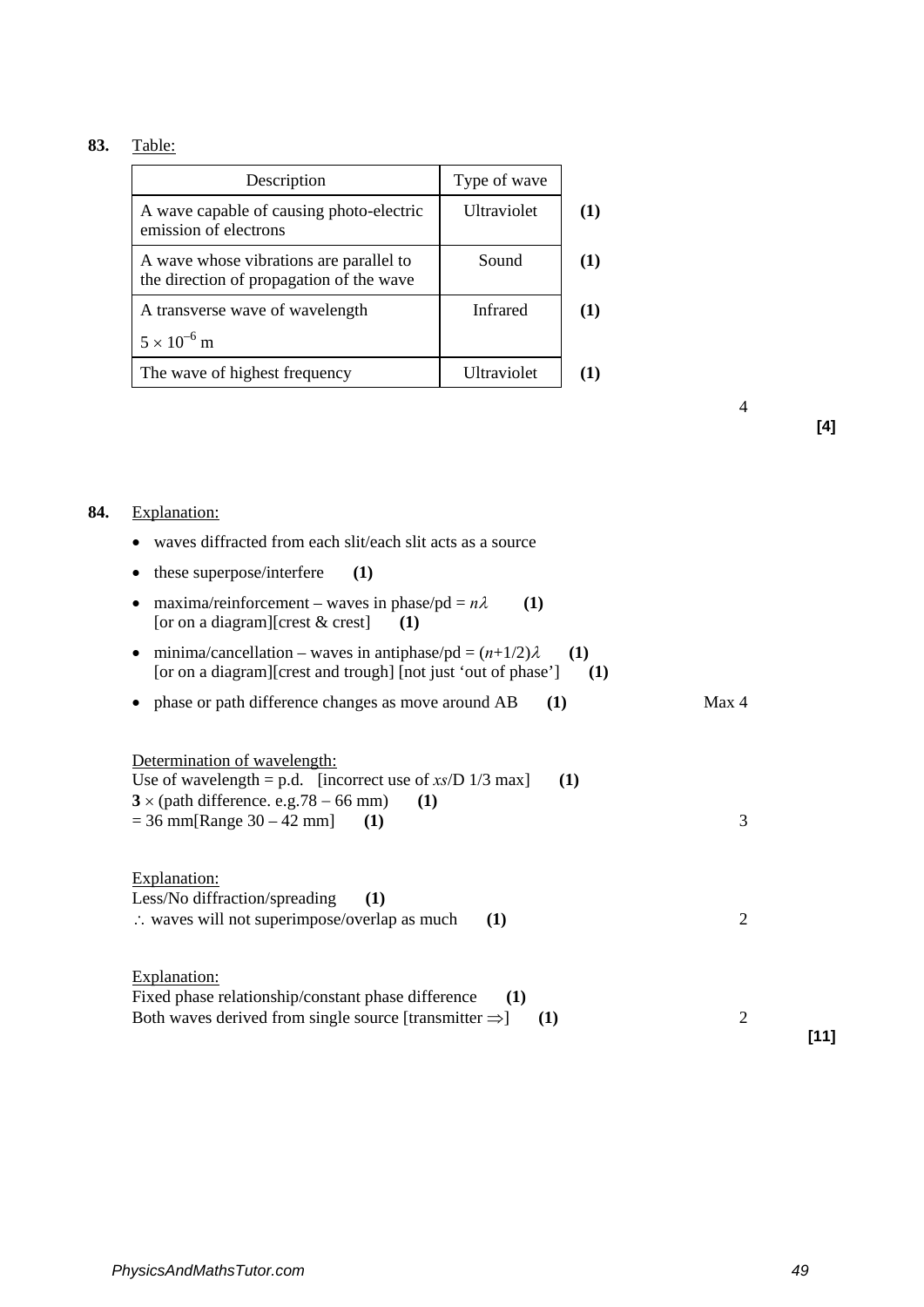# **85.** Diffraction:

| The spreading out of waves when they pass through a narrow slit or around an object $(1)$                  |     |
|------------------------------------------------------------------------------------------------------------|-----|
| Superposition:                                                                                             |     |
| Two or more waves adding (1)                                                                               |     |
| to give a resultant wave [credit annotated diagrams] $(1)$                                                 |     |
|                                                                                                            |     |
| Quantum:                                                                                                   |     |
| A discrete/indivisible quantity $(1)$<br>$\overline{4}$                                                    |     |
| Particles:                                                                                                 |     |
| Photon/electron (1)<br>1                                                                                   |     |
|                                                                                                            |     |
| What the passage tells us:                                                                                 |     |
| Any 2 points from:                                                                                         |     |
| large objects can show wave-particle duality                                                               |     |
| quantum explanations now used in "classical" solutions                                                     |     |
| quantum used to deal with sub-atomic particles and<br>Max <sub>2</sub><br>classical with things we can see | [7] |
|                                                                                                            |     |

# **86.** Wavelength of the microwaves:

| $\lambda = 442$ mm $- 420$ mm                                                                                         |  |
|-----------------------------------------------------------------------------------------------------------------------|--|
| $= 22$ mm [2.2 cm, 0.22 m]                                                                                            |  |
| Frequency of microwaves:                                                                                              |  |
| Use of $c = f\lambda$ with $\lambda$ from above substituted OR if no attempt, then<br>$C = 3 \times 10^8$ substituted |  |
| $1.4 \times 10^{10}$ Hz [e.c.f. $\lambda$ above]                                                                      |  |

*PhysicsAndMathsTutor.com 50*

4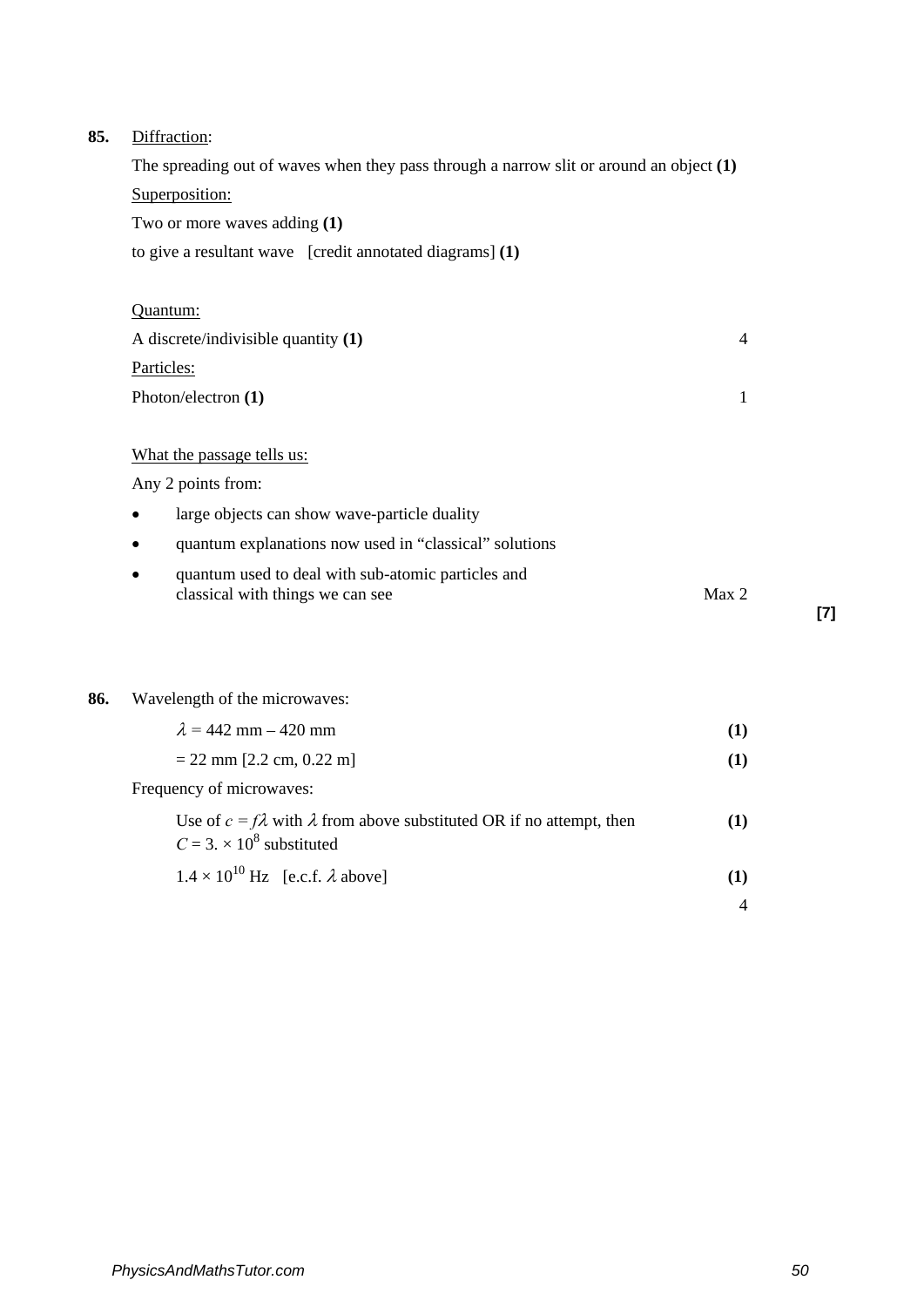Maximum Q and minimum D marked on diagram:

$$
Either Q \tag{1}
$$

Any D  $(1)$ 

2



Why a maximum would not be detected at P:

| Wavelength of sound wave $= 0.3$ m           |     |
|----------------------------------------------|-----|
| Path difference at P is not whole wavelength | (1) |
|                                              |     |
|                                              |     |

[OR valid reference to phase difference OR λ sound greater so no diffraction with this slit width OR valid reference to  $\lambda = xs/D$ ]

# **87.** Explanation of formula:

(For fundamental)  $\lambda = 2$  *l* (1)

$$
\Rightarrow v = \lambda \times f
$$
 [stated or used]  
H3 2 × B3 × D3 (1)

How value is calculated:

Volume = 
$$
\pi r^2 \times l
$$

$$
= \pi \times \left(\frac{2.5 \times 10^{-3}}{2}\right)^2 \times 1 \text{m}^3 \text{ (1)(1)}
$$
  
OR  $\pi \left(\frac{\text{diameter in mm} \times 10^{-3}}{2}\right)^2$ 

OR P1 \* (0.001 \* C5/2) Λ 2

**[8]**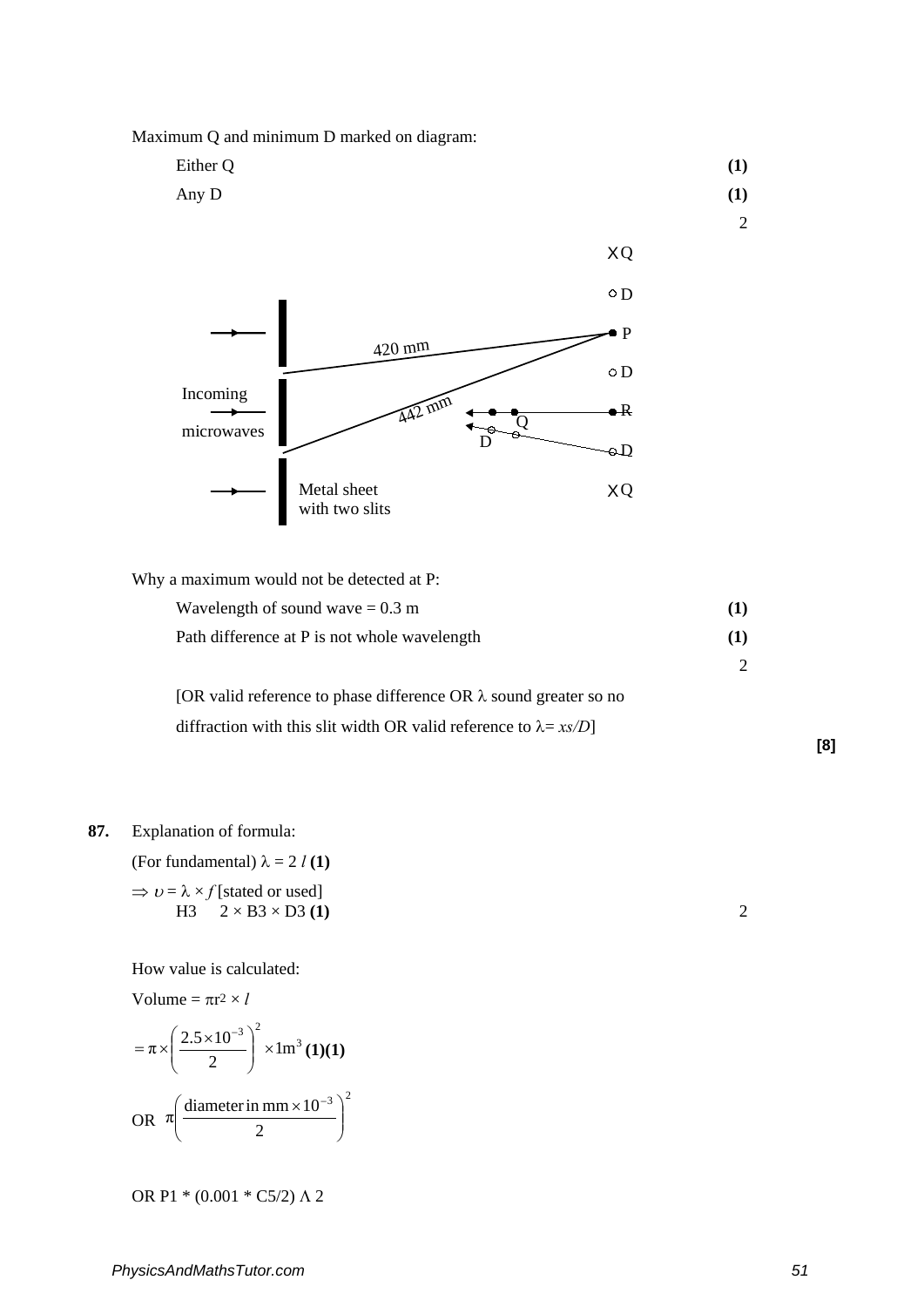OR similar valid route

|  |  | [ $\checkmark$ for $\frac{(\text{diam})^2}{2} \times \pi$ , $\checkmark$ for factor 10-3] |  |  |
|--|--|-------------------------------------------------------------------------------------------|--|--|
|--|--|-------------------------------------------------------------------------------------------|--|--|

Value in G4:

Mass/metre =  $\rho \times$  volume/metre OR = 1150 × 0.000 000 79 kg **(1)**  $= 0.00091 \text{ kg m}^{-1}$  [no u.e.] **(1)** 2

Formula in cell I3:

$$
v = \sqrt{T/\mu}
$$
  
\n
$$
\Rightarrow T = \mu v^2 (1)
$$
  
\n
$$
\Rightarrow 13 = H3 * H3 * G3
$$
  
\nOR H3 A 2 \* G3 (1)

Comment:

No + reason (e.g. 133 >> 47) **(1)**

OR

Yes + reason (e.g. 47, 64, 133 all same order of magnitude) **(1)**

More detail, e.g, *f* changes by factor 32, OR *l* by factor of 15. *T* only by factor 2.5  $\Rightarrow$  similar *Ts*. **(1)(1)** 

OR other sensible points. 3

**88.** Diagrams:

Diagram showing 2 waves  $\pi$  radians out of phase **(1)** Adding to give (almost) zero amplitude **(1)** Reference to destructive interference (1) Max 2 Wavelength of red light:

**[11]**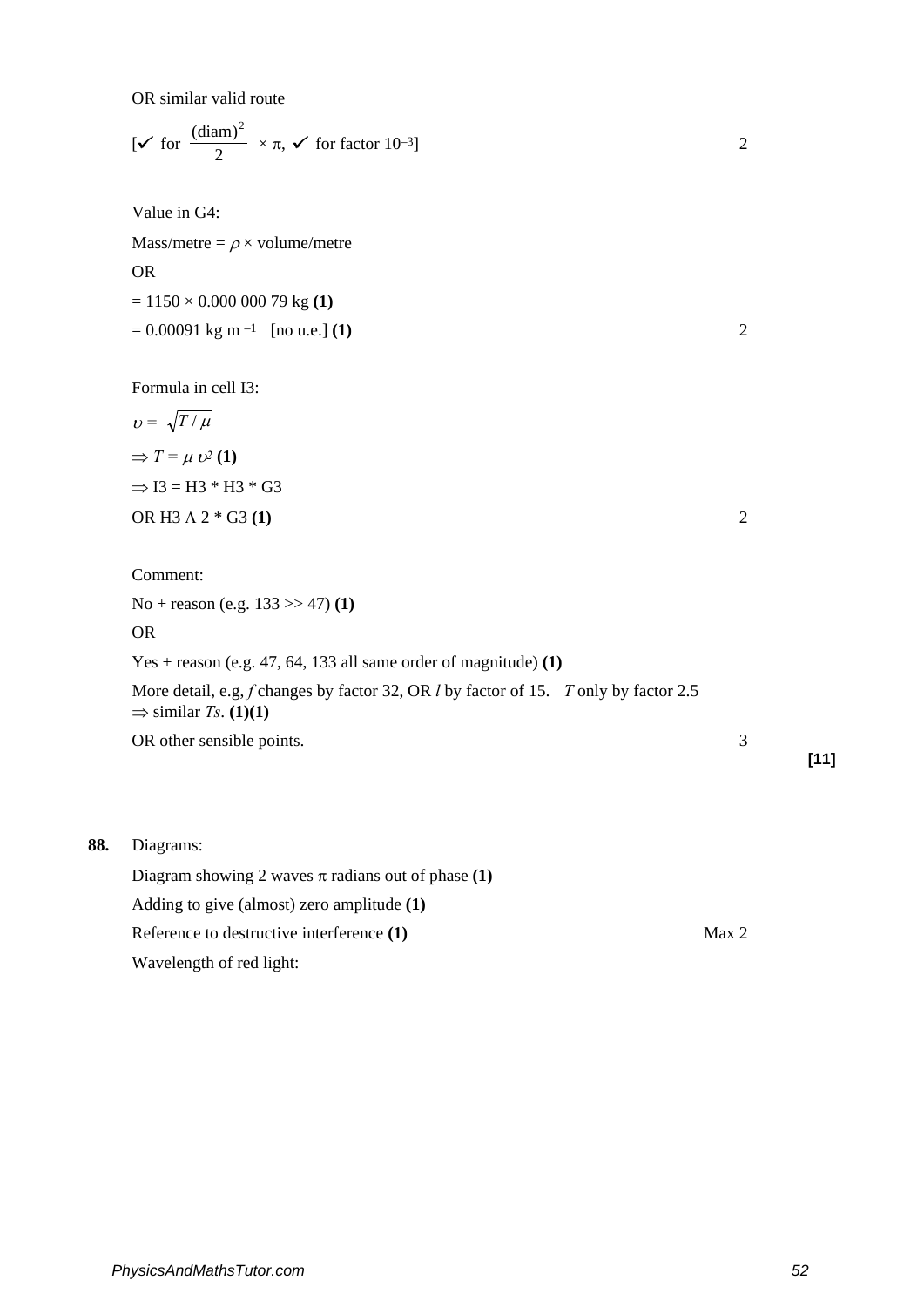|     | For example, red wavelength is $1.5$ times blue wavelength $(1)$<br>[OR red wavelength is 50% more than blue wavelength] |                |     |
|-----|--------------------------------------------------------------------------------------------------------------------------|----------------|-----|
|     | $= 1.5 \times 460$ nm $= 690$ nm (1)                                                                                     | $\overline{2}$ |     |
|     | Dark bands:                                                                                                              |                |     |
|     | Spacing = $4.0$ mm (1)                                                                                                   | 1              |     |
|     | Explanation of pattern:                                                                                                  |                |     |
|     | Sunlight has a range of frequencies/colours (1)                                                                          |                |     |
|     | Gaps between part of feather (act as slits) (1)                                                                          |                |     |
|     | Different colours [OR gap width] in the sunlight diffracted by different amounts (1)                                     |                |     |
|     | Red light bends more [OR blue less] hence coloured edges (1)<br>[No colours linked to refraction]                        | Max 3          | [8] |
| 89. | Light from sky:                                                                                                          |                |     |
|     | Light is polarised $(1)$                                                                                                 | $\mathbf{1}$   |     |
|     | Change in intensity:                                                                                                     |                |     |
|     | Filter allows through polarised light in one direction only $(1)$                                                        |                |     |
|     | When polarised light from the sky is aligned with filter, light is let through $(1)$                                     |                |     |
|     | When polarised light is at right angles with polarising filter, less light passes (1)                                    |                |     |
|     | Turn filter so that polarised light from blue sky is<br>not allowed through, so sky is darker (1)                        | Max 2          |     |
|     | Clouds:                                                                                                                  |                |     |
|     | Light from clouds must be unpolarised (1)                                                                                | $\mathbf{1}$   |     |
|     | Radio waves:                                                                                                             |                |     |
|     | Radio waves can be polarised OR transverse (1)                                                                           | 1              |     |
|     | Why radio waves should behave in same way as light:                                                                      |                |     |
|     | Both are electromagnetic waves/transverse (1)<br>[Transverse only, credited for 1 answer]                                | $\mathbf{1}$   | [6] |
|     |                                                                                                                          |                |     |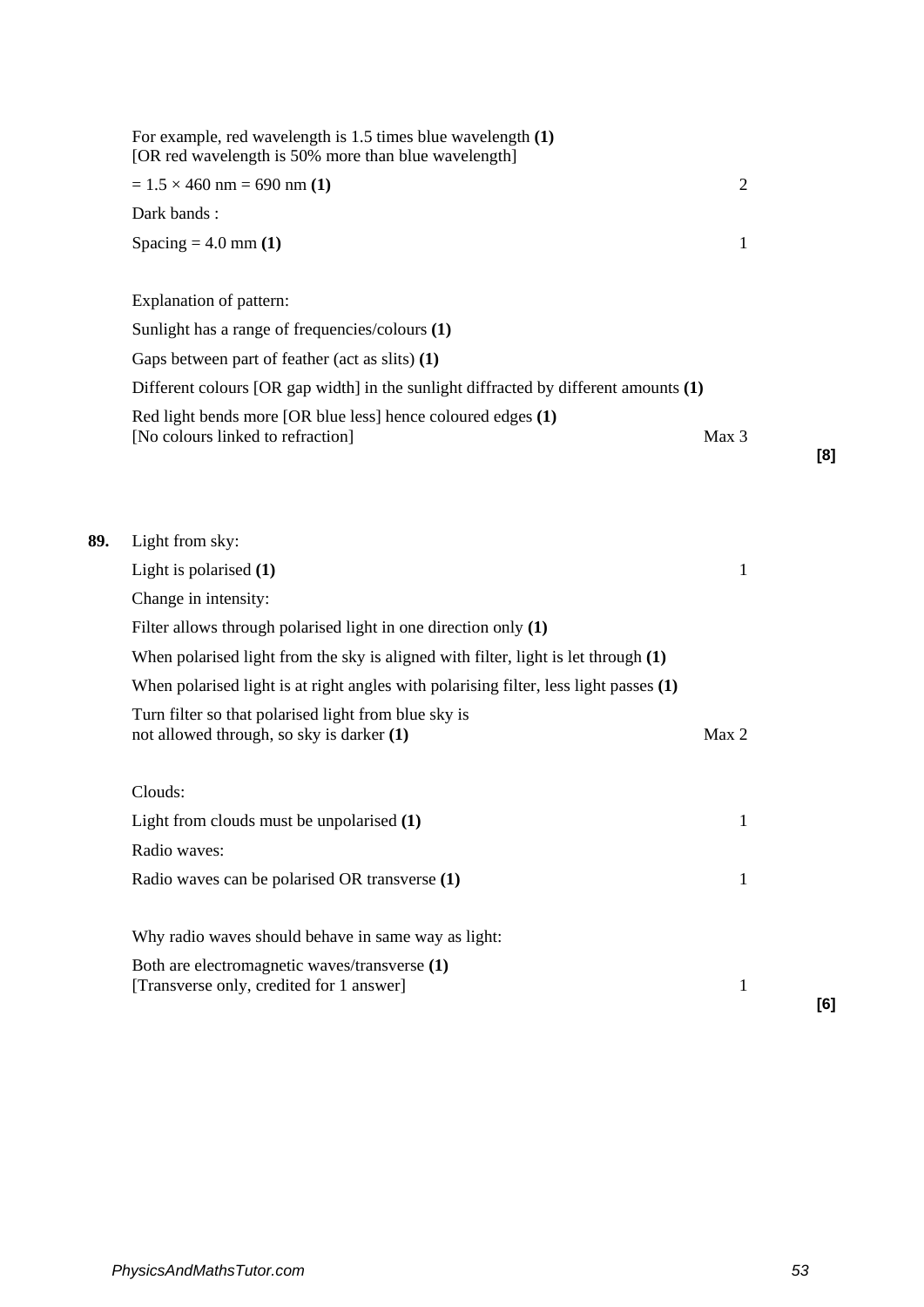# **90.** Explanation of words:

|     | Coherent                                                                                                    |                |      |
|-----|-------------------------------------------------------------------------------------------------------------|----------------|------|
|     | Same frequency and constant phase relationship (1)                                                          | $\mathbf{1}$   |      |
|     | Standing wave                                                                                               |                |      |
|     | Any two points from:                                                                                        |                |      |
|     | Superposition/interference                                                                                  |                |      |
|     | Two (or more) wavetrains passing through each other                                                         |                |      |
|     | Having equal A, f, $\lambda$                                                                                |                |      |
|     | $+$ system of nodes and antinodes $(1)$ $(1)$                                                               | $\overline{2}$ |      |
|     | Position of one antinode marked on diagram                                                                  |                |      |
|     | Correctly marked A (in centre of rings $-$ hot zone) (1)                                                    | $\mathbf{1}$   |      |
|     | Wavelength demonstration:                                                                                   |                |      |
|     | $\lambda = c/f = 3 \times 10^8 / 2.45 \times 10^9$ m                                                        |                |      |
|     | $= 12.2$ cm $(1)$                                                                                           | 1              |      |
|     | Path difference:                                                                                            |                |      |
|     | $(22.1 + 14) - (20 + 10)$ cm                                                                                |                |      |
|     | $= 6.1$ cm $(1)$                                                                                            | $\mathbf{1}$   |      |
|     | Explanation:                                                                                                |                |      |
|     | 6.1 cm = $\frac{1}{2} \times \lambda$ (1)                                                                   | $\mathbf{1}$   |      |
|     | Waves at X in antiphase/ destructive interference (1)                                                       | 1              |      |
|     | $\rightarrow$ node (1)                                                                                      | $\mathbf{1}$   |      |
|     | Explanation of how two separate microwave frequencies overcomes<br>uneven heating problem:                  |                |      |
|     | Different wavelengths (1)                                                                                   | 1              |      |
|     | So a path difference which gives destructive interference at<br>one wavelength may not do so at another (1) | 1              | [11] |
|     |                                                                                                             |                |      |
| 91. | Why warm surface water floats:                                                                              |                |      |
|     | Cold water is denser than warm water $(1)$                                                                  | $\mathbf{1}$   |      |
|     | Explanation of why ultrasound waves reflect thermocline:                                                    |                |      |
|     | This is surface separating layers of different density $(1)$                                                | 1              |      |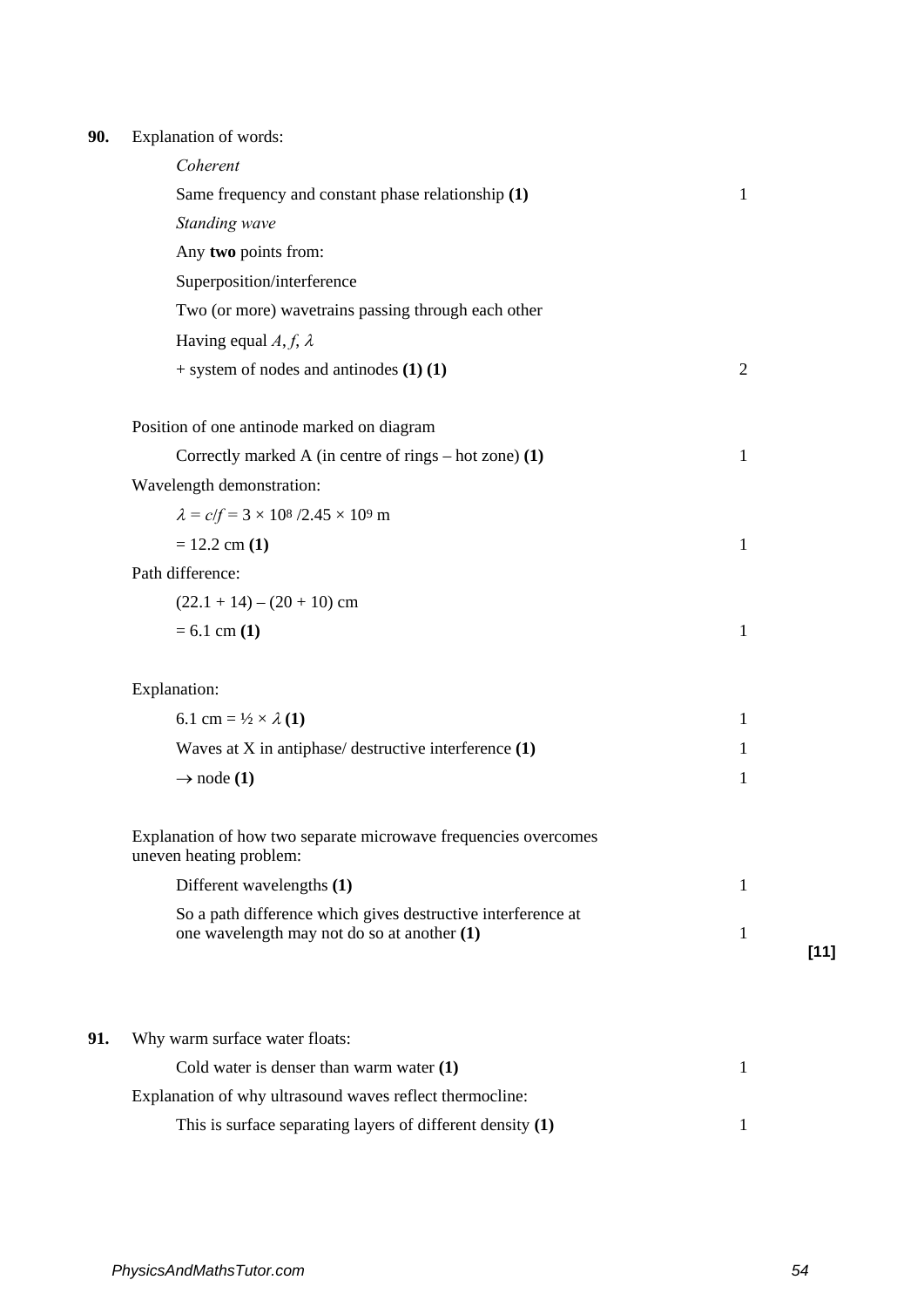|     | Explanation of why submarine is difficult to detect:                                                    |                |        |
|-----|---------------------------------------------------------------------------------------------------------|----------------|--------|
|     | Ultrasound from ship partially reflects upwards from<br>thermocline so little is transmitted (1)        |                |        |
|     | Any reflected sonar from submarine partially reflects<br>downwards from thermocline (1)                 | $\overline{2}$ |        |
|     | Explanation of why sonar cannot be used from a satellite:                                               |                |        |
|     | Lack of medium to transmit sound waves from satellite                                                   | 1              |        |
|     | Calculation of time between emission and detection of radar pulse:                                      |                |        |
|     | 2s/c(1)                                                                                                 |                |        |
|     | $= 2 \times 6.0 \times 10^{7}$ m $\div 3.0 \times 10^{8}$ ms <sup>-1</sup> = 0.4 s (1)                  | $\overline{2}$ |        |
|     | Calculation of minimum change in height of ocean:                                                       |                |        |
|     | Minimum observable distance                                                                             |                |        |
|     | $= ct = 3.0 \times 10^8$ m s <sup>-1</sup> × 1.0 × 10 <sup>-9</sup> s = 0.30 m (1)                      |                |        |
|     | so change in ocean height = $0.15$ m (1)                                                                | $\overline{2}$ |        |
|     | Possible problem:                                                                                       |                |        |
|     | Sensible answer eg $(1)$                                                                                |                |        |
|     | atmospheric pressure could change ocean height                                                          |                |        |
|     | bulge not large enough compared with waves                                                              |                |        |
|     | tidal effects                                                                                           |                |        |
|     | whales                                                                                                  | $\mathbf{1}$   | $[10]$ |
| 92. | Explanation:                                                                                            |                |        |
|     | Light hits glass-juice boundary at less than the critical angle (1)                                     |                |        |
|     | And is refracted into the juice $(1)$                                                                   | $\overline{2}$ |        |
|     | Marking angles on diagram:                                                                              |                |        |
|     | the critical angle $C$ – between ray and normal on prism/liquid face (1)                                |                |        |
|     | an incident angle $i$ – between incident ray and normal at<br>air/ glass or glass air interface (1)     |                |        |
|     | a refracted angle $r$ – between refracted ray and normal<br>at $air/glass$ or glass air interface $(1)$ | 3              |        |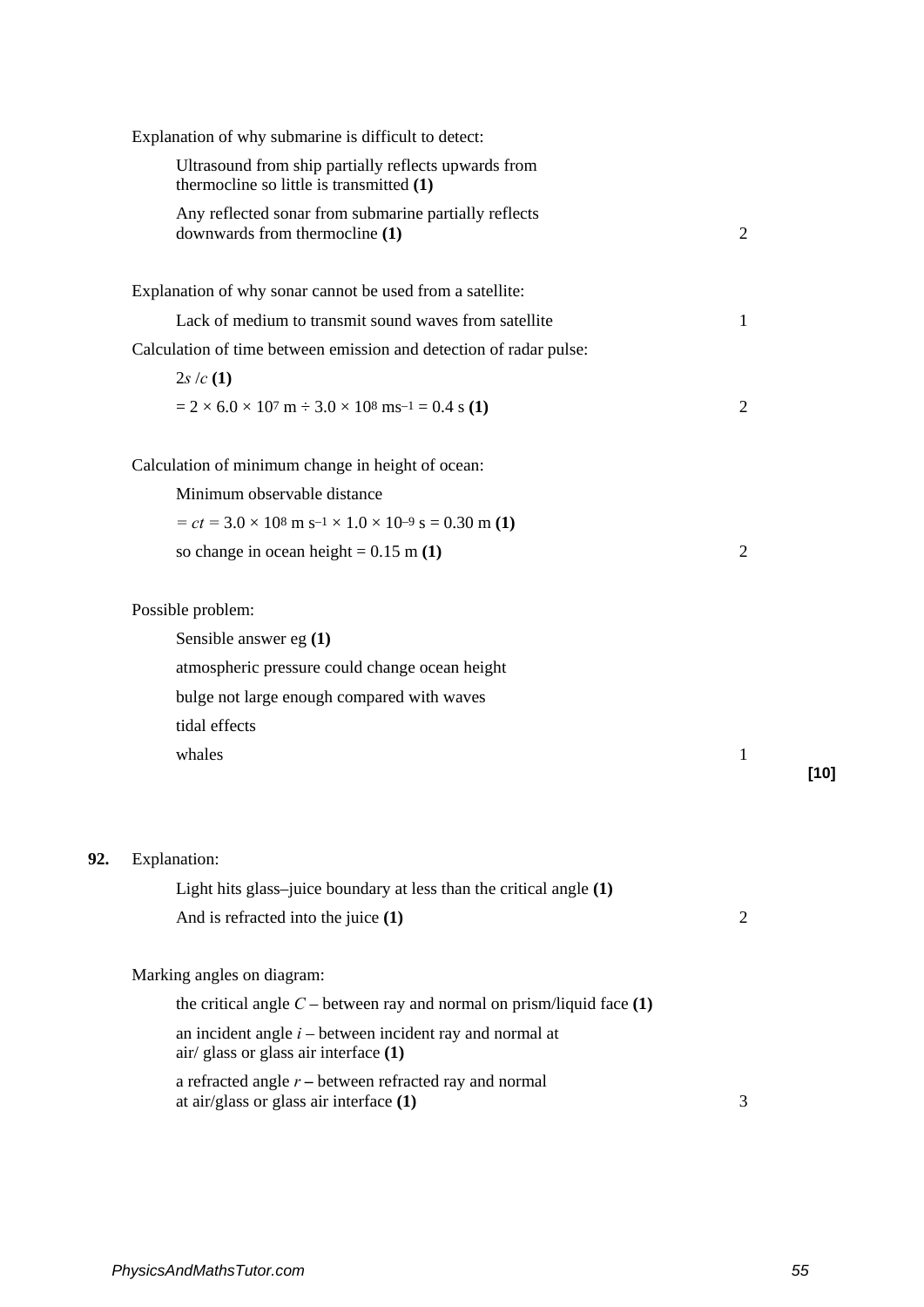|     | Explanation of term critical angle:                                                                                                                                          |                |        |
|-----|------------------------------------------------------------------------------------------------------------------------------------------------------------------------------|----------------|--------|
|     | The angle in the more $(1)$                                                                                                                                                  |                |        |
|     | dense medium where the refracted angle in the less dense medium is $90(1)$                                                                                                   | 2              |        |
|     | Plot of results on grid:                                                                                                                                                     |                |        |
|     | [NB Axes are labelled on the grid]                                                                                                                                           |                |        |
|     | Scales: $y$ -axis (1)                                                                                                                                                        |                |        |
|     | $x$ -axis (1)                                                                                                                                                                |                |        |
|     | Points correctly plotted (1)                                                                                                                                                 | $\overline{4}$ |        |
|     | Best fit line (curve expected) (1)                                                                                                                                           |                |        |
|     | Refractive index found from graph:                                                                                                                                           |                |        |
|     | Value = $1.400 \pm 0.002$ (1)                                                                                                                                                | 1              | $[12]$ |
| 93. | Circumstances under which two progressive waves produce<br>a stationary wave:                                                                                                |                |        |
|     | Both transverse/longitudinal/same type<br>Waves have same frequency/wavelength<br>and travel/act in <i>opposite</i> directions/reflected back.                               | Max 2 marks    |        |
|     | Experiment using microwaves to produce stationary waves:                                                                                                                     |                |        |
|     |                                                                                                                                                                              |                |        |
|     | Transmitter<br>Metal plate or<br>backwards transmitter                                                                                                                       |                |        |
|     | Adjust distance of transmitter/plate<br>How it could be shown that a stationary wave had been produced:<br>Note readings on probe/detector/receiver form a series of maximum |                |        |
|     | or minimum readings or zero                                                                                                                                                  | 3              |        |

**[5]**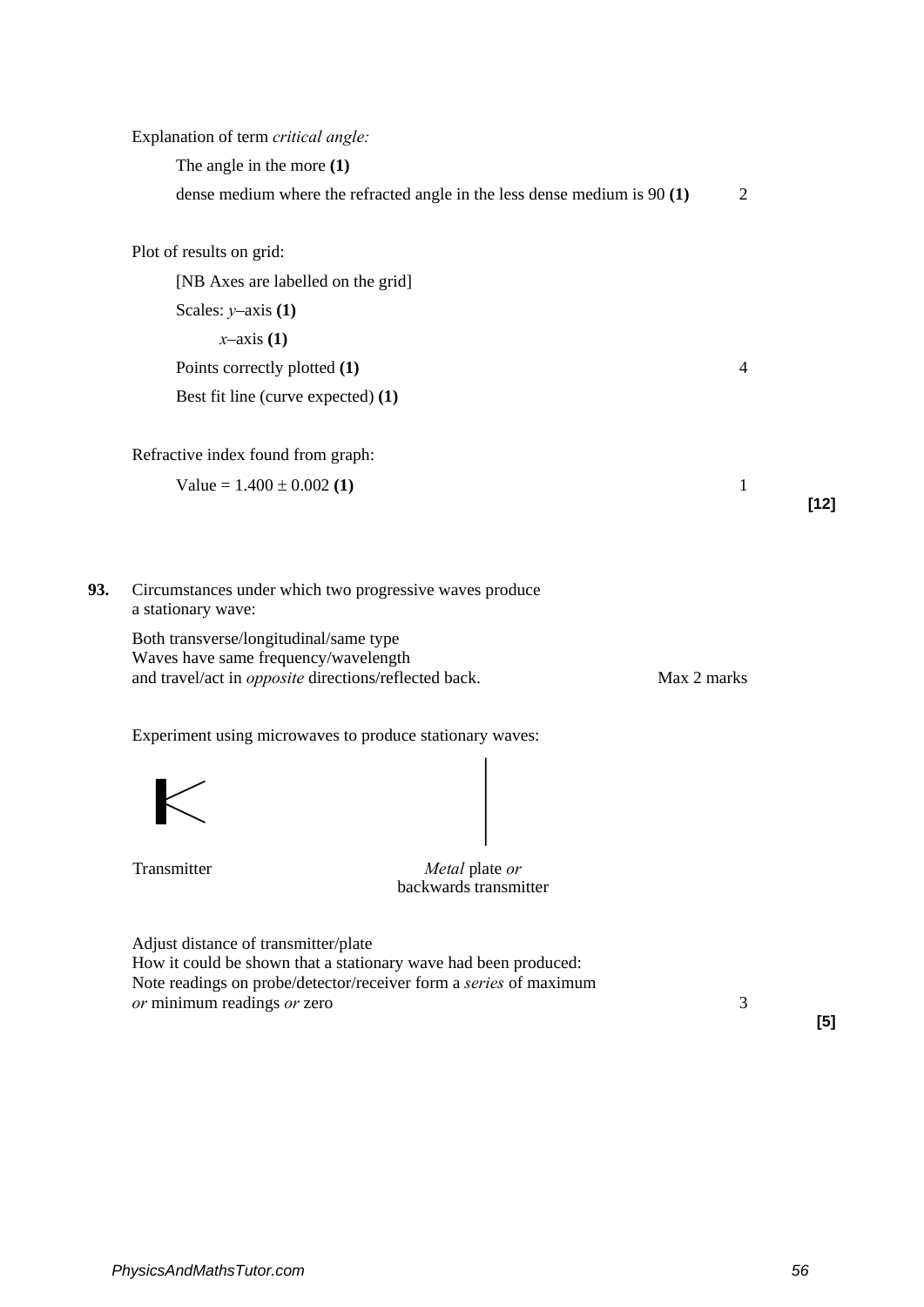

One of compression C and one rarefaction R marked as above. Wavelength of wave  $= 11 - 11.6$  cm (u.e.) One of maximum displacement M marked as above [M,  $5^{th}$ ,  $6^{th}$ ,  $7^{th}$ ]. Amplitude of wave =  $8 (\pm 1 \text{ mm})$  [consequent mark]

**[4]**

**[7]**

**95.** Use of graph to estimate work function of the metal:

 $\phi = (6.63 \times 10^{-34} \text{ J s}) (6.0 \times 10^{14} \text{ Hz}) - (\text{some value})$ 

Value in brackets:  $(1.6 \times 10^{-19} \times 0.5 \text{ J})$ 

$$
3.2 \times 10^{-19} \, \text{J} \, \text{or} \, 2 \, \text{eV}
$$

Addition to axes of graph A obtained when *intensity* of light increased:

A starts at –0.5

 $A \rightarrow$  larger than /max

Addition to axes of graph B obtained when *frequency* of light increased:

B starts at less than  $-0.5$ 

 $B \rightarrow$  same of lower than /max 4

**96.** Description:

-

**94.**

| Either                                                                 | Or                                                            |  |
|------------------------------------------------------------------------|---------------------------------------------------------------|--|
| Two connected dippers just<br>touching/above the water                 | Dipping beam or single source (1)<br>reaches two slits<br>(1) |  |
| Vibrated electrically<br>(1)<br>Level tank/shallow water/sloping sides | (1)                                                           |  |

| Either               | Or                          |  |
|----------------------|-----------------------------|--|
| Illuminate           | Use stroboscope $(1)$       |  |
| project on to screen | to freeze the pattern $(1)$ |  |

 **Max 5**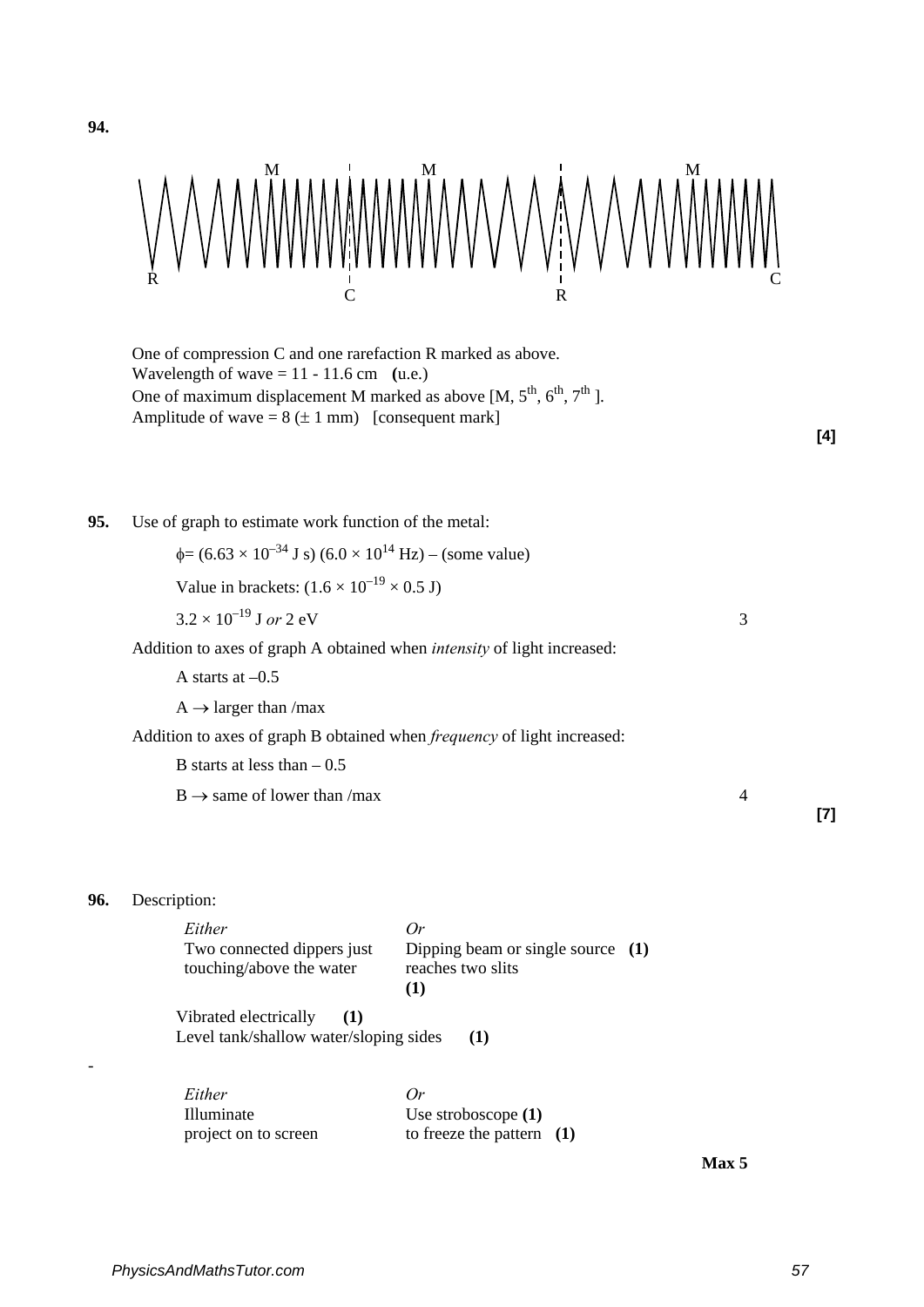Diagram:

- (i) Correct line A centre line **(1)**
- (ii) Correct line B (above or below A) **(1)**
- (iii) Correct line C (between A and B) **(1)** both B and C correct **(1) 4**

**[Total 9 marks]**

| Ionisation energy:                                                                                                                                                                                  |                      |
|-----------------------------------------------------------------------------------------------------------------------------------------------------------------------------------------------------|----------------------|
| 2810 eV $(4.5 \times 10^{-16} \text{ J})$ (1)                                                                                                                                                       |                      |
| Calculation of maximum wavelength:<br>Energy in eV chosen above converted to joules<br>(1)<br>Use of $\lambda = c/f$ (1)<br>Maximum wavelength = $4.4 \times 10^{-10}$ m<br>(1)                     |                      |
| Part of electromagnetic spectrum:<br>$\gamma$ -ray / X-ray (1)                                                                                                                                      | 5                    |
| Calculation of the de Broglie wavelength:<br>$\lambda = h/p$ p identified as momentum<br>(1)<br>Either <i>m</i> or <i>v</i> correctly substituted $(1)$<br>Wavelength = $1.1 \times 10^{-13}$ m (1) | 3<br>[Total 8 marks] |
|                                                                                                                                                                                                     |                      |

**98.** The diagram below shows a loudspeaker which sends a note of constant frequency towards a vertical metal sheet. As the microphone is moved between the loudspeaker and the metal sheet the amplitude of the vertical trace on the oscilloscope continually changes several times between maximum and minimum values. This shows that a stationary wave has been set up in the space between the loudspeaker and the metal sheet.